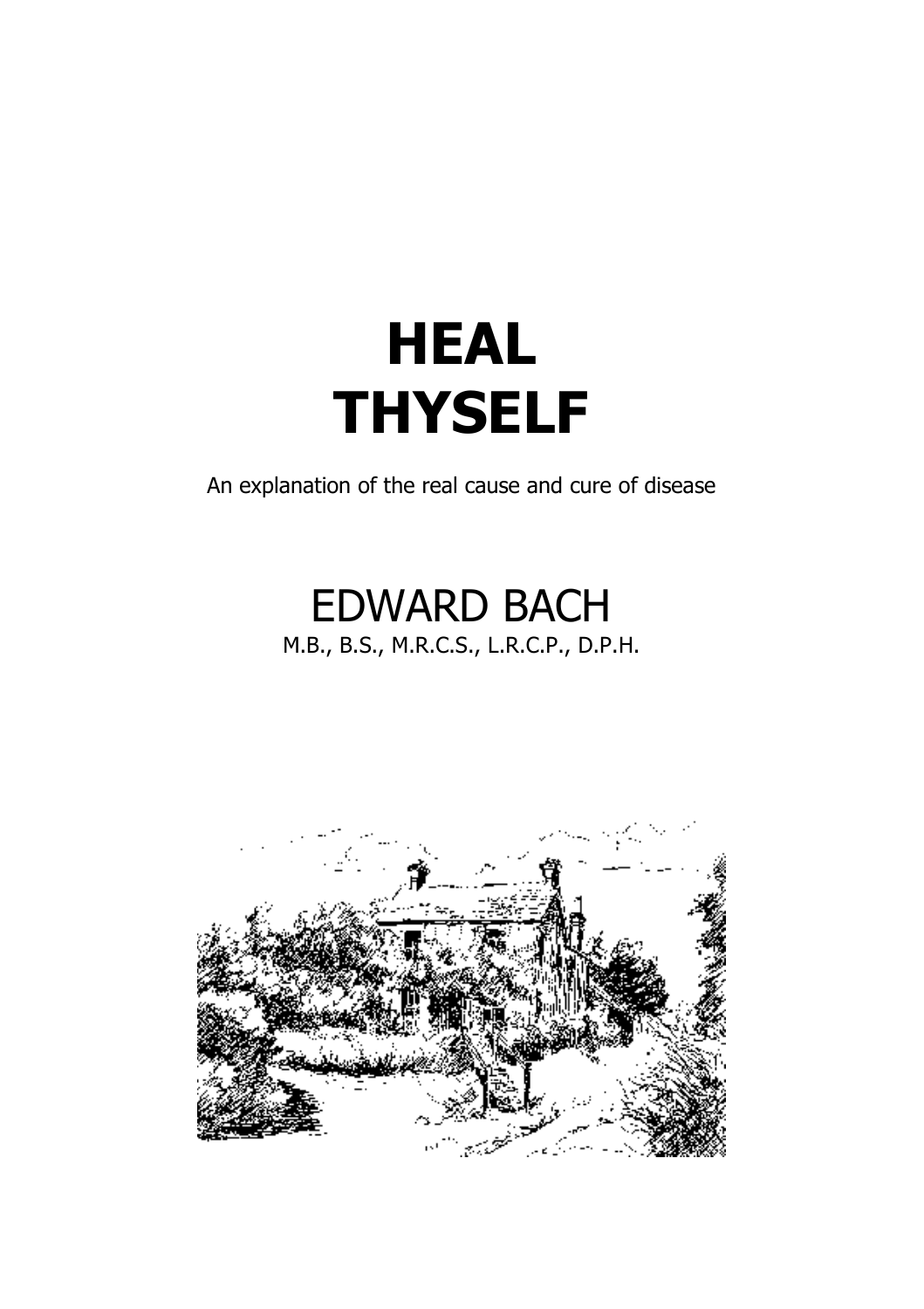This electronic edition © 2009 The Bach Centre

First published in Great Britain 1931 Reprinted 1937, 1946, 1949, 1953, 1957, 1962, 1966, 1970, 1973, 1974, 1976, 1978, 1979, 1981, 1984, 1985, 1986, 1987, 1988 (twice), 1989, 1990, 1991, 1992, 1993, 1994 New edition 1996, 1997, 1999, 2003 New edition 2005

The Dr Edward Bach Centre Mount Vernon Bakers Lane Brightwell-cum-Sotwell Oxon OX10 0PZ United Kingdom

www.bachcentre.com

Copying and distribution of this publication is allowed for non-commercial purposes provided nothing is altered. All other rights reserved.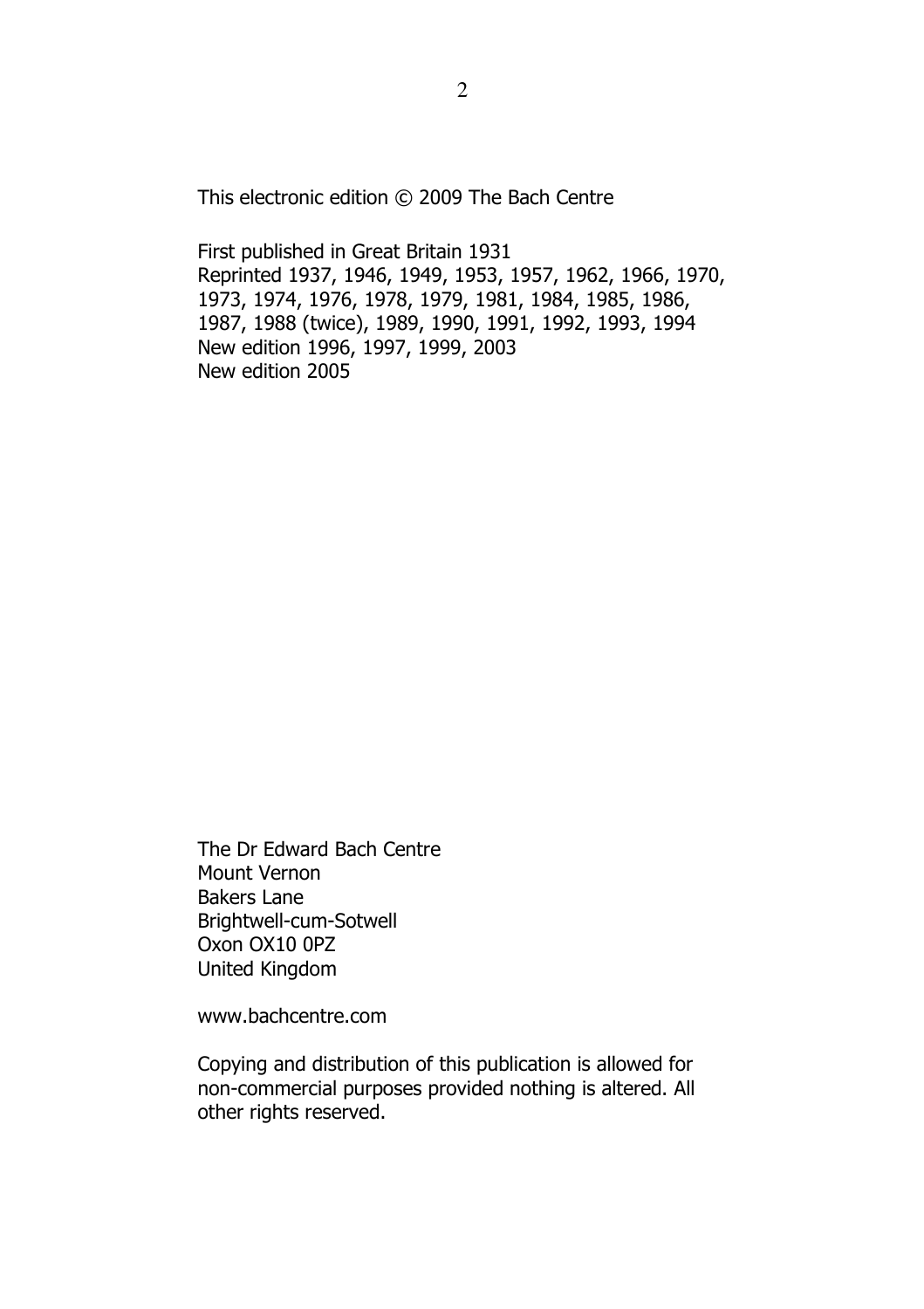This book is dedicated to all who suffer or who are in distress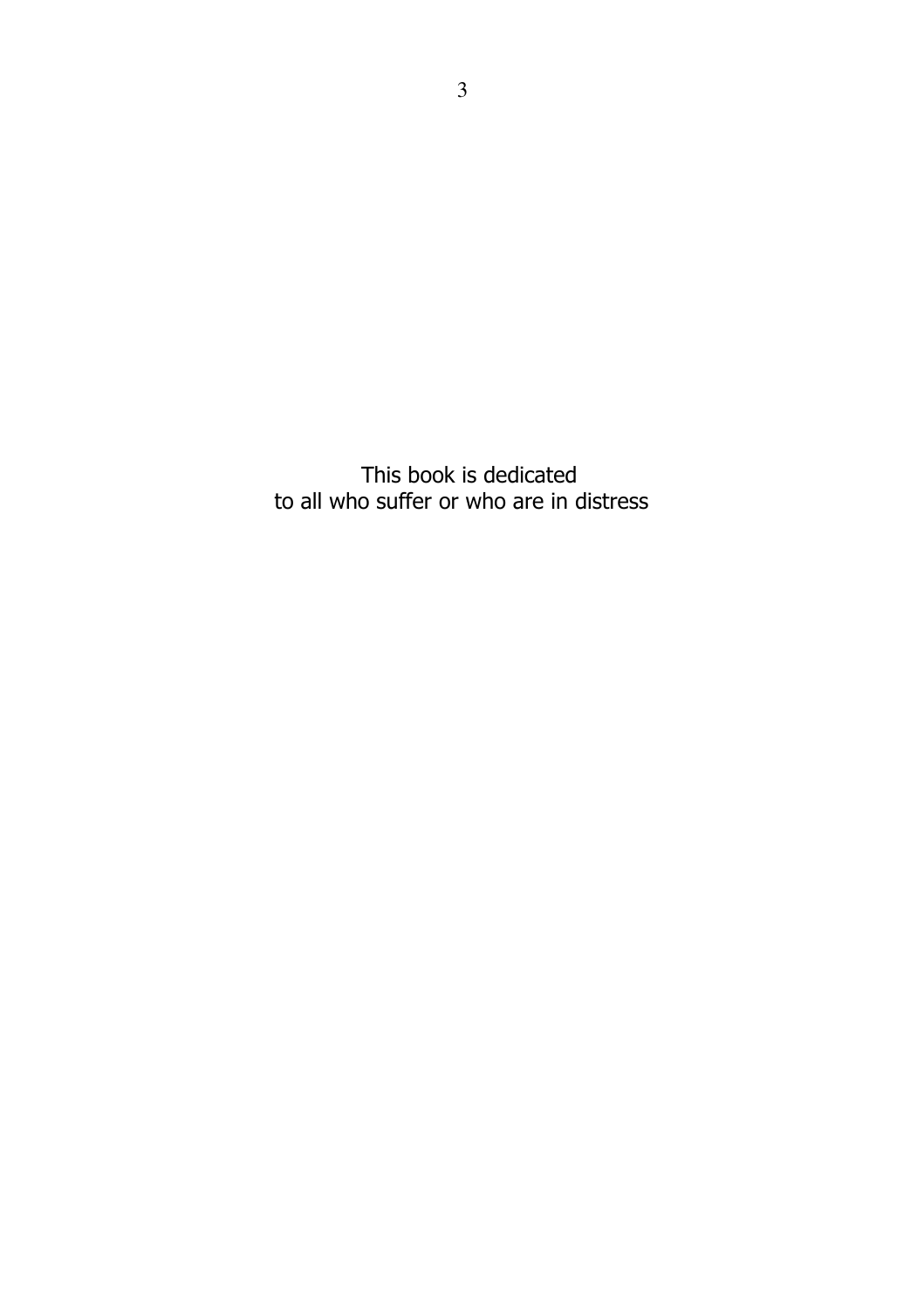#### FOREWORD

Dr Bach is well known for his genuine mix of humble spirituality and down-to-earth understanding, and his simple philosophy has been a source of great inspiration and comfort to many people. Heal Thyself has aroused much interest which in turn has prompted certain questions about particular aspects of the book.

In the final paragraph we are urged to unite with 'that great band of the White Brotherhood'. Some people have expressed concern that this was a racist remark. We would like to make it absolutely clear that the use of the term had nothing whatsoever to do with skin colour or race or religion. In fact, Dr Bach found every form of racism abhorrent. Quite simply, he used the word 'white' to mean something light, bright, clean and fresh in origin, and he regarded everyone of like mind as being part of a common band or 'brotherhood'.

In Chapter 3 Dr Bach directly links physical symptoms to negative emotions. However, it is important to note that he wrote *Heal Thyself* at the very beginning of his discoveries. He later abandoned the idea that physical afflictions were a guide to underlying emotions, as clearly expressed in The Twelve Healers and Other Remedies: 'The mind being the most delicate and sensitive part of the body, shows the onset and the course of disease much more definitely than the body, so that the outlook of mind is chosen as the guide as to which remedy or remedies are necessary. Take no notice of the disease, think only of the outlook on life of the one in distress.'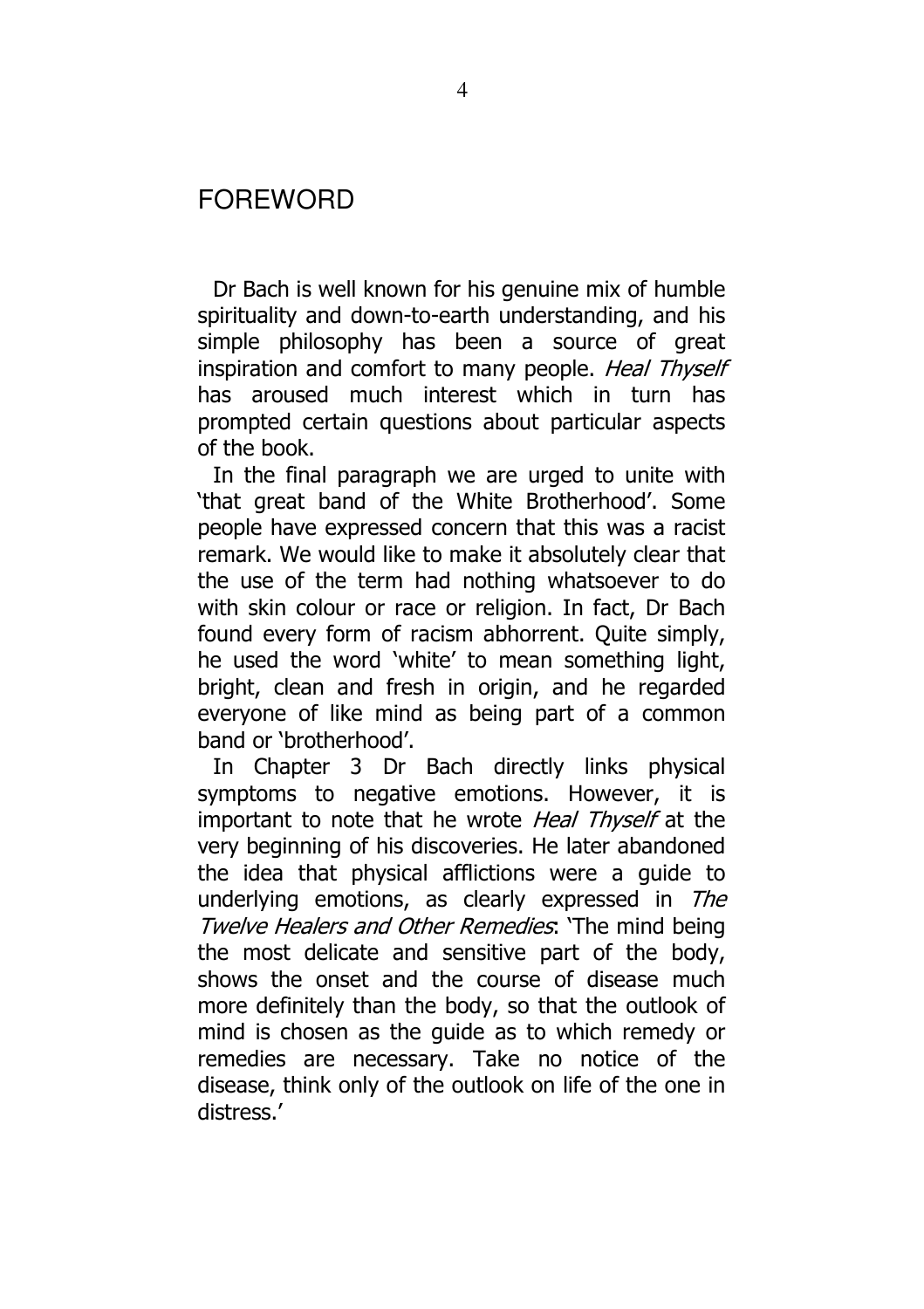We hope this has helped allay any misunderstanding, but most of all, we hope you enjoy the book and find your thoughts and perspective on life enriched as a result.

Happy reading and best wishes,

The Bach Centre Mount Vernon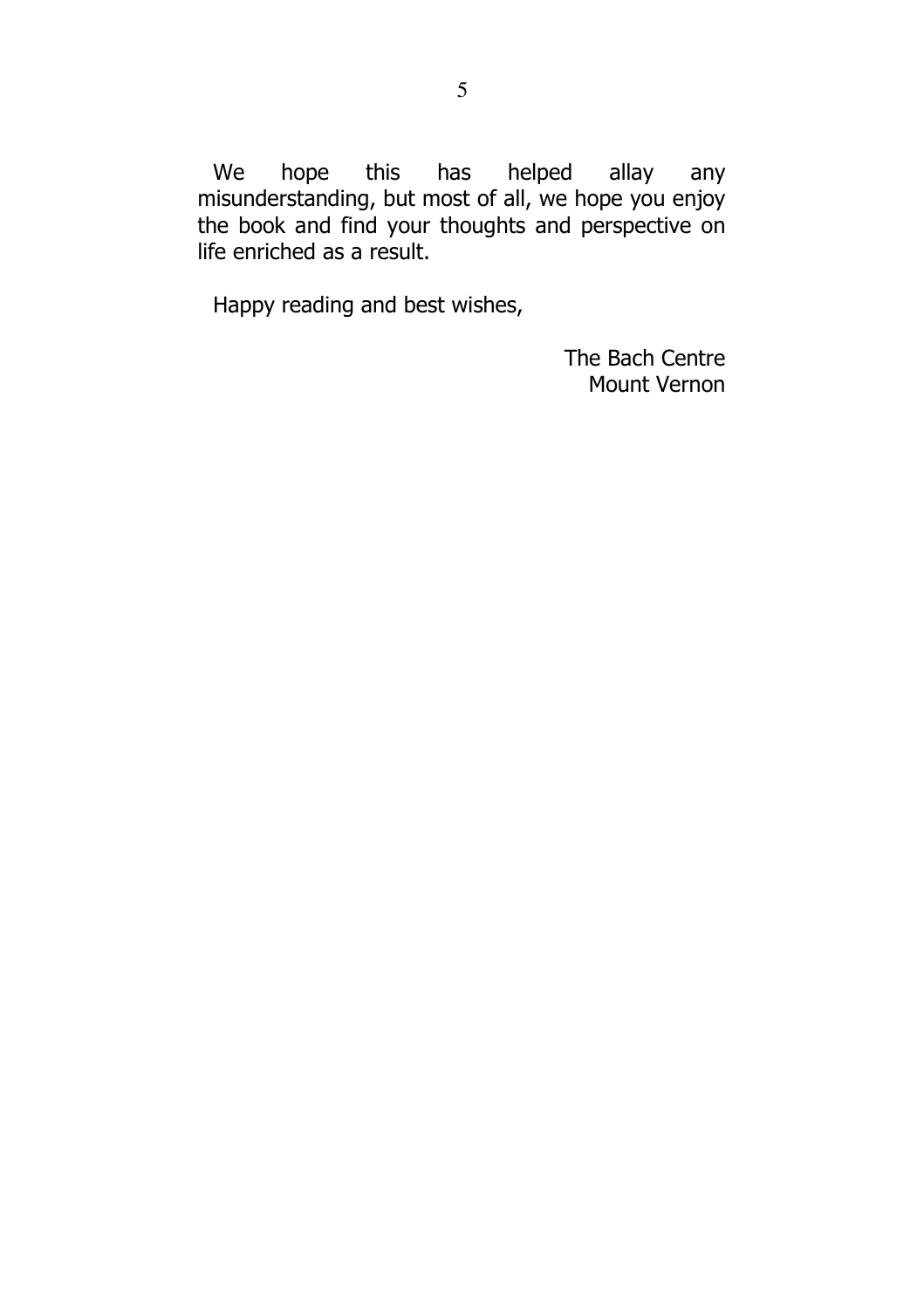#### CHAPTER ONE

It is not the object of this book to suggest that the art of healing is unnecessary; far be from it any such intention; but it is humbly hoped that it will be a guide to those who suffer to seek within themselves the real origin of their maladies, so that they may assist themselves in their own healing. Moreover, it is hoped that it may stimulate those, both in the medical profession and in religious orders, who have the welfare of humanity at heart, to redouble their efforts in seeking the relief of human suffering, and so hasten that day when the victory over disease will be complete.

The main reason for the failure of modern medical science is that it is dealing with results and not causes. For many centuries the real nature of disease has been masked by materialism, and thus disease itself has been given every opportunity of extending its ravages, since it has not been attacked at its origin. The situation is like to an enemy strongly fortified in the hills, continually waging guerrilla warfare in the country around, while the people, ignoring the fortified garrison, content themselves with repairing the damaged houses and burying the dead, which are the result of the raids of the marauders. So, generally speaking, is the situation in medicine today; nothing more than the patching up of those attacked and the burying of those who are slain, without a thought being given to the real stronghold.

Disease will never be cured or eradicated by present materialistic methods, for the simple reason that disease in its origin is not material. What we know as disease is an ultimate result produced in the body,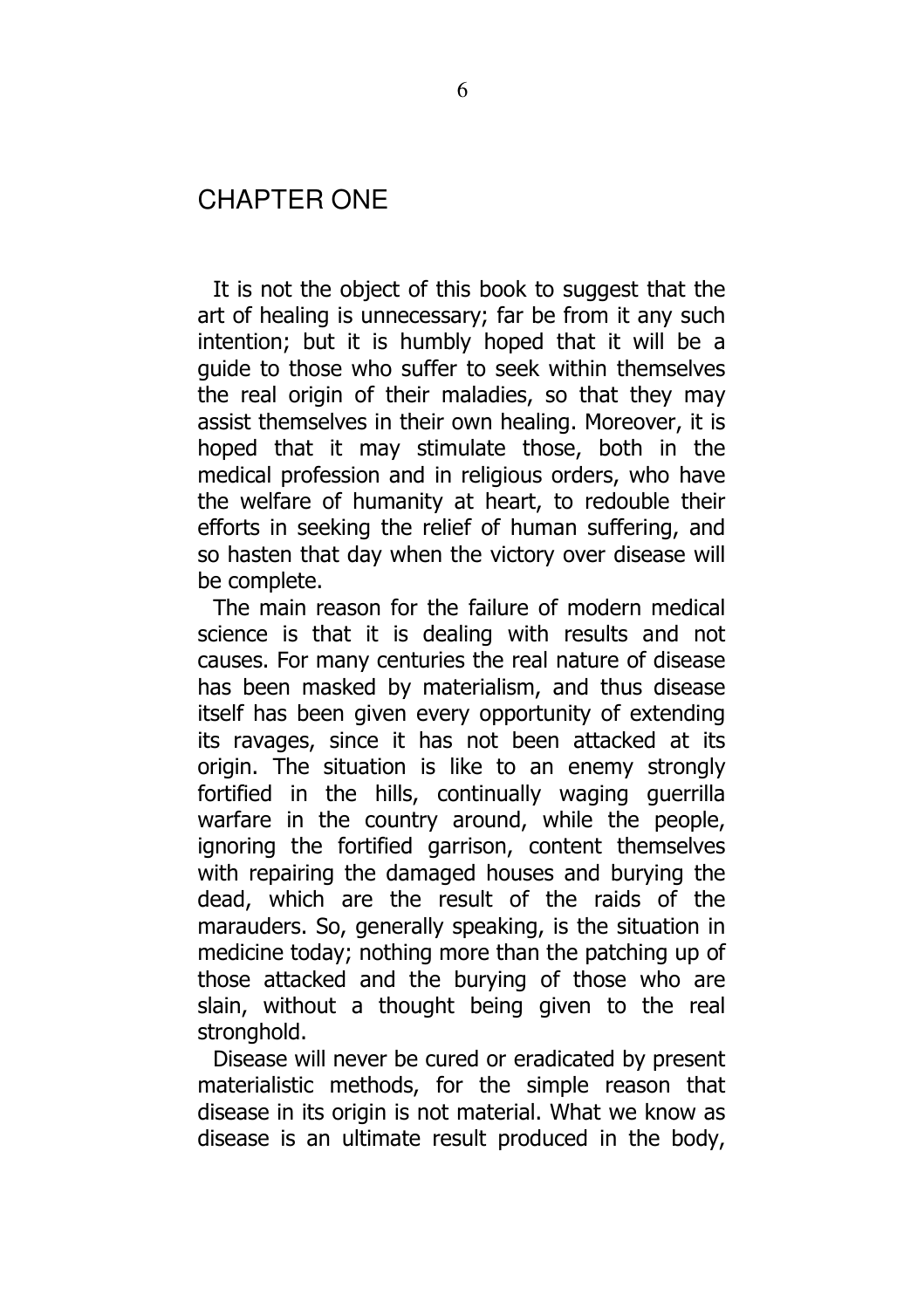the end product of deep and long acting forces, and even if material treatment alone is apparently successful this is nothing more than a temporary relief unless the real cause has been removed. The modern trend of medical science, by misinterpreting the true nature of disease and concentrating it in materialistic terms in the physical body, has enormously increased its power, firstly, by distracting the thoughts of people from its true origin and hence from the effective method of attack, and secondly, by localising it in the body, thus obscuring true hope of recovery and raising a mighty disease complex of fear, which never should have existed.

Disease is in essence the result of conflict between Soul and Mind, and will never be eradicated except by spiritual and mental effort. Such efforts, if properly made with understanding as we shall see later, can cure and prevent disease by removing those basic factors which are its primary cause. No effort directed to the body alone can do more than superficially repair damage, and in this there is no cure, since the cause is still operative and may at any moment again demonstrate its presence in another form. In fact, in many cases apparent recovery is harmful, since it hides from the patient the true cause of his trouble, and in the satisfaction of apparently renewed health the real factor, being unnoticed, may gain in strength. Contrast these cases with that of the patient who knows, or who is by some wise physician instructed in, the nature of the adverse spiritual or mental forces at work, the result of which has precipitated what we call disease in the physical body. If that patient directly attempts to neutralise those forces, health improves as soon as this is successfully begun, and when it is completed the disease will disappear. This is true healing by attacking the stronghold, the very base of the cause of suffering.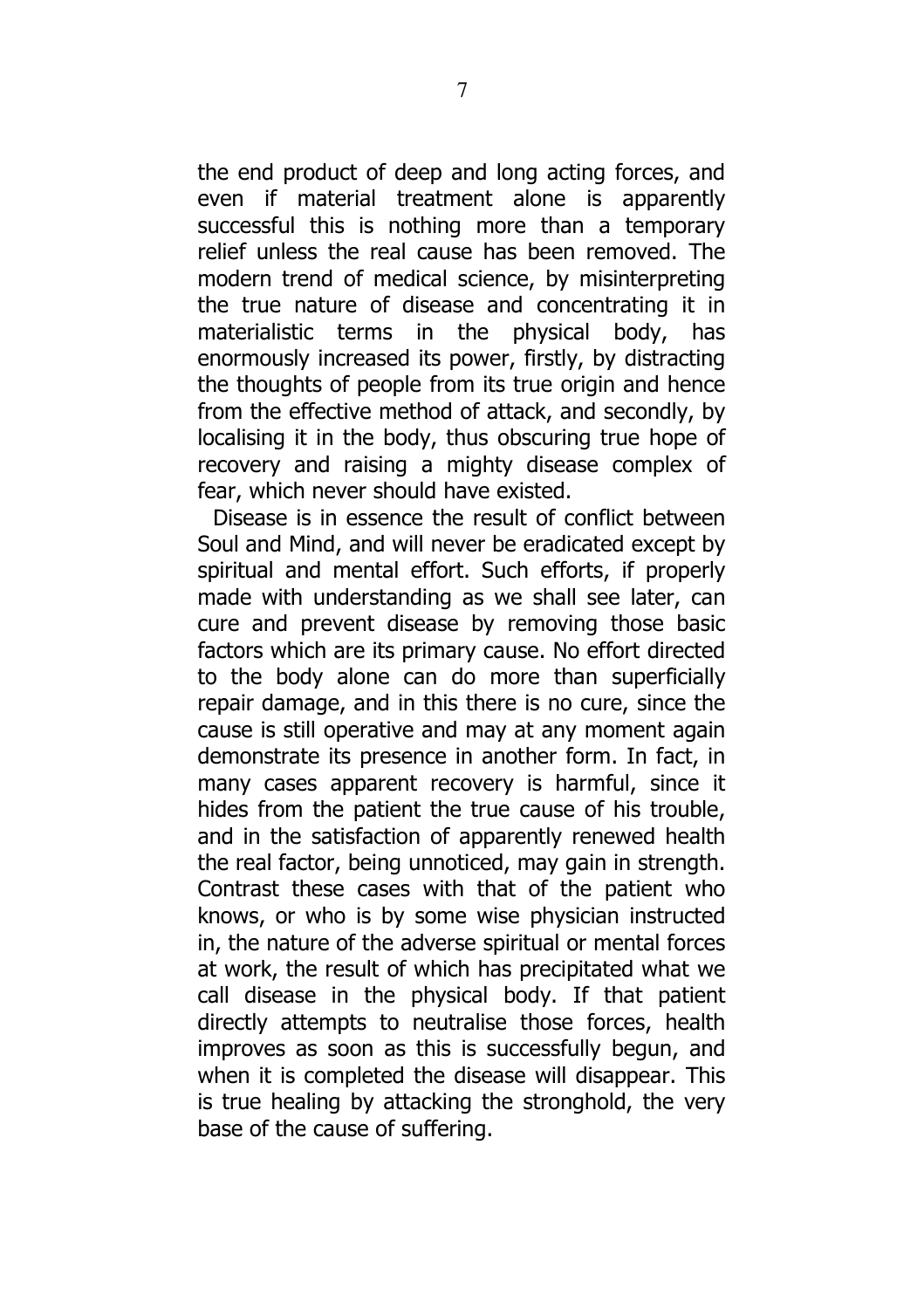One of the exceptions to materialistic methods in modern science is that of the great Hahnemann, the founder of Homeopathy, who with his realisation of the beneficent love of the Creator and of the Divinity which resides within man, by studying the mental attitude of his patients towards life, environment and their respective diseases, sought to find in the herbs of the field and in the realms of nature the remedy which would not only heal their bodies but would at the same time uplift their mental outlook. May his science be extended and developed by those true physicians who have the love of humanity at heart.

Five hundred years before Christ some physicians of ancient India, working under the influence of the Lord Buddha, advanced the art of healing to so perfect a state that they were able to abolish surgery, although the surgery of their time was as efficient, or more so, than that of the present day. Such men as Hippocrates with his mighty ideals of healing, Paracelsus with his certainty of the divinity in man, and Hahnemann who realised that disease originated in a plane above the physical  $-$  all these knew much of the real nature and remedy of suffering. What untold misery would have been spared during the last twenty or twenty-five centuries had the teaching of these great masters of their art been followed, but, as in other things, materialism has appealed too strongly to the Western world, and for so long a time, that the voices of the practical obstructors have risen above the advice of those who knew the truth.

Let it be briefly stated that disease, though apparently so cruel, is in itself beneficent and for our good and, if rightly interpreted, it will guide us to our essential faults. If properly treated it will be the cause of the removal of those faults and leave us better and greater than before. Suffering is a corrective to point out a lesson which by other means we have failed to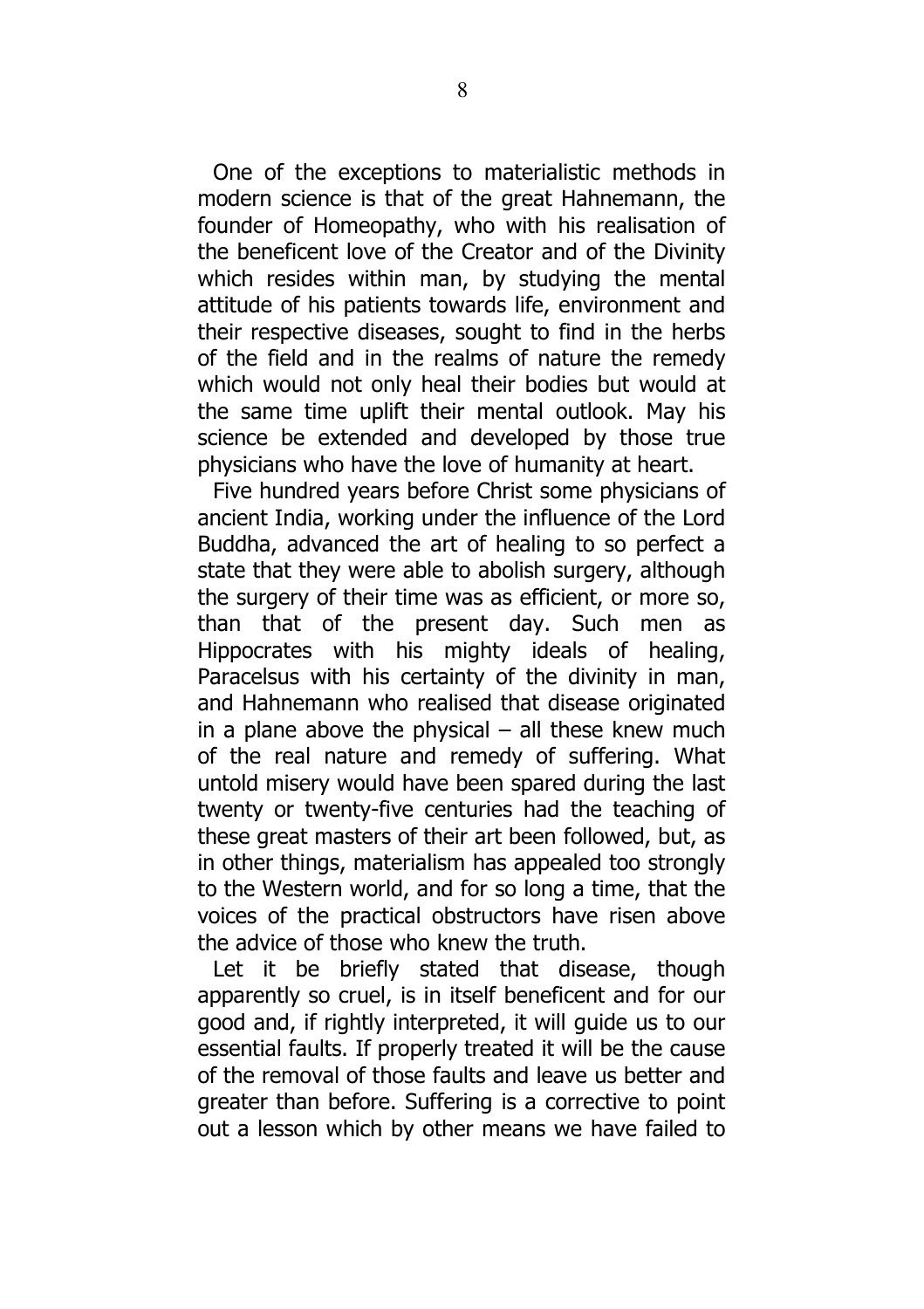grasp, and never can it be eradicated until that lesson is learnt. Let it also be known that in those who understand and are able to read the significance of premonitory symptoms disease may be prevented before its onset or aborted in its earlier stages if the proper corrective spiritual and mental efforts be undertaken. Nor need any case despair, however severe, for the fact that the individual is still granted physical life indicates that the Soul who rules is not without hope.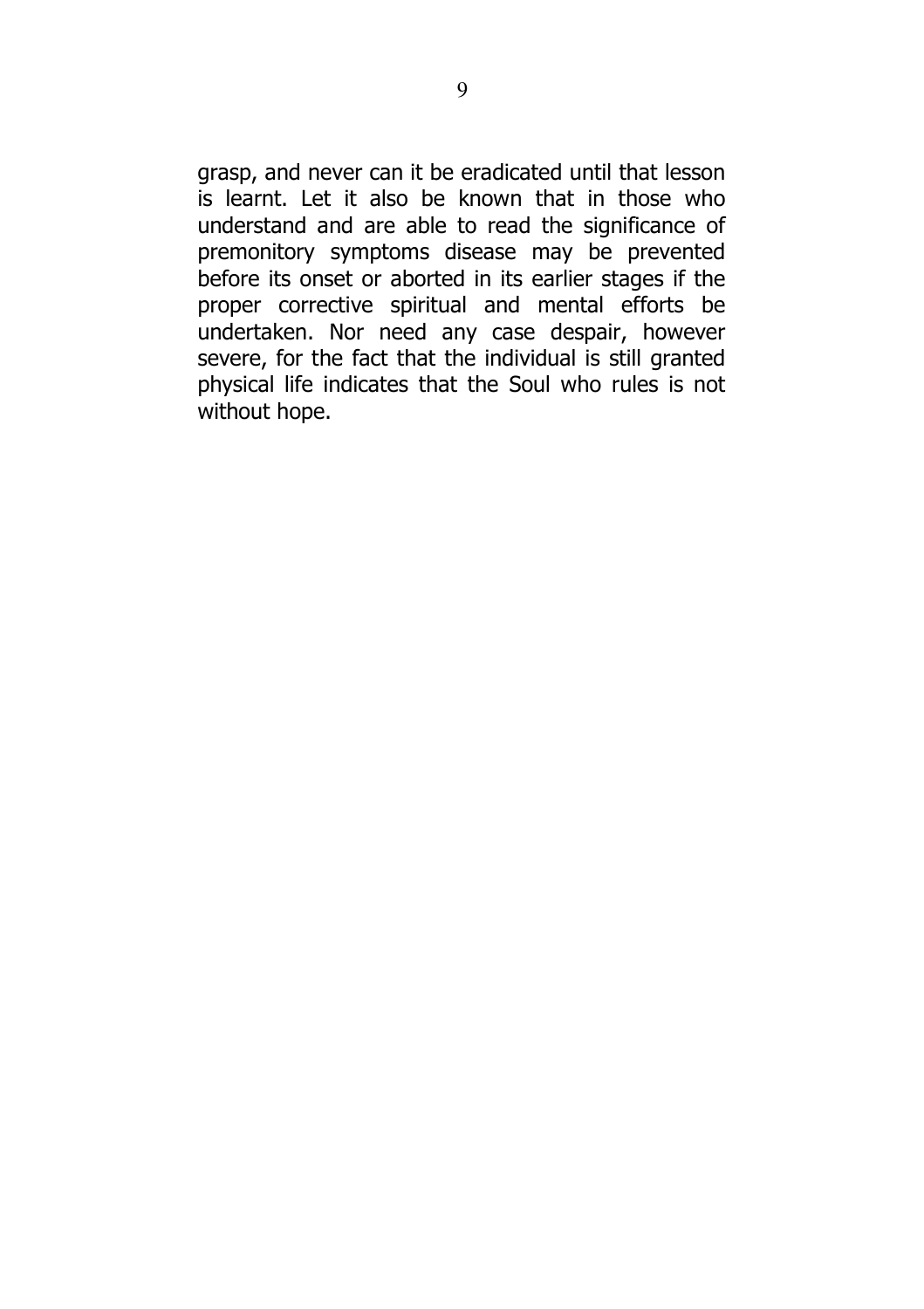#### CHAPTER TWO

To understand the nature of disease certain fundamental truths have to be acknowledged.

The first of these is that man has a Soul which is his real self; a Divine, Mighty Being, a Son of the Creator of all things, of which the body, although the earthly temple of that Soul, is but the minutest reflection: that our Soul, our Divinity Who resides in and around us, lays down for us our lives as He wishes them to be ordered and, so far as we will allow, ever guides, protects and encourages us, watchful and beneficent to lead us always for our utmost advantage: that He, our Higher Self, being a spark of the Almighty, is thereby invincible and immortal.

The second principle is that we, as we know ourselves in this world, are personalities down here for the purpose of gaining all the knowledge and experience which can be obtained through earthly existence, of developing virtues which we lack and of wiping out all that is wrong within us, thus advancing towards the perfection of our natures. The Soul knows what environment and what circumstances will best enable us to do this, and hence He places us in that branch of life most suited for that object.

Thirdly, we must realise that the short passage on this earth, which we know as life, is but a moment in the course of our evolution, as one day at school is to a life, and although we can for the present only see and comprehend that one day, our intuition tells us that birth was infinitely far from our beginning and death infinitely far from our ending. Our Souls, which are really we, are immortal, and the bodies of which we are conscious are temporary, merely as horses we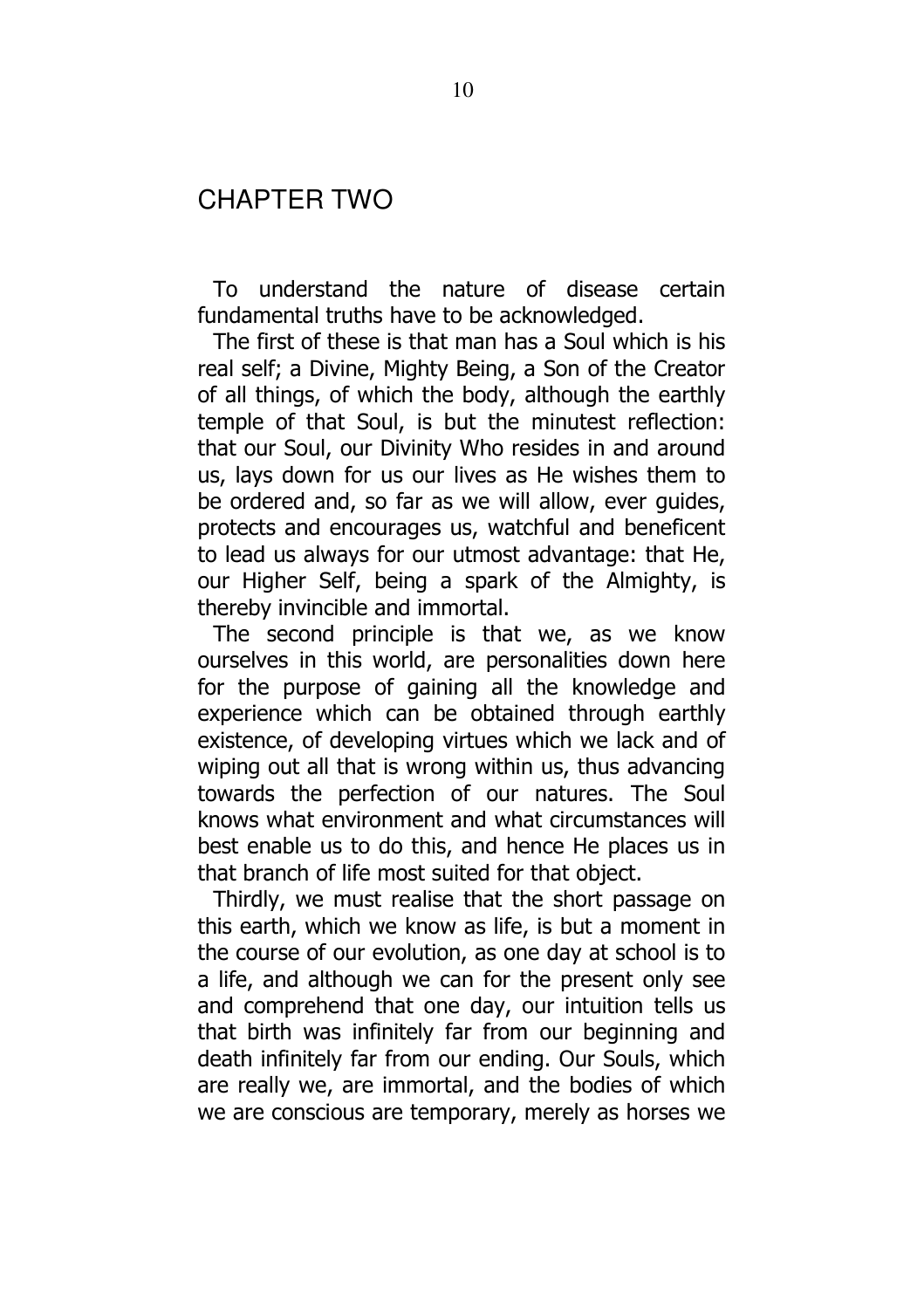ride to go a journey, or instruments we use to do a piece of work.

Then follows a fourth great principle, that so long as our Souls and personalities are in harmony all is joy and peace, happiness and health. It is when our personalities are led astray from the path laid down by the Soul, either by our own worldly desires or by the persuasion of others, that a conflict arises. This conflict is the root cause of disease and unhappiness. No matter what our work in the world – bootblack or monarch, landlord or peasant, rich or poor – so long as we do that particular work according to the dictates of the Soul, all is well; and we can further rest assured that in whatever station of life we are placed, princely or lowly, it contains the lessons and experiences necessary at the moment for our evolution, and gives us the best advantage for the development of ourselves.

The next great principle is the understanding of the Unity of all things: that the Creator of all things is Love, and that everything of which we are conscious is in all its infinite number of forms a manifestation of that Love, whether it be a planet or a pebble, a star or a dewdrop, man or the lowliest form of life. It may be possible to get a glimpse of this conception by thinking of our Creator as a great blazing sun of beneficence and love and from the centre an infinite number of beams radiate in every direction, and that we and all of which we are conscious are particles at the end of those beams, sent out to gain experience and knowledge, but ultimately to return to the great centre. And though to us each ray may appear separate and distinct, it is in reality part of the great central Sun. Separation is impossible, for as soon as a beam of light is cut off from its source it ceases to exist. Thus we may comprehend a little of the impossibility of separateness, as although each ray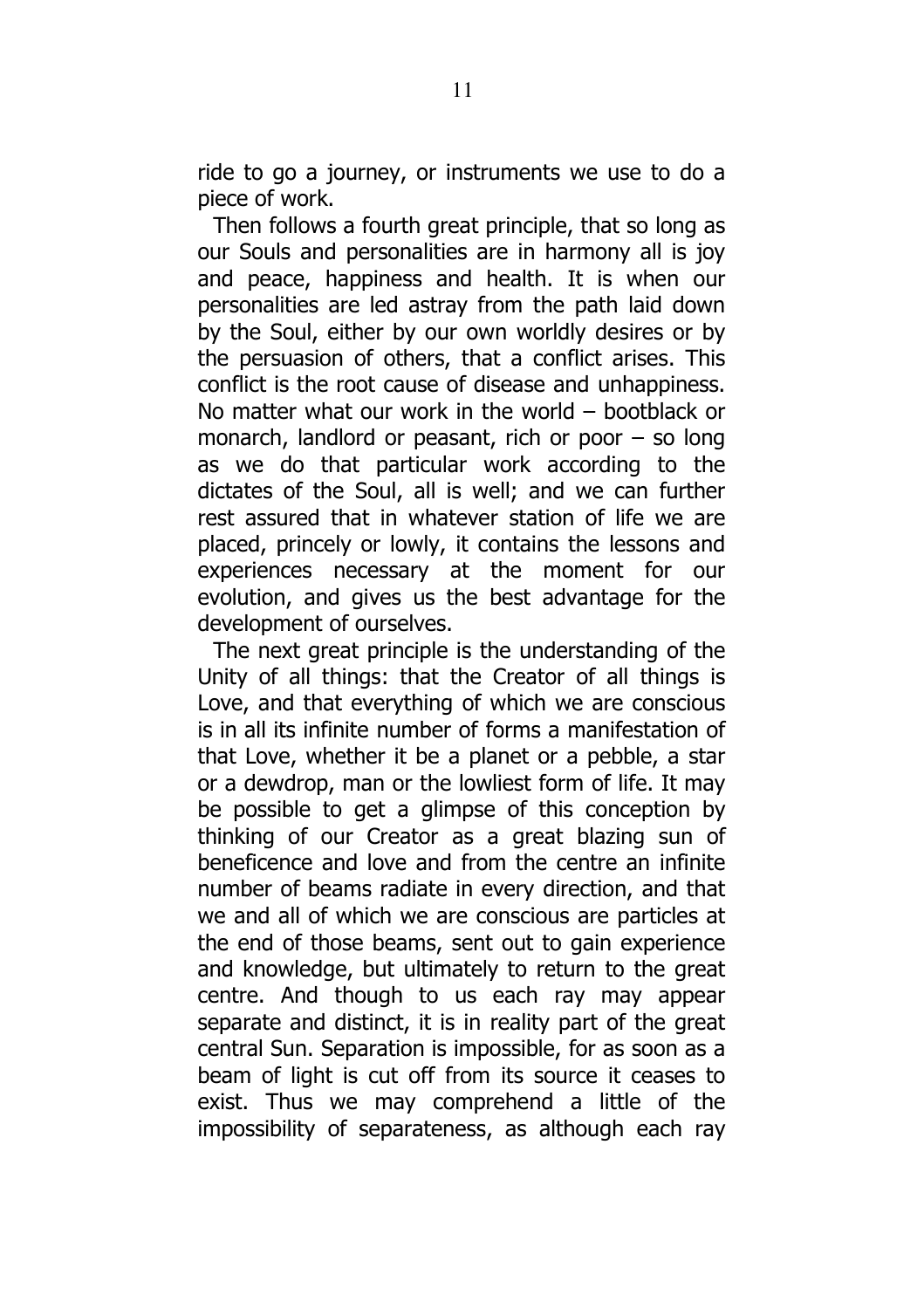may have its individuality, it is nevertheless part of the great central creative power. Thus any action against ourselves or against another affects the whole, because by causing imperfection in a part it reflects on the whole, every particle of which must ultimately become perfect.

So we see there are two great possible fundamental errors: dissociation between our Souls and our personalities, and cruelty or wrong to others, for this is a sin against Unity. Either of these brings conflict, which leads to disease. An understanding of where we are making an error (which is so often not realised by us) and an earnest endeavour to correct the fault will lead not only to a life of joy and peace, but also to health.

Disease is in itself beneficent, and has for its object the bringing back of the personality to the Divine will of the Soul; and thus we can see that it is both preventable and avoidable, since if we could only realise for ourselves the mistakes we are making and correct these by spiritual and mental means there could be no need for the severe lessons of suffering. Every opportunity is given us by the Divine Power to mend our ways before, as a last resort, pain and suffering have to be applied. It may not be the errors of this life, this day at school, which we are combating; and although we in our physical minds may not be conscious of the reason of our suffering, which may to us appear cruel and without reason, yet our Souls (which are ourselves) know the full purpose and are guiding us to our best advantage. Nevertheless, understanding and correction of our errors would shorten our illness and bring us back to health. Knowledge of the Soul's purpose and acquiescence in that knowledge means the relief of earthly suffering and distress, and leaves us free to develop our evolution in joy and happiness.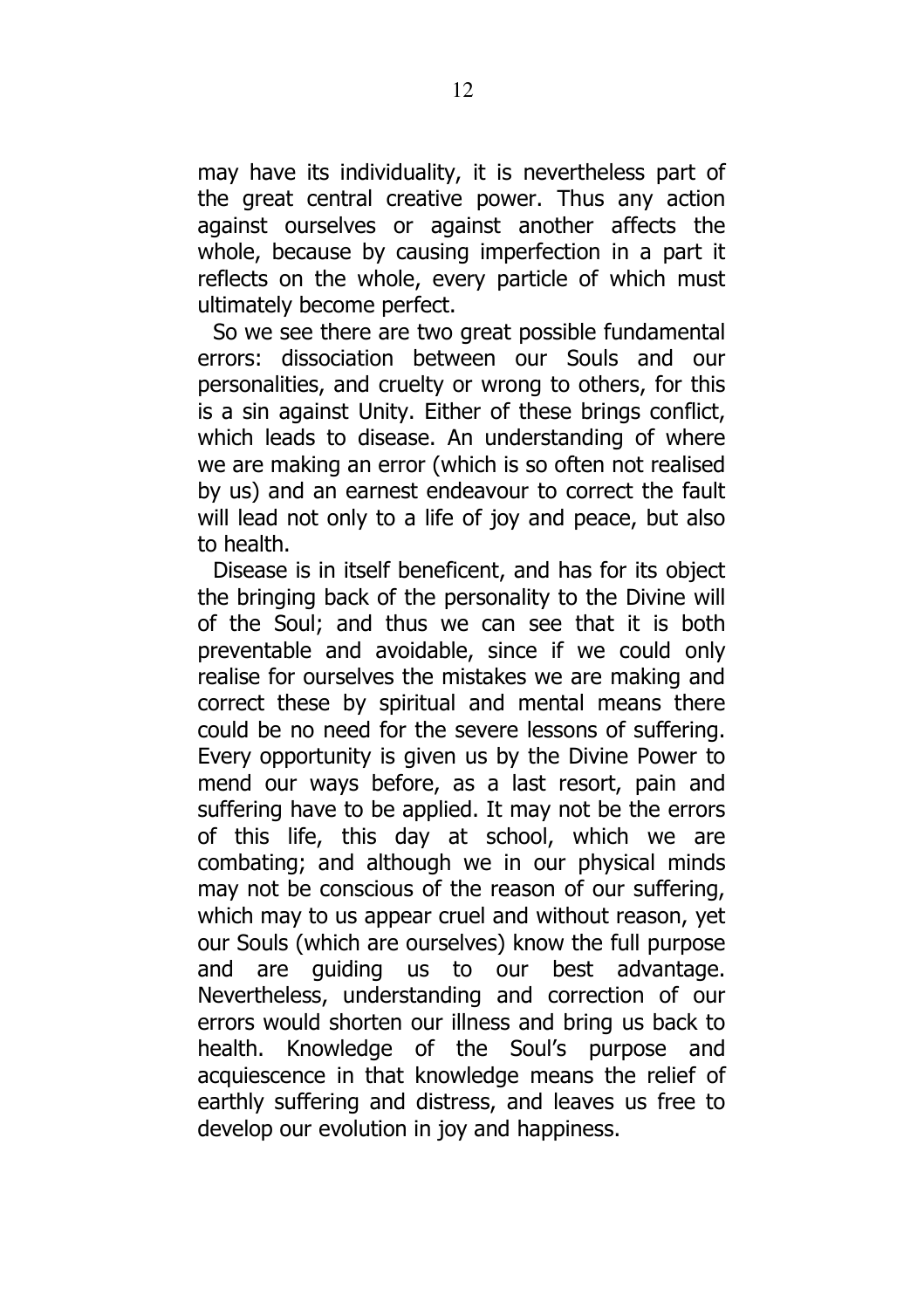There are two great errors: first, to fail to honour and obey the dictates of our Soul, and second, to act against Unity. On account of the former, be ever reluctant to judge others, because what is right for one is wrong for another. The merchant, whose work it is to build up a big trade not only to his own advantage but also to that of all those whom he may employ, thereby gaining knowledge of efficiency and control and developing the virtues associated with each, must of necessity use different qualities and different virtues from those of a nurse, sacrificing her life in the care of the sick; and yet both, if obeying the dictates of their Souls, are rightly learning those qualities necessary for their evolution. It is obeying the commands of our Soul, our Higher Self, which we learn through conscience, instinct and intuition, that matters.

Thus we see that by its very principles and in its very essence, disease is both preventable and curable, and it is the work of spiritual healers and physicians to give, in addition to material remedies, the knowledge to the suffering of the error of their lives, and of the manner in which these errors can be eradicated, and so to lead the sick back to health and joy.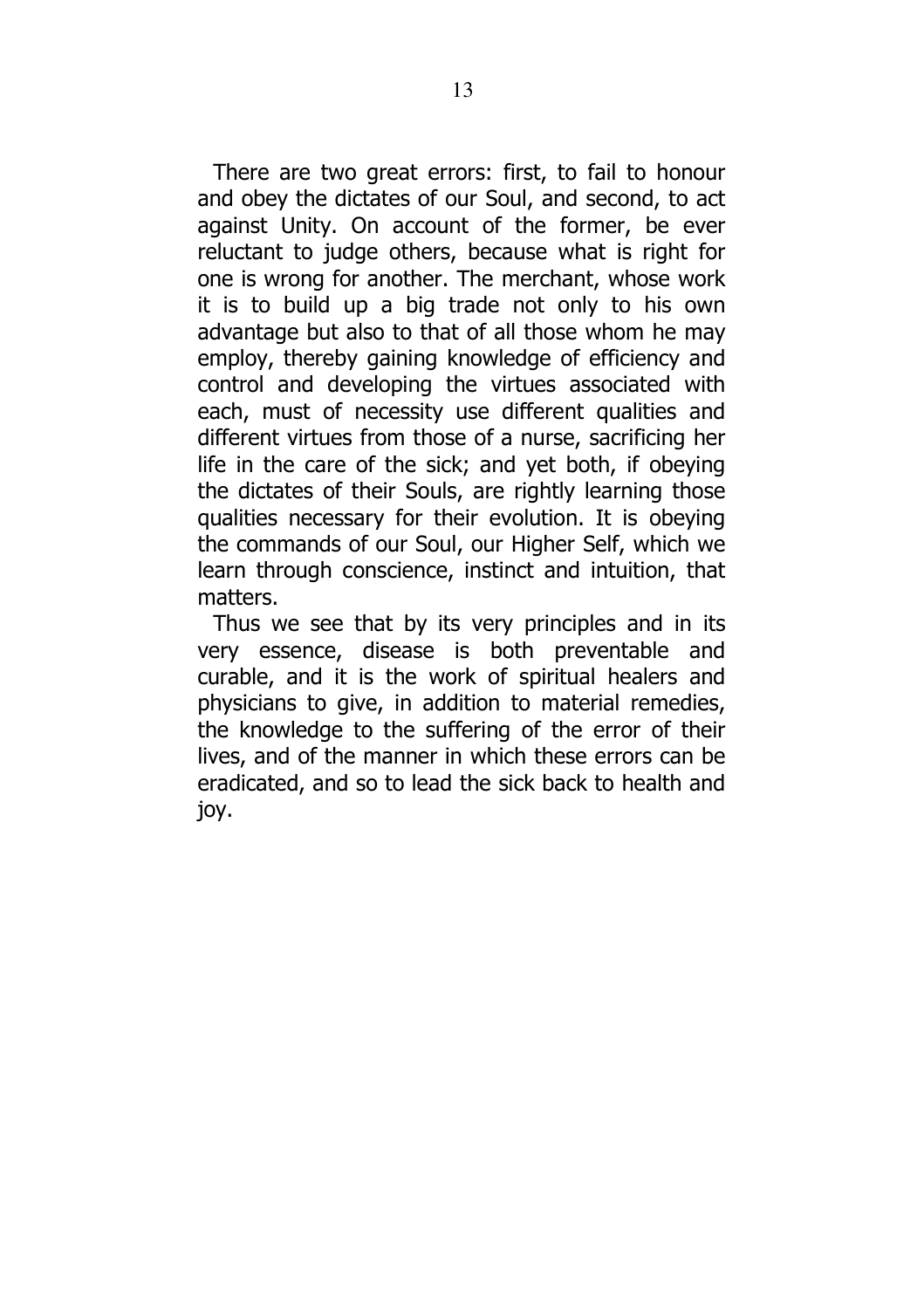#### CHAPTER THREE

What we know as disease is the terminal stage of a much deeper disorder, and to ensure complete success in treatment it is obvious that dealing with the final result alone will not be wholly effective unless the basic cause is also removed. There is one primary error which man can make, and that is action against Unity; this originates in self-love. So also we may say that there is but one primary affliction  $$ discomfort, or disease. And as action against Unity may be divided into various types, so also may disease  $-$  the result of these actions  $-$  be separated into main groups corresponding to their causes. The very nature of an illness will be a useful guide to assist in discovering the type of action which is being taken against the Divine Law of Love and Unity.

If we have in our nature sufficient love of all things, then we can do no harm; because that love would stay our hand at any action, our mind at any thought which might hurt another. But we have not yet reached that state of perfection; if we had, there would be no need for our existence here. But all of us are seeking and advancing towards that state, and those of us who suffer in mind or body are by this very suffering being led towards that ideal condition; and if we will but read it aright, we may not only hasten our steps towards that goal, but also save ourselves illness and distress. From the moment the lesson is understood and the error eliminated there is no longer need for the correction, because we must remember that suffering is in itself beneficent, in that it points out to us when we are taking wrong paths and hastens our evolution to its glorious perfection.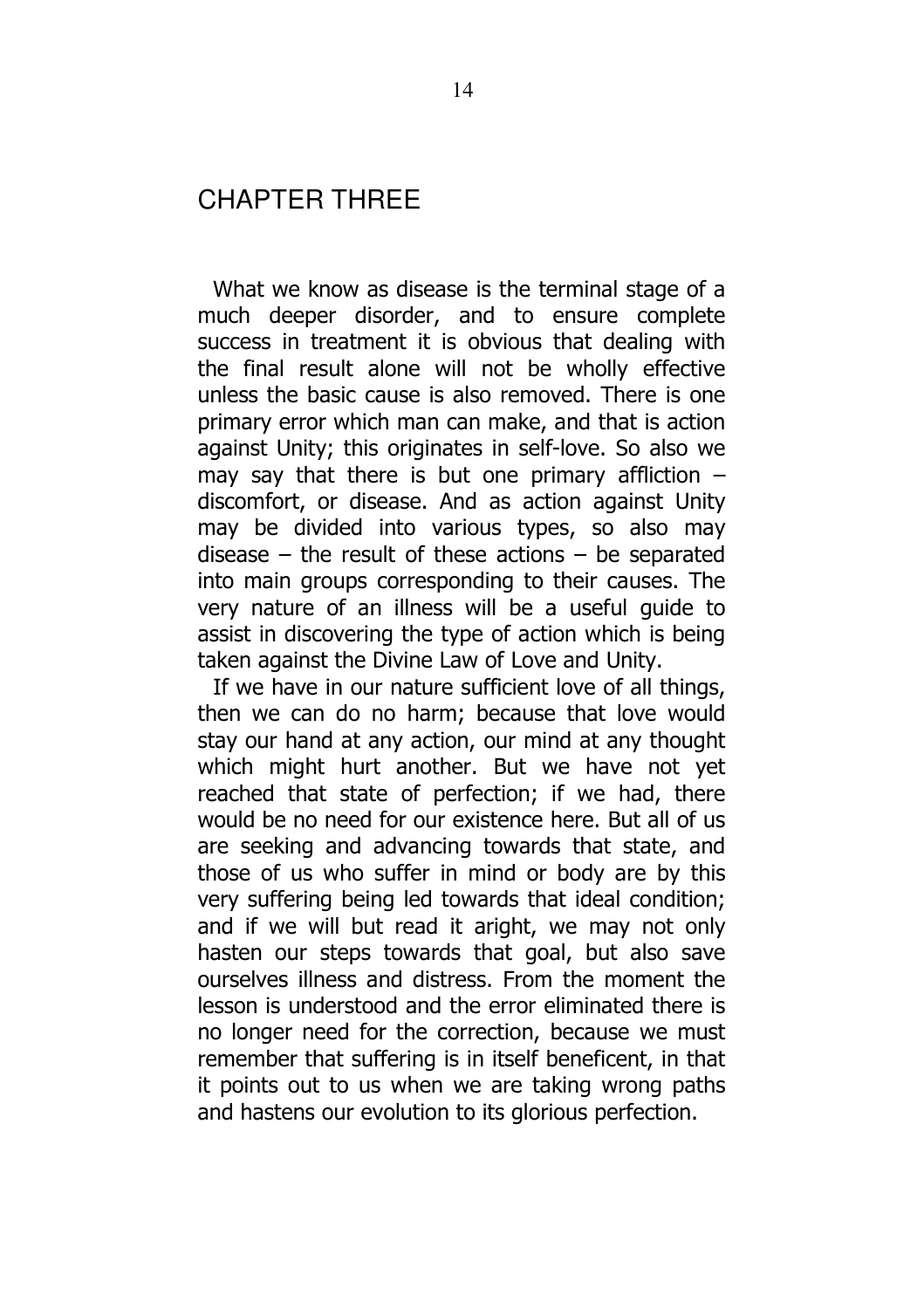The real primary diseases of man are such defects as pride, cruelty, hate, self-love, ignorance, instability and greed; and each of these, if considered, will be found to be adverse to Unity. Such defects as these are the real diseases (using the word in the modern sense), and it is a continuation and persistence in such defects after we have reached that stage of development when we know them to be wrong, which precipitates in the body the injurious results which we know as illness.

Pride is due, firstly, to lack of recognition of the smallness of the personality and its utter dependence on the Soul, and that all the successes it may have are not of itself but are blessings bestowed by the Divinity within; secondly, the loss of the sense of proportion, of the minuteness of one amidst the scheme of Creation. As Pride invariably refuses to bend with humility and resignation to the Will of the Great Creator, it commits actions contrary to that Will.

Cruelty is a denial of the unity of all and a failure to understand that any action adverse to another is in opposition to the whole, and hence an action against Unity. No man would practise its injurious effects against those near and dear to him, and by the law of Unity we have to grow until we understand that everyone, as being part of a whole, must become near and dear to us, until even those who persecute us call up only feelings of love and sympathy.

Hate is the opposite of Love, the reverse of the Law of Creation. It is contrary to the whole Divine scheme and is a denial of the Creator; it leads only to such actions and thoughts which are adverse to Unity and the opposite of those which would be dictated by Love.

Self-love again is a denial of Unity and the duty we owe to our brother men by putting the interests of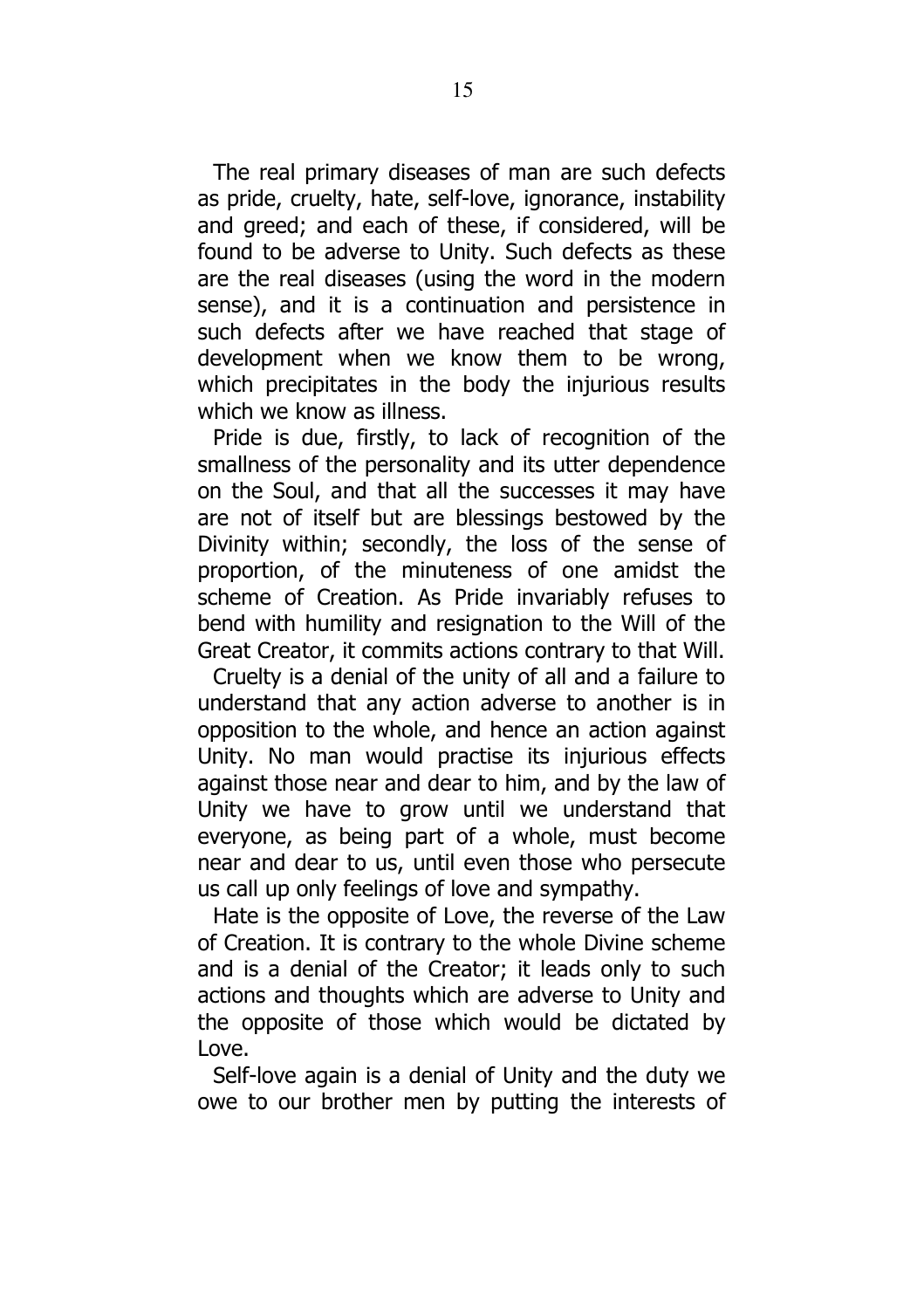ourselves before the good of humanity and the care and protection of those immediately around us.

Ignorance is the failure to learn, the refusal to see Truth when the opportunity is offered, and leads to many wrong acts such as can only exist in darkness and are not possible when the light of Truth and Knowledge is around us.

Instability, indecision and weakness of purpose result when the personality refuses to be ruled by the Higher Self, and lead us to betray others through our weakness. Such a condition would not be possible had we within us the knowledge of the Unconquerable Invincible Divinity which is in reality ourselves.

Greed leads to a desire for power. It is a denial of the freedom and individuality of every soul. Instead of recognising that every one of us is down here to develop freely upon his own lines according to the dictates of the soul alone, to increase his individuality, and to work free and unhampered, the personality with greed desires to dictate, mould and command, usurping the power of the Creator.

Such are examples of real disease, the origin and basis of all our suffering and distress. Each of such defects, if persisted in against the voice of the Higher Self, will produce a conflict which must of necessity be reflected in the physical body, producing its own specific type of malady.

We can now see how any type of illness from which we may suffer will guide us to the discovery of the fault which lies behind our affliction. $1$  For example, Pride, which is arrogance and rigidity of mind, will give rise to those diseases which produce rigidity and stiffness of the body. Pain is the result of cruelty, whereby the patient learns through personal suffering

<sup>&</sup>lt;sup>1</sup> See the *Foreword*, page 4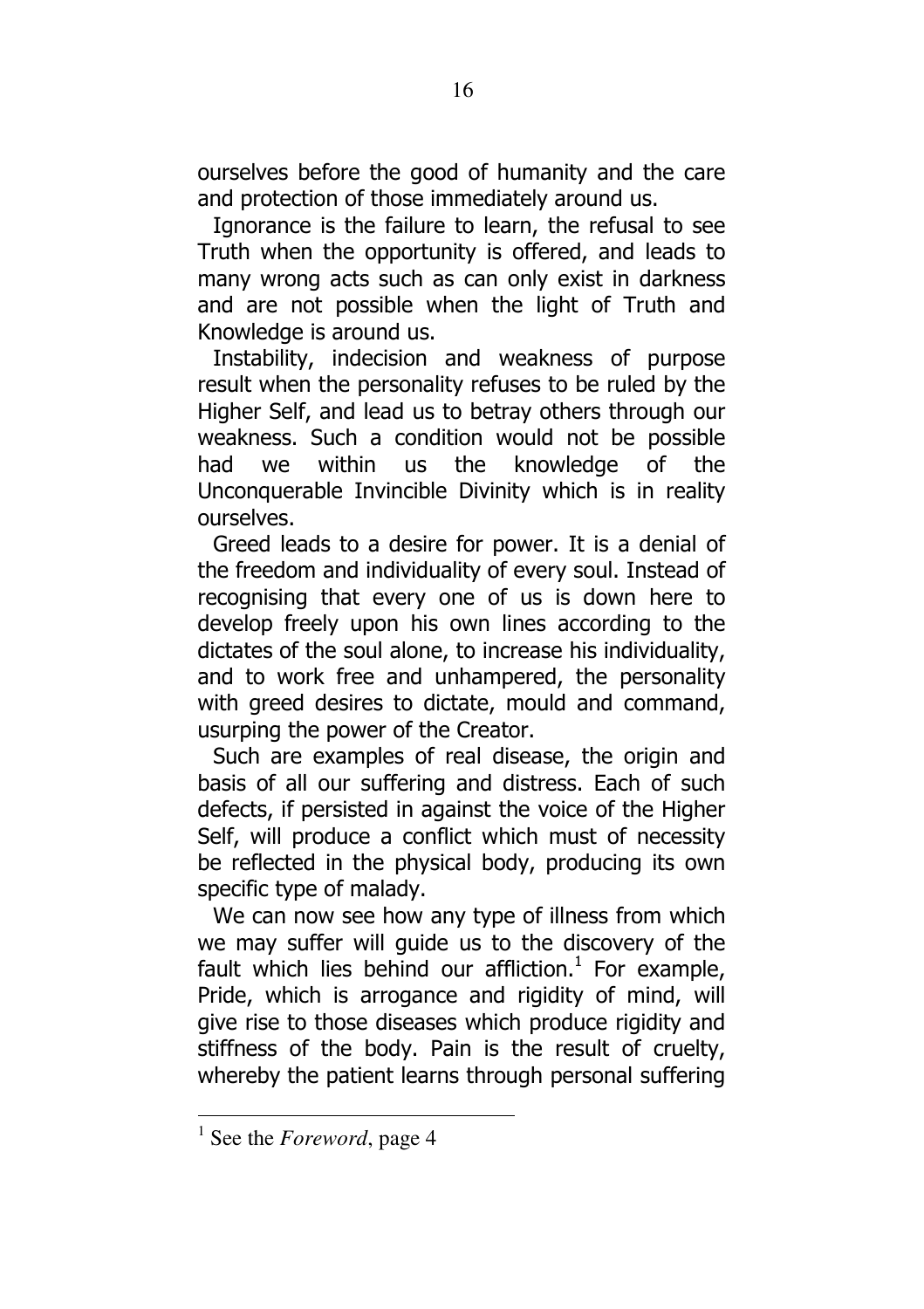not to inflict it upon others, either from a physical or from a mental standpoint. The penalties of Hate are loneliness, violent uncontrollable temper, mental nerve storms and conditions of hysteria. The diseases of introspection – neurosis, neurasthenia and similar conditions – which rob life of so much enjoyment, are caused by excessive Self-love. Ignorance and lack of wisdom bring their own difficulties in everyday life, and in addition should there be a persistence in refusing to see truth when the opportunity has been given, short-sightedness and impairment of vision and hearing are the natural consequences. Instability of mind must lead to the same quality in the body with those various disorders which affect movement and co-ordination. The result of greed and domination of others is such diseases as will render the sufferer a slave to his own body, with desires and ambitions curbed by the malady.

Moreover, the very part of the body affected is no accident, but is in accordance with the law of cause and effect, and again will be a guide to help us. For example, the heart, the fountain of life and hence of love, is attacked when especially the love side of the nature towards humanity is not developed or is wrongly used; a hand affected denotes failure or wrong in action; the brain being the centre of control, if afflicted, indicates lack of control in the personality. Such must follow as the law lays down. We are all ready to admit the many results which may follow a fit of violent temper, the shock of sudden bad news; if trivial affairs can thus affect the body, how much more serious and deep-rooted must be a prolonged conflict between soul and body. Can we wonder that the result gives rise to such grievous complaints as the diseases amongst us today?

But yet there is no cause for depression. The prevention and cure of disease can be found by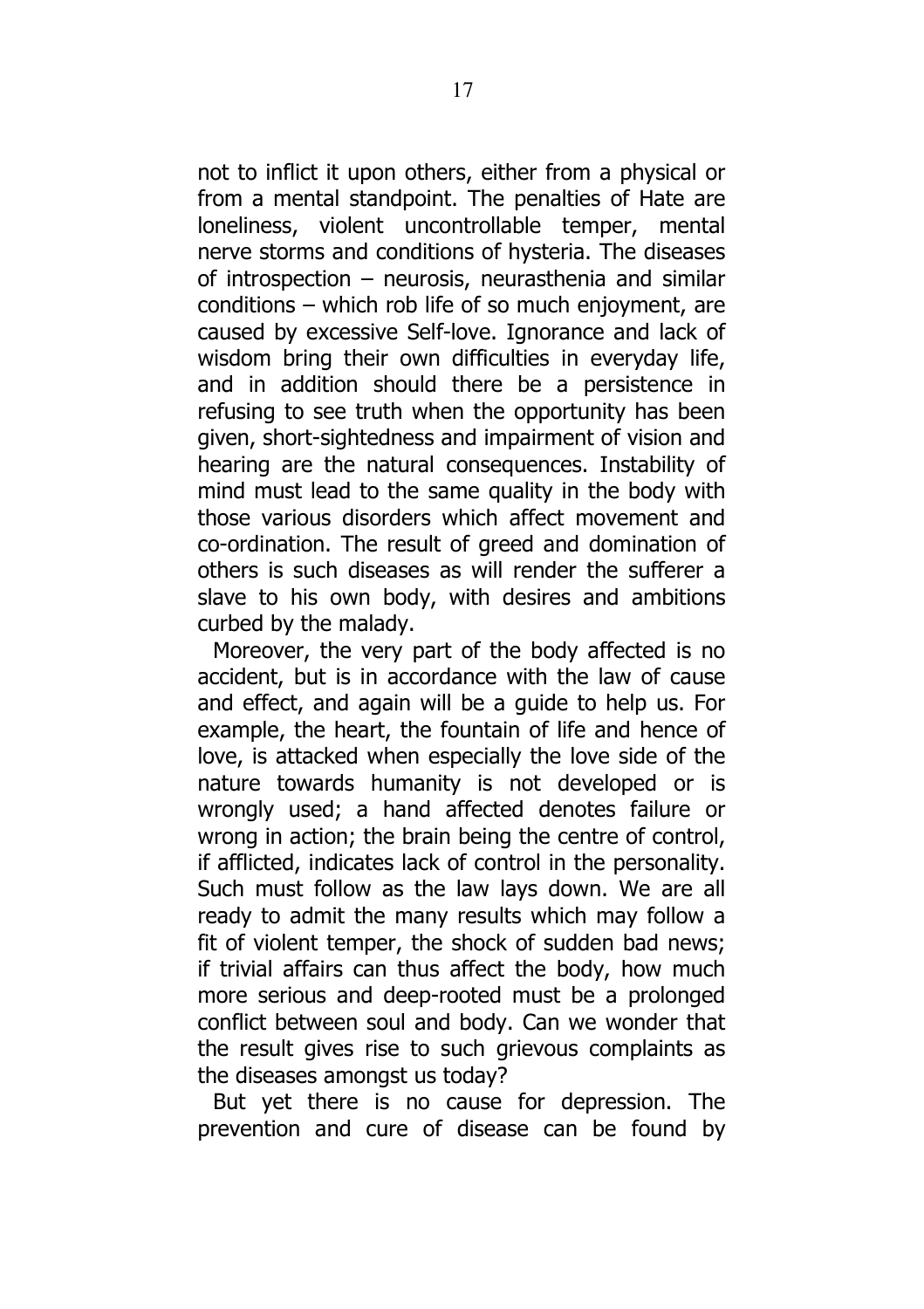discovering the wrong within ourselves and eradicating this fault by the earnest development of the virtue which will destroy it; not by fighting the wrong, but by bringing in such a flood of its opposing virtue that it will be swept from our natures.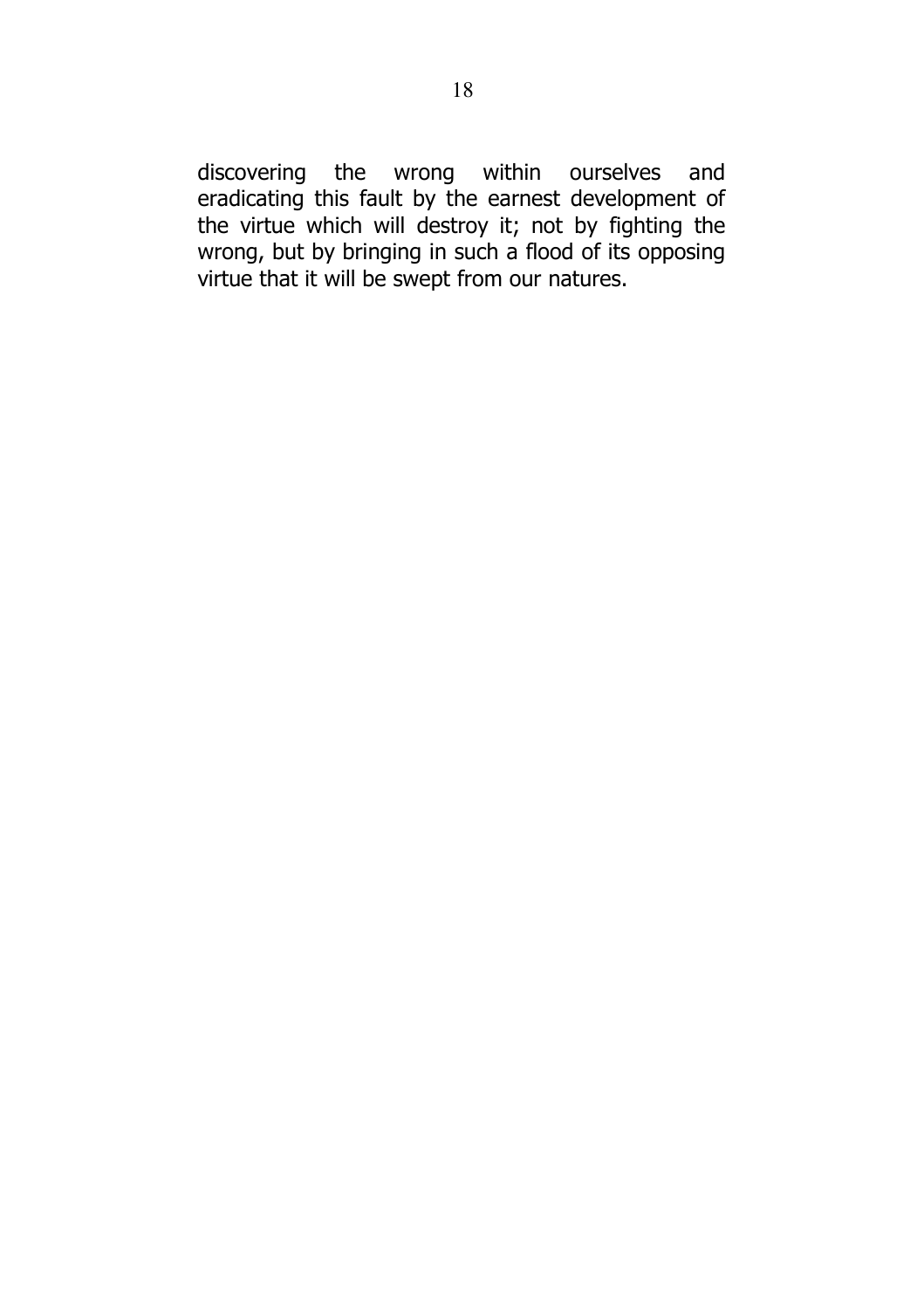#### CHAPTER FOUR

So we find that there is nothing of the nature of accident as regards disease, either in its type or in that part of the body which is affected; like all other results of energy, it follows the law of cause and effect. Certain maladies may be caused by direct physical means, such as those associated with some poisons, accidents and injuries, and gross excesses; but disease in general is due to some basic error in our constitution, as in the examples already given.

And thus for a complete cure not only must physical means be used, choosing always the best methods which are known to the art of healing, but we ourselves must also endeavour to the utmost of our ability to remove any fault in our nature; because final and complete healing ultimately comes from within, from the Soul itself, which by His beneficence radiates harmony throughout the personality, when allowed to do so.

As there is one great root cause of all disease, namely self-love, so there is one great certain method of relief of all suffering, the conversion of self-love into devotion to others. If we but sufficiently develop the quality of losing ourselves in the love and care of those around us, enjoying the glorious adventure of gaining knowledge and helping others, our personal griefs and sufferings rapidly come to an end. It is the great ultimate aim: the losing of our own interests in the service of humanity. It matters not the station in life in which our Divinity has placed us. Whether engaged in trade or profession, rich or poor, monarch or beggar, for one and all it is possible to carry on the work of their respective vocations and yet be veritable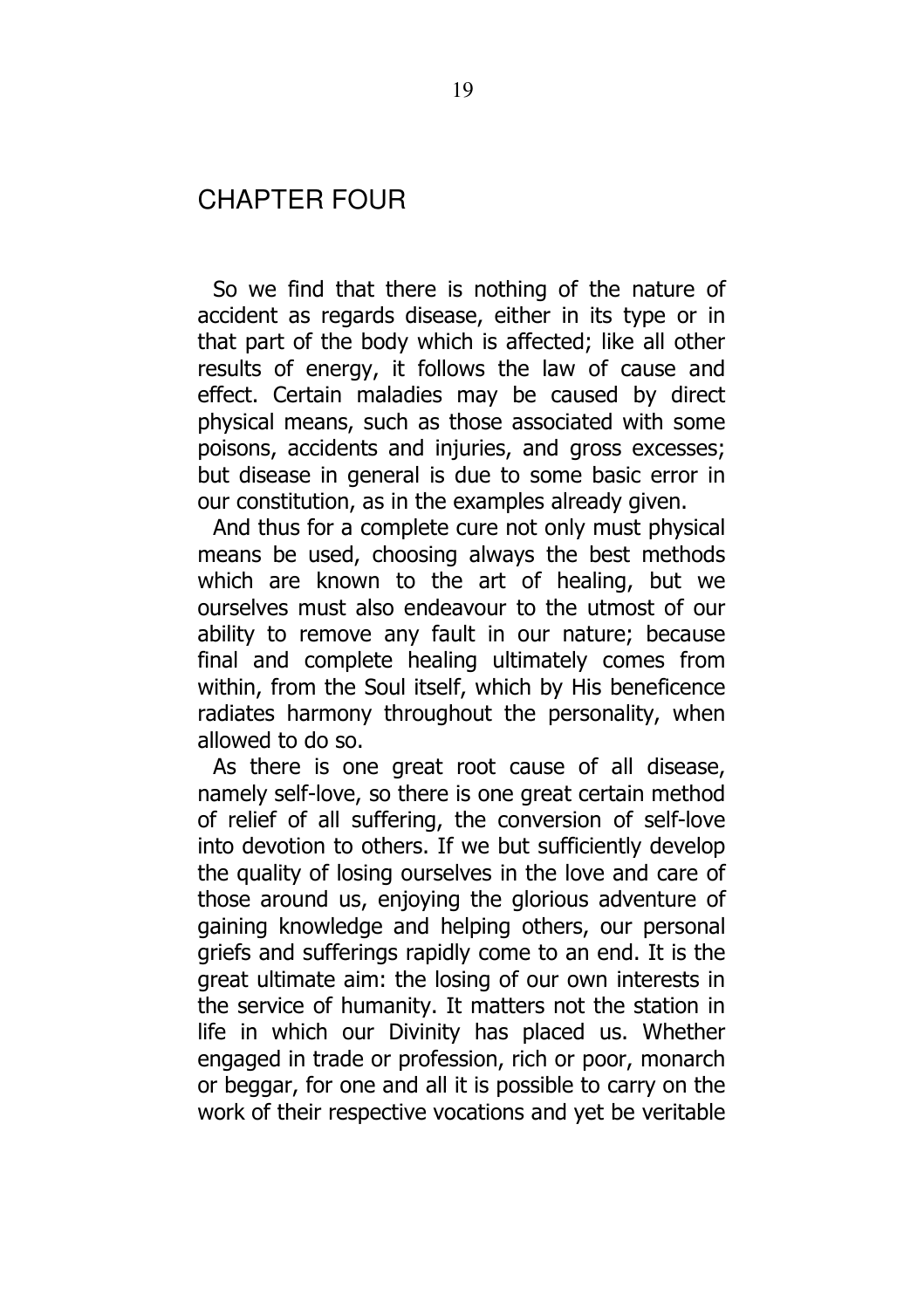blessings to those around by communicating to them the Divine Love of Brotherhood.

But the vast majority of us have some way to travel before we can reach this state of perfection, although it is surprising how rapidly any individual may advance along these lines if the effort is seriously made, providing he trusts not in his poor personality alone but has implicit faith, that by the example and teaching of the great masters of the world he may be enabled to unite himself with his own Soul, the Divinity within, when all things become possible. In most of us there is one, or more, adverse defect which is particularly hindering our advancement, and it is such defect, or defects, which we must especially seek out within ourselves, and whilst striving to develop and extend the love side of our nature towards the world, endeavour at the same time to wash away any such defect in particular by the flooding of our nature with the opposing virtue. At first this may be a little difficult, but only just at first, for it is remarkable how rapidly a truly encouraged virtue will increase, linked with the knowledge that with the aid of the Divinity within us, if we but persevere, failure is impossible.

In the development of Universal Love within ourselves we must learn to realise more and more that every human being, however lowly, is a son of the Creator, and that one day and in due time he will advance to perfection just as we all hope to do. However base a man or creature may appear, we must remember that there is the Divine Spark within, which will slowly but surely grow until the glory of the Creator irradiates that being.

Moreover, the question of right or wrong, of good and evil, is purely relative. That which is right in the natural evolution of the aboriginal would be wrong for the more enlightened of our civilisation, and that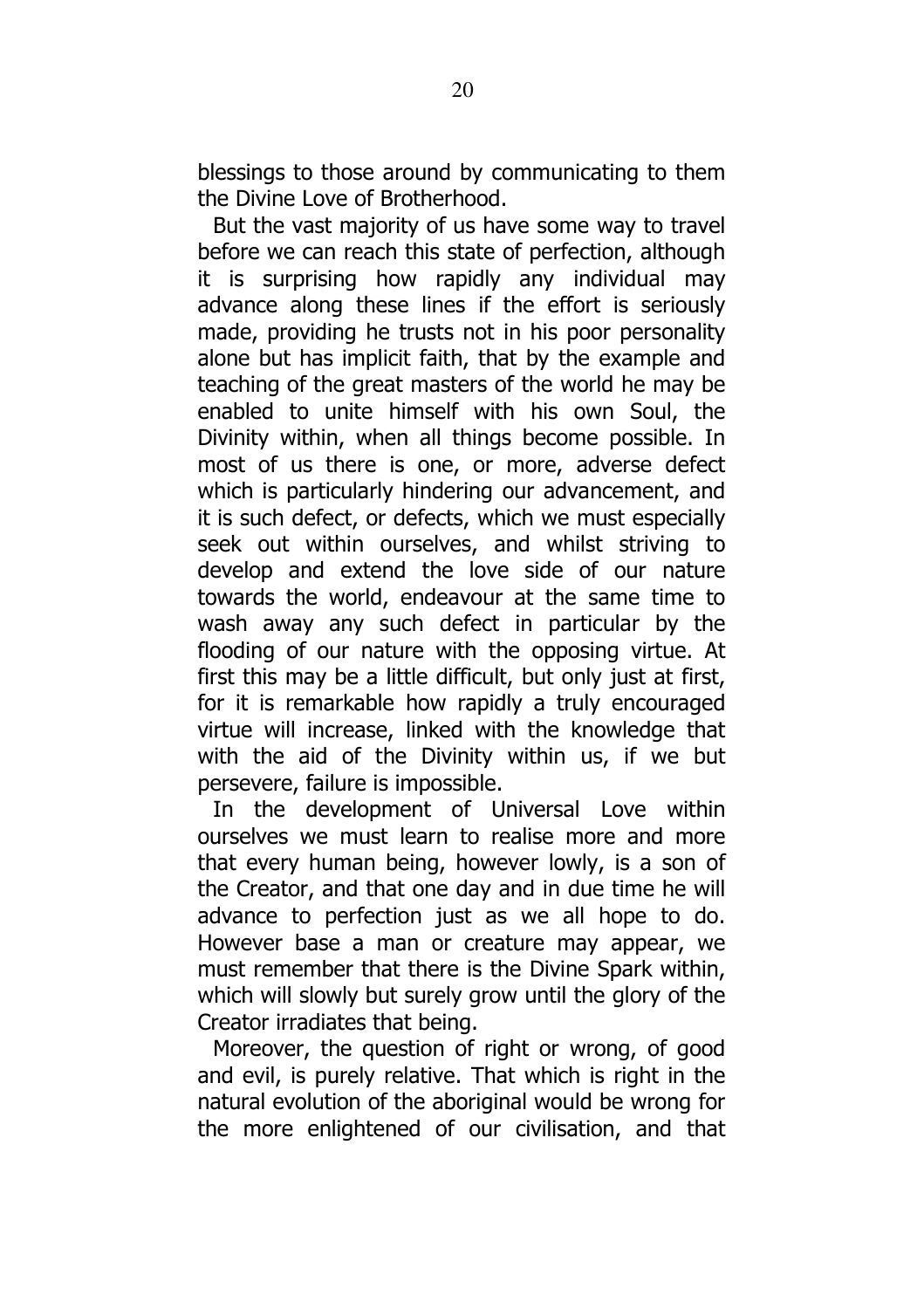which might even be a virtue in such as ourselves might be out of place, and hence wrong, in one who has reached the stage of discipleship. What we call wrong or evil is in reality good out of place, and hence is purely relative. Let us remember also that our standard of idealism again is relative; to the animals we must appear as veritable gods, whereas we in ourselves are very far below the standards of the great White Brotherhood<sup>2</sup> of Saints and Martyrs who have given their all to be examples to us. Hence we must have compassion and sympathy for the lowliest, for whilst we may consider ourselves as having advanced far above their level, we are in ourselves minute indeed, and have yet a long journey before us to reach the standard of our older brothers, whose light shines throughout the world in every age.

If Pride assails us, let us try to realise that our personalities are in themselves as nothing, unable to do any good work or acceptable service, or to resist the powers of darkness, unless assisted by that Light which is from above, the Light of our Soul; endeavour to comprehend a glimpse of the omnipotence and unthinkable mightiness of our Creator, Who makes in all perfection a world in one drop of water and systems upon systems of universes, and try to realise the relative humility we owe and our utter dependence upon Him. We learn to pay homage and give respect to our human superiors; how infinitely more should we acknowledge our own frailty with utmost humility before the Great Architect of the Universe!

If Cruelty, or Hate, bar our way to progress, let us remember that Love is the foundation of Creation, that in every living soul there is some good, and that in the best of us there is some bad. By seeking the

 2 See the *Foreword*, page 4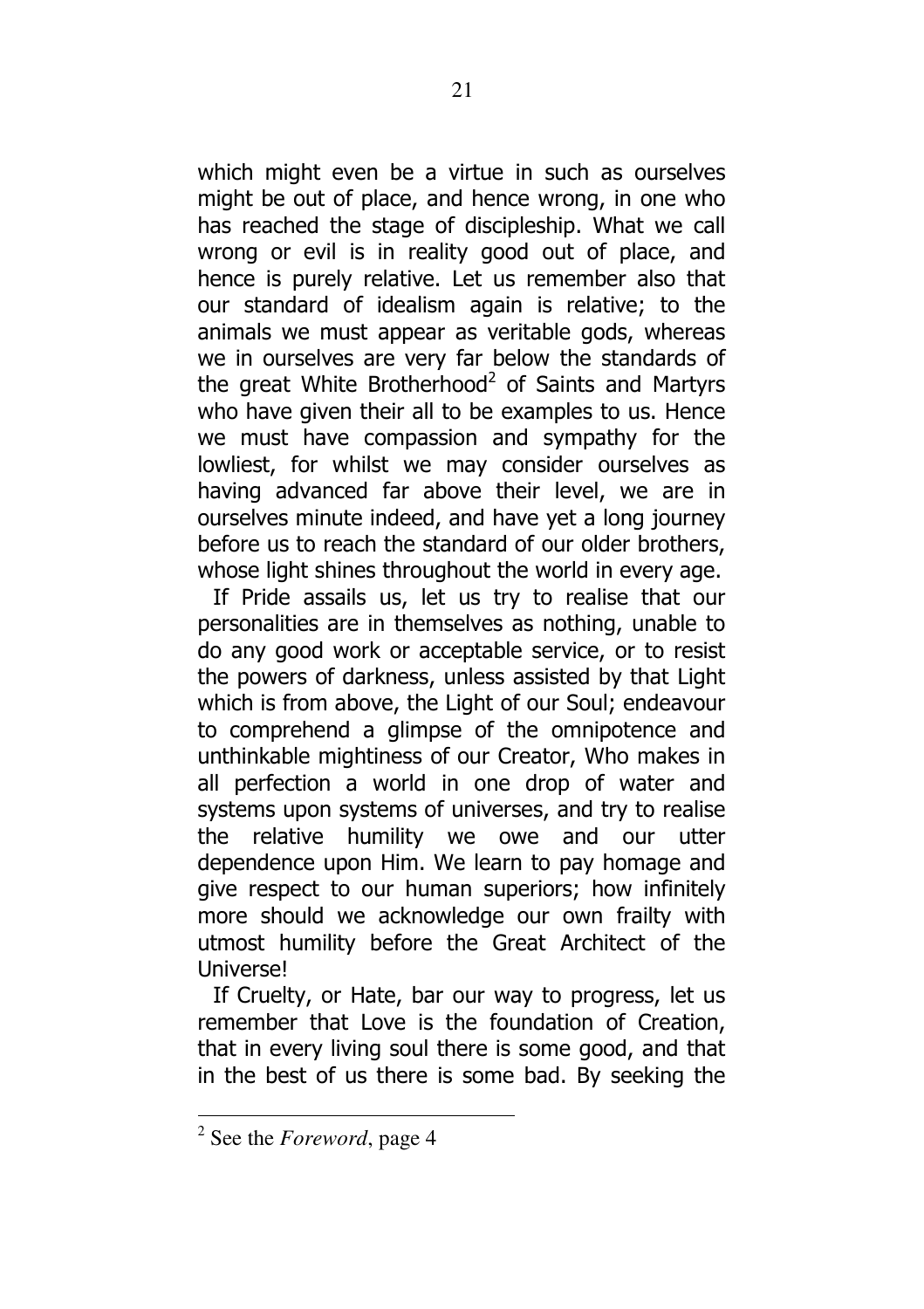good in others, even in those who at first offend us, we shall learn to develop, if nothing more, some sympathy and a hope that they will see better ways; then it follows that the desire will arise to help them to that uplift. The ultimate conquest of all will be through love and gentleness, and when we have sufficiently developed these two qualities nothing will be able to assail us, since we shall ever have compassion and not offer resistance; for, again, by the same law of cause and effect it is resistance which damages. Our object in life is to follow the dictates of our Higher Self, undeterred by the influence of others, and this can only be achieved if we gently go our own way, but at the same time never interfere with the personality of another or cause the least harm by any method of cruelty or hate. We must strive to learn love of others, beginning perhaps with one individual or even an animal, and let this love develop and extend over a wider and wider range, until its opposing defects will automatically disappear. Love begets Love, as Hate does Hate.

The cure of self-love is effected by the turning outwards to others of the care and attention which we are devoting to ourselves, becoming so engrossed in their welfare that we forget ourselves in that endeavour. As one great order of Brotherhood expresses it, "to seek the solace of our own distress by extending relief and consolation to our fellowcreatures in the hour of their affliction," and there is no surer way of curing self-love and the disorders which follow it than by such a method.

Instability can be eradicated by the development of self-determination, by making up the mind and doing things with definiteness instead of wavering and hovering. Even if at first we may sometimes make errors, it were better to act than to let opportunities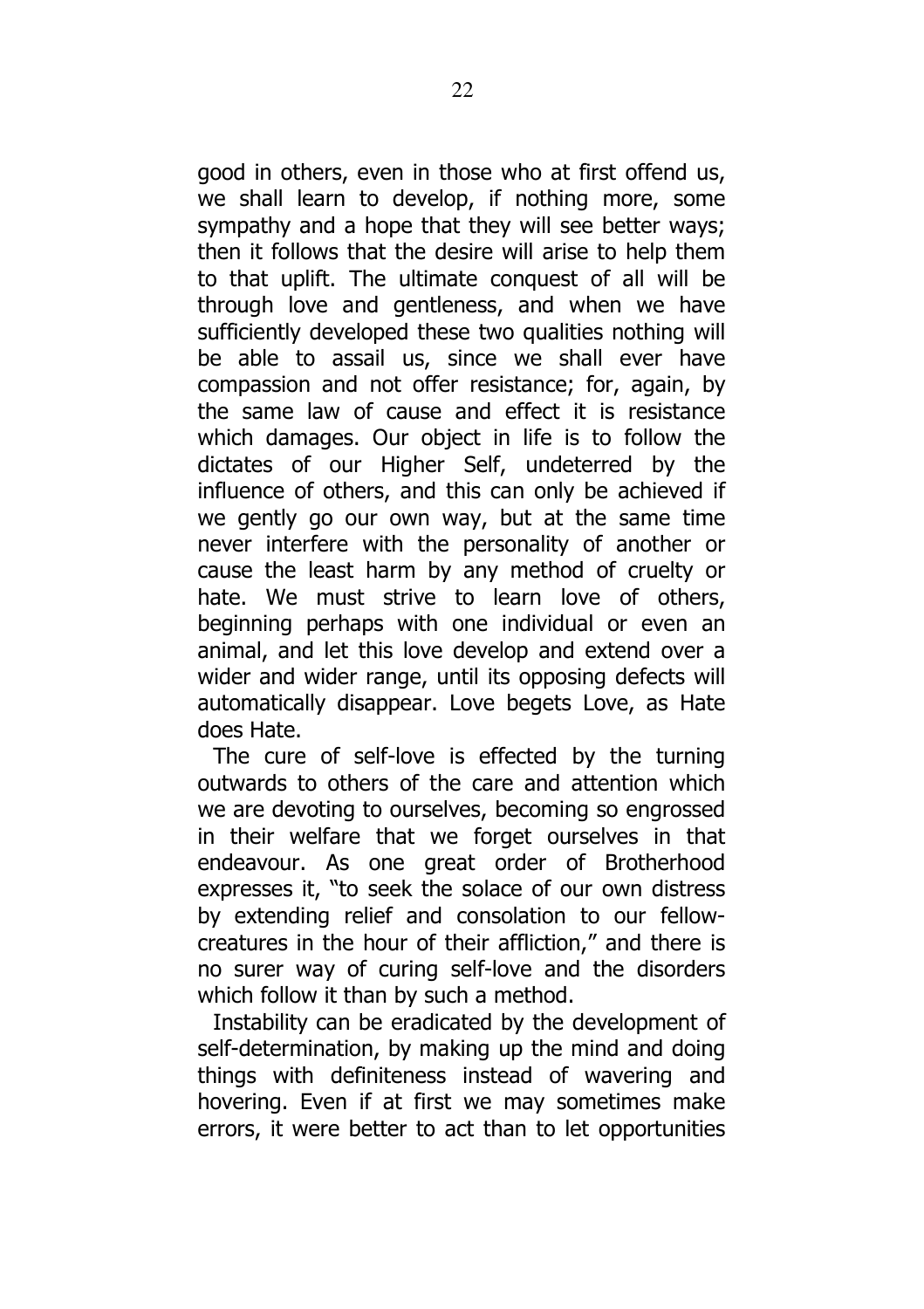pass for the want of decision. Determination will soon grow; fear of plunging into life will disappear, and the experiences gained will guide our mind to better judgement.

To eradicate Ignorance, again let us not be afraid of experience, but with mind awake and with eyes and ears wide open take in every particle of knowledge which may be obtained. At the same time we must keep flexible in thought, lest preconceived ideas and former convictions rob us of the opportunity of gaining fresh and wider knowledge. We should be ever ready to expand the mind and to disregard any idea, however firmly rooted, if under wider experience a greater truth shows itself.

Like Pride, Greed is a great obstacle to advancement, and both of these must be ruthlessly washed away. The results of Greed are serious indeed, because it leads us to interfere with the souldevelopment of our fellow-men. We must realise that every being is here to develop his own evolution according to the dictates of his Soul, and his Soul alone, and that none of us must do anything but encourage our brother in that development. We must help him to hope and, if in our power, increase his knowledge and worldly opportunities to gain his advancement. Just as we would wish others to help us up the steep and difficult mountain path of life, so let us be ever ready to lend a helping hand and give the experience of our wider knowledge to a weaker or younger brother. Such should be the attitude of parent to child, master to man or comrade to comrade, giving care, love and protection as far as may be needed and beneficial, yet never for one moment interfering with the natural evolution of the personality, as this must be dictated by the Soul.

Many of us in our childhood and early life are much nearer to our own Soul than we are in later years,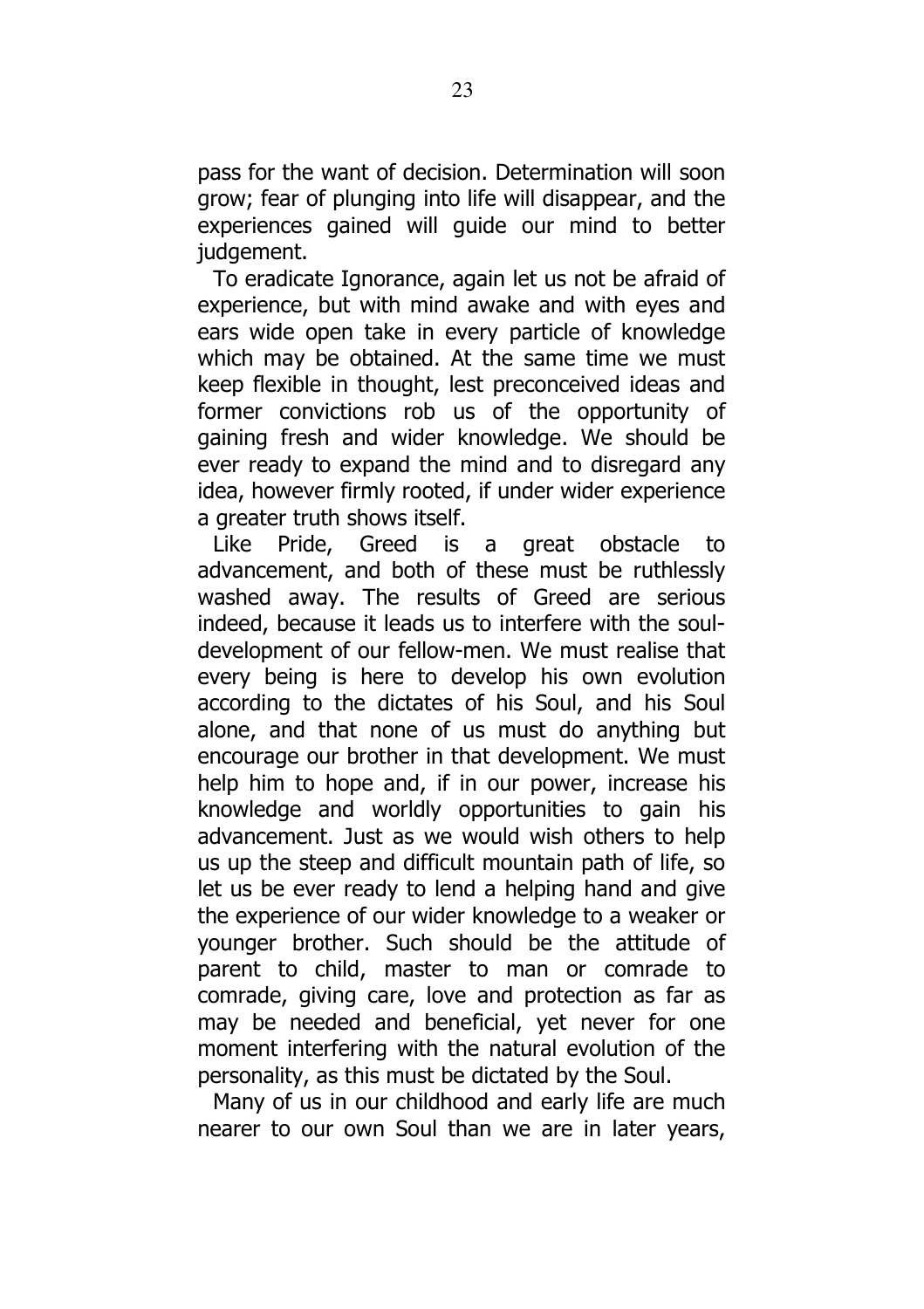and have then clearer ideas of our work in life, the endeavours we are expected to make and the character we are required to develop. The reason for this is that the materialism and circumstances of our age, and the personalities with whom we associate, lead us away from the voice of our Higher Self and bind us firmly to the commonplace with its lack of ideals, all too evident in this civilisation. Let the parent, the master and the comrade ever strive to encourage the growth of the Higher Self within those over whom they have the wonderful privilege and opportunity to exert their influence, but let them ever allow freedom to others, as they hope to have freedom given to them.

So in a similar way may we seek out any faults in our constitution and wash them out by developing the opposing virtue, thus removing from our nature the cause of the conflict between Soul and personality, which is the primary basic cause of disease. Such action alone, if the patient has faith and strength, will bring relief, health and joy, and in those not so strong will materially assist the work of the earthly physician in bringing about the same result.

We must earnestly learn to develop individuality according to the dictates of our own Soul, to fear no man and to see that no one interferes with, or dissuades us from, the development of our evolution, the fulfilment of our duty and the rendering of help to our fellow-men, remembering that the further we advance, the greater blessing we become to those around. Especially must we be on guard in the giving of help to other people, no matter whom they be, to be certain that the desire to help comes from the dictates of the Inner Self and is not a false sense of duty imposed by the suggestion or persuasion of a more dominant personality. One tragedy resulting from modern convention is of such a type, and it is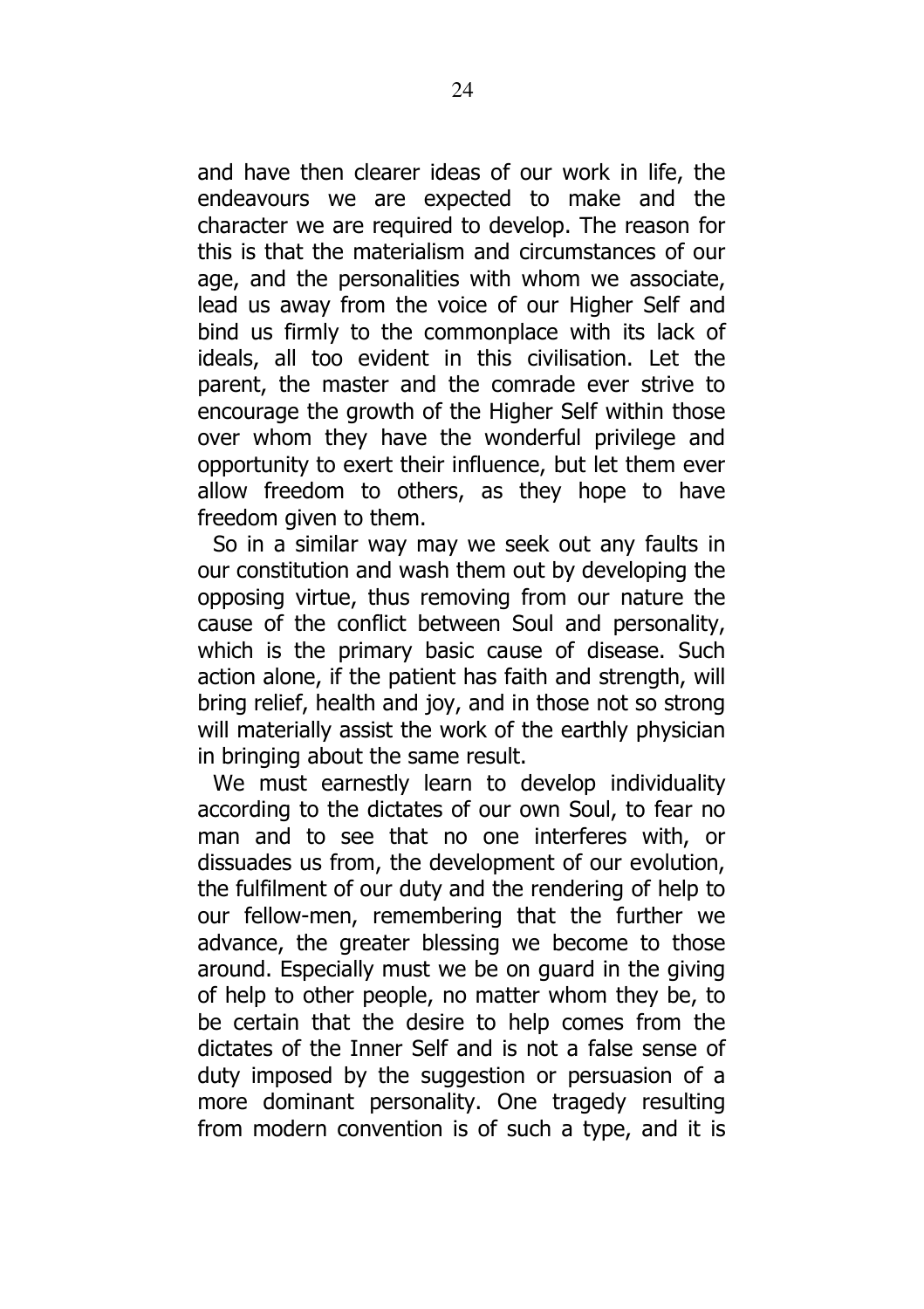impossible to calculate the thousands of hindered lives, the myriads of missed opportunities, the sorrow and the suffering so caused, the countless number of children who from a sense of duty have perhaps for years waited upon an invalid when the only malady the parent has known has been the greed of attention. Think of the armies of men and women who have been prevented from doing perhaps some great and useful work for humanity because their personality has been captured by some one individual from whom they have not had the courage to win freedom; the children who in their early days know and desire their ordained calling, and yet from difficulties of circumstance, dissuasion by others and weakness of purpose glide into some other branch of life, where they are neither happy nor able to develop their evolution as they might otherwise have done. It is the dictates of our conscience alone which can tell us whether our duty lies with one or many, how and whom we should serve; but whichever it may be, we should obey that command to the utmost of our ability.

Finally, let us not fear to plunge into life; we are here to gain experience and knowledge, and we shall learn but little unless we face realities and seek to our utmost. Such experience can be gained in every quarter, and the truths of nature and of humanity can be won just as effectively, perhaps even more so, in a country cottage as amongst the noise and hustle of a city.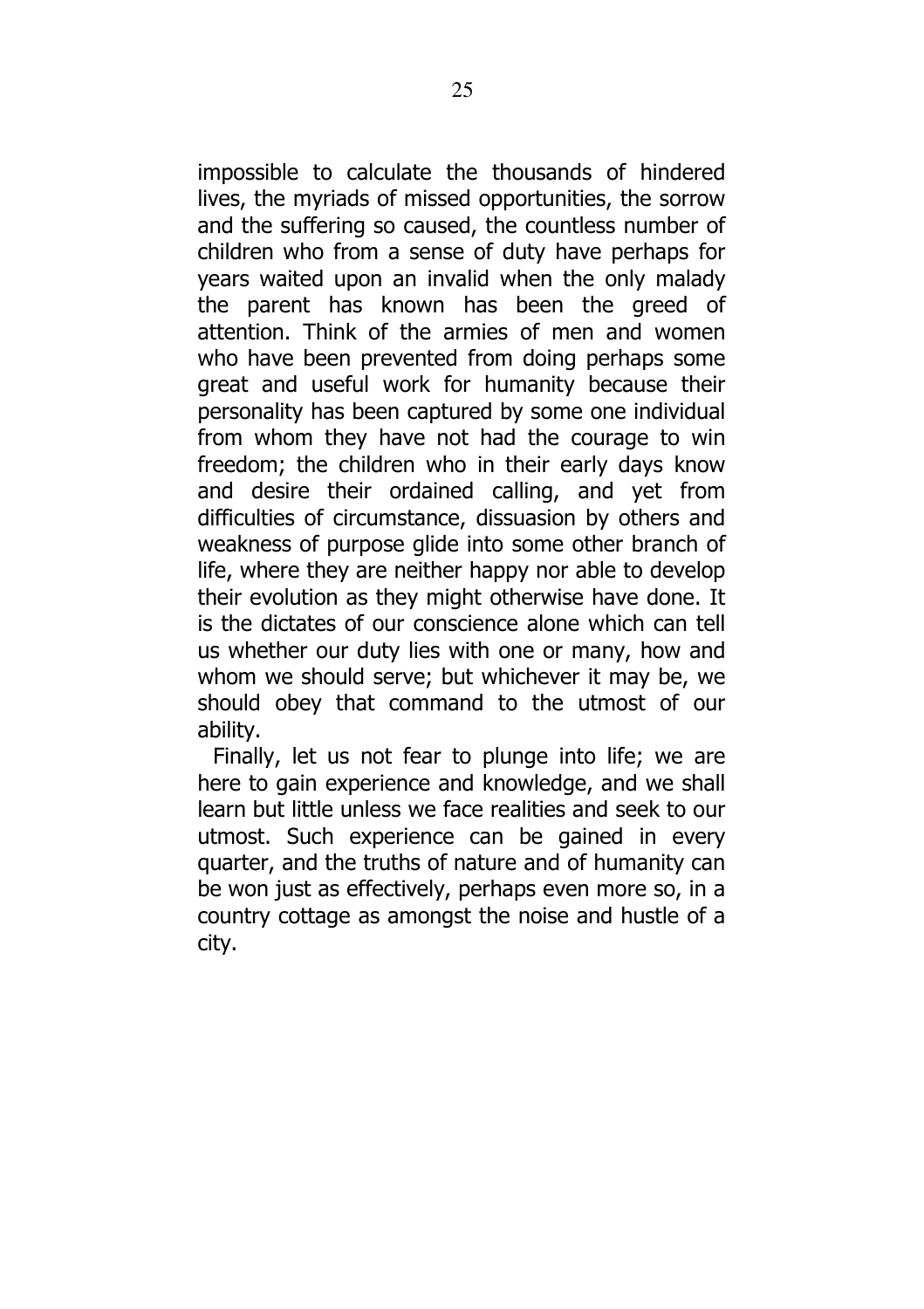#### CHAPTER FIVE

As lack of individuality (that is, the allowing of interference with the personality, such interference preventing it from complying with the demands of the Higher Self) is of such great importance in the production of disease, and as it often begins early in life, let us now consider the true relation between parent and child, teacher and pupil.

Fundamentally, the office of parenthood is to be the privileged means (and, indeed, it should be considered as divinely privileged) of enabling a soul to contact this world for the sake of evolution. If properly understood, there is probably no greater opportunity offered to mankind than this, to be the agent of the physical birth of a soul and to have the care of the young personality during the first few years of its existence on earth. The whole attitude of parents should be to give the little newcomer all the spiritual, mental and physical guidance to the utmost of their ability, ever remembering that the wee one is an individual soul come down to gain his own experience and knowledge in his own way according to the dictates of his Higher Self, and every possible freedom should be given for unhampered development.

The office of parenthood is one of divine service, and should be respected as much as, or perhaps even more than, any other duty we may be called upon to undertake. As it is one of sacrifice, it must ever be borne in mind that nothing whatever should be required in return from the child, the whole object being to give, and give alone, gentle love, protection and guidance until the soul takes charge of the young personality. Independence, individuality and freedom,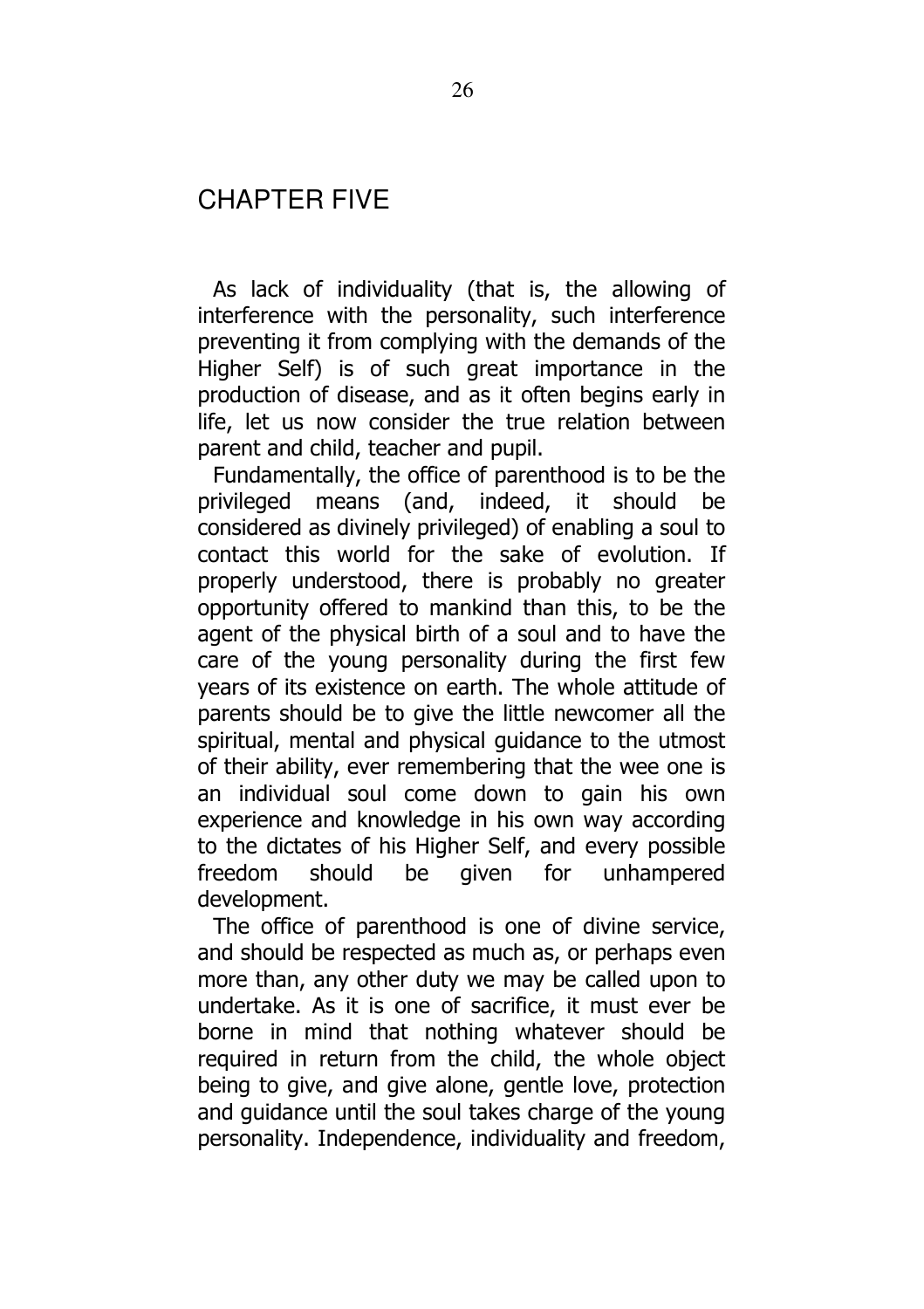should be taught from the beginning, and the child should be encouraged as early as possible in life to think and act for himself. All parental control should be relinquished step by step as the ability for selfmanagement is developed, and later on no restraint or false idea of duty to parenthood should hamper the dictates of the child's soul.

Parenthood is an office in life which passes from one to another, and is in essence a temporary giving of guidance and protection for a brief period, after which time it should then cease its efforts and leave the object of its attention free to advance alone. Be it remembered that the child for whom we may become a temporary guardian may be a much older and greater soul than ourselves, and spiritually our superior, so that control and protection should be confined to the needs of the young personality.

Parenthood is a sacred duty, temporary in its character and passing from generation to generation. It carries with it nothing but service and calls for no obligation in return from the young, since they must be left free to develop in their own way and become as fitted as possible to fulfil the same office in but a few years' time. Thus the child should have no restrictions, no obligations and no parental hindrances, knowing that parenthood had previously been bestowed on his father and mother and that it may be his duty to perform the same office for another.

Parents should be particularly on guard against any desire to mould the young personality according to their own ideas or wishes, and should refrain from any undue control or demand of favours in return for their natural duty and divine privilege of being the means of helping a soul to contact the world. Any desire for control, or wish to shape the young life for personal motives, is a terrible form of greed and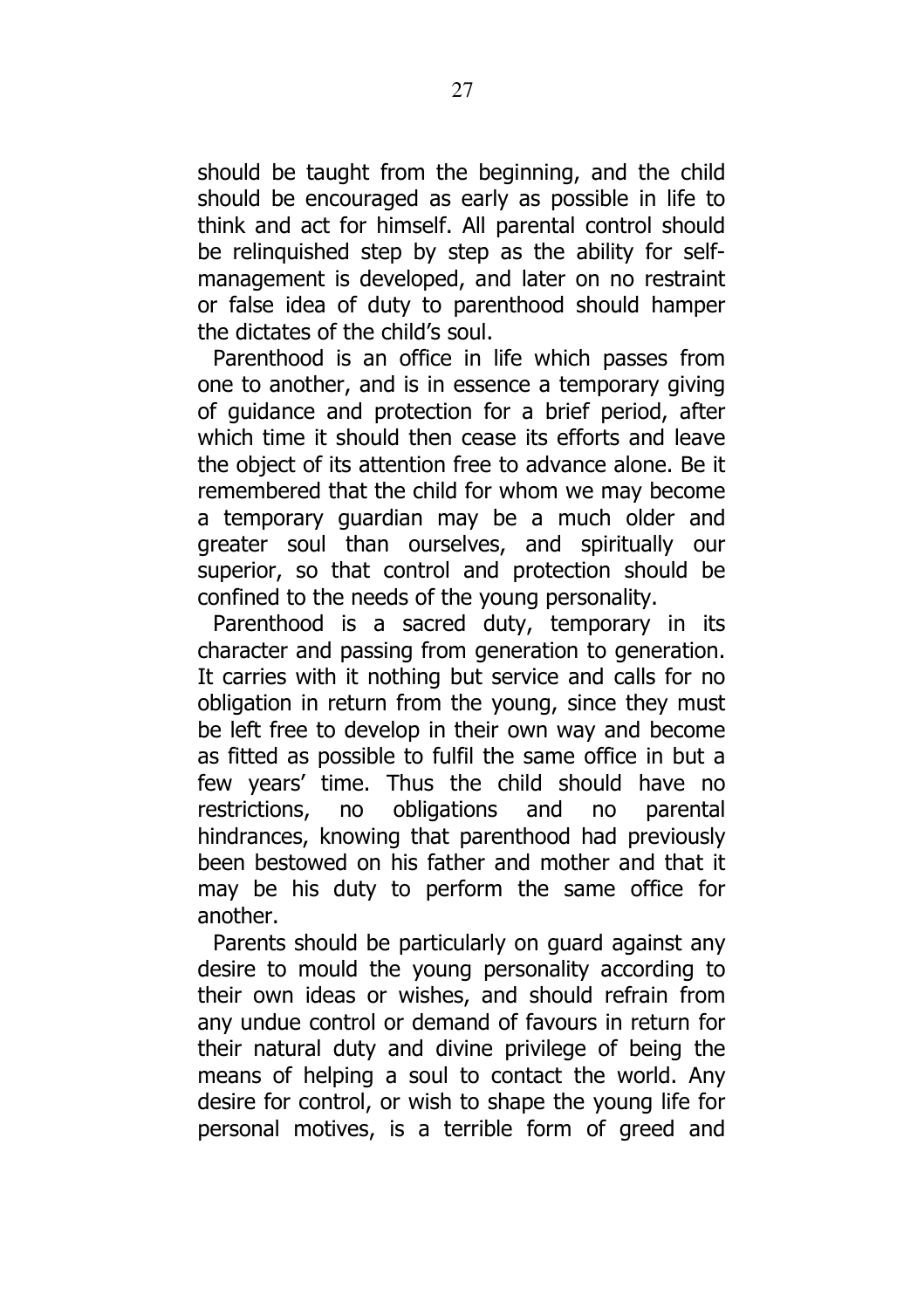should never be countenanced, for if in the young father or mother this takes root it will in later years lead them to be veritable vampires. If there is the least desire to dominate, it should be checked at the onset. We must refuse to be under the slavery of greed, which compels in us the wish to possess others. We must encourage in ourselves the art of giving, and develop this until it has washed out by its sacrifice every trace of adverse action.

The teacher should ever bear in mind that it is his office merely to be the agent of giving to the young guidance and an opportunity of learning the things of the world and of life, so that each child may absorb knowledge in his own way, and, if allowed freedom, instinctively choose that which is necessary for the success of his life. Again, therefore, nothing more than the gentlest care and guidance should be given to enable the student to gain the knowledge he requires.

Children should remember that the office of parenthood, as emblematical of creative power, is divine in its mission, but that it calls for no restriction of development and no obligations which might hamper the life and work dictated to them by their own Soul. It is impossible to estimate in this present civilisation the untold suffering, the cramping of natures and the developing of dominant characters which the lack of a realisation of this fact produces. In almost every home parents and children build themselves prisons from entirely false motives and a wrong conception of the relationship of parent and child. These prisons bar the freedom, cramp the life, prevent the natural development and bring unhappiness to all concerned, and the mental, nervous and even physical disorders which afflict such people form a very large proportion indeed of the sickness of our present time.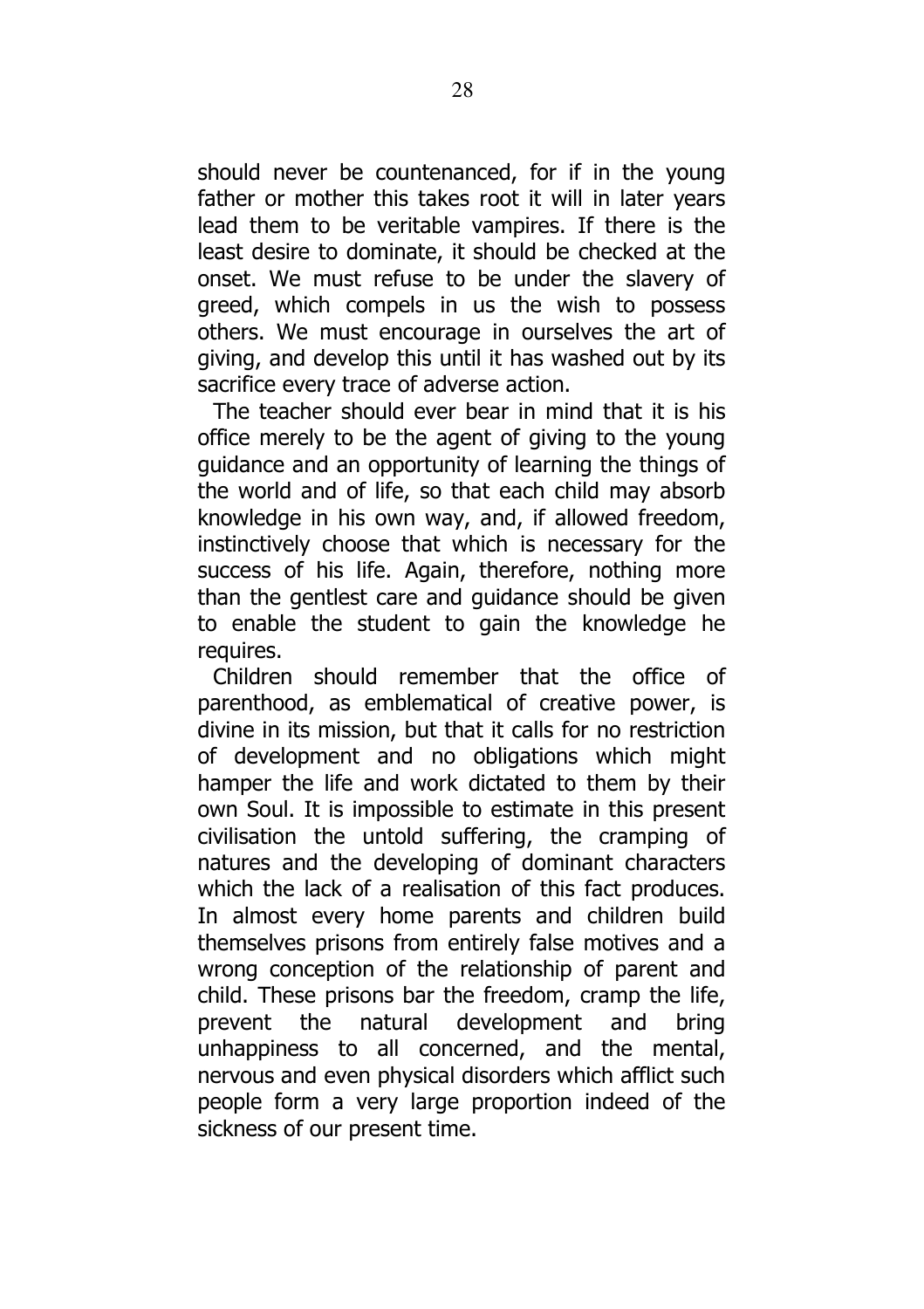It cannot be too firmly realised that every soul in incarnation is down here for the specific purpose of gaining experience and understanding, and of perfecting his personality towards those ideals laid down by the soul. No matter what our relationship be to each other, whether husband and wife, parent and child, brother and sister, or master and man, we sin against our Creator and against our fellow-men if we hinder from motives of personal desire the evolution of another soul. Our sole duty is to obey the dictates of our own conscience, and this will never for one moment brook the domination of another personality. Let everyone remember that his Soul has laid down for him a particular work, and that unless he does this work, though perhaps not consciously, he will inevitably raise a conflict between his Soul and personality which of necessity reacts in the form of physical disorders.

True, it may be the calling of any one individual to devote his life to one other alone, but before doing so let him be absolutely certain that this is the command of his Soul, and that it is not the suggestion of some other dominant personality over-persuading him, or false ideas of duty misdirecting him. Let him also remember that we come down into this world to win battles, to gain strength against those who would control us, and to advance to that stage when we pass through life doing our duty quietly and calmly, undeterred and uninfluenced by any living being, calmly guided always by the voice of our Higher Self. For very many their greatest battle will be in their own home, where before gaining their liberty to win victories in the world they will have to free themselves from the adverse domination and control of some very near relative.

Any individual, whether adult or child, part of whose work it is in this life to free himself from the dominant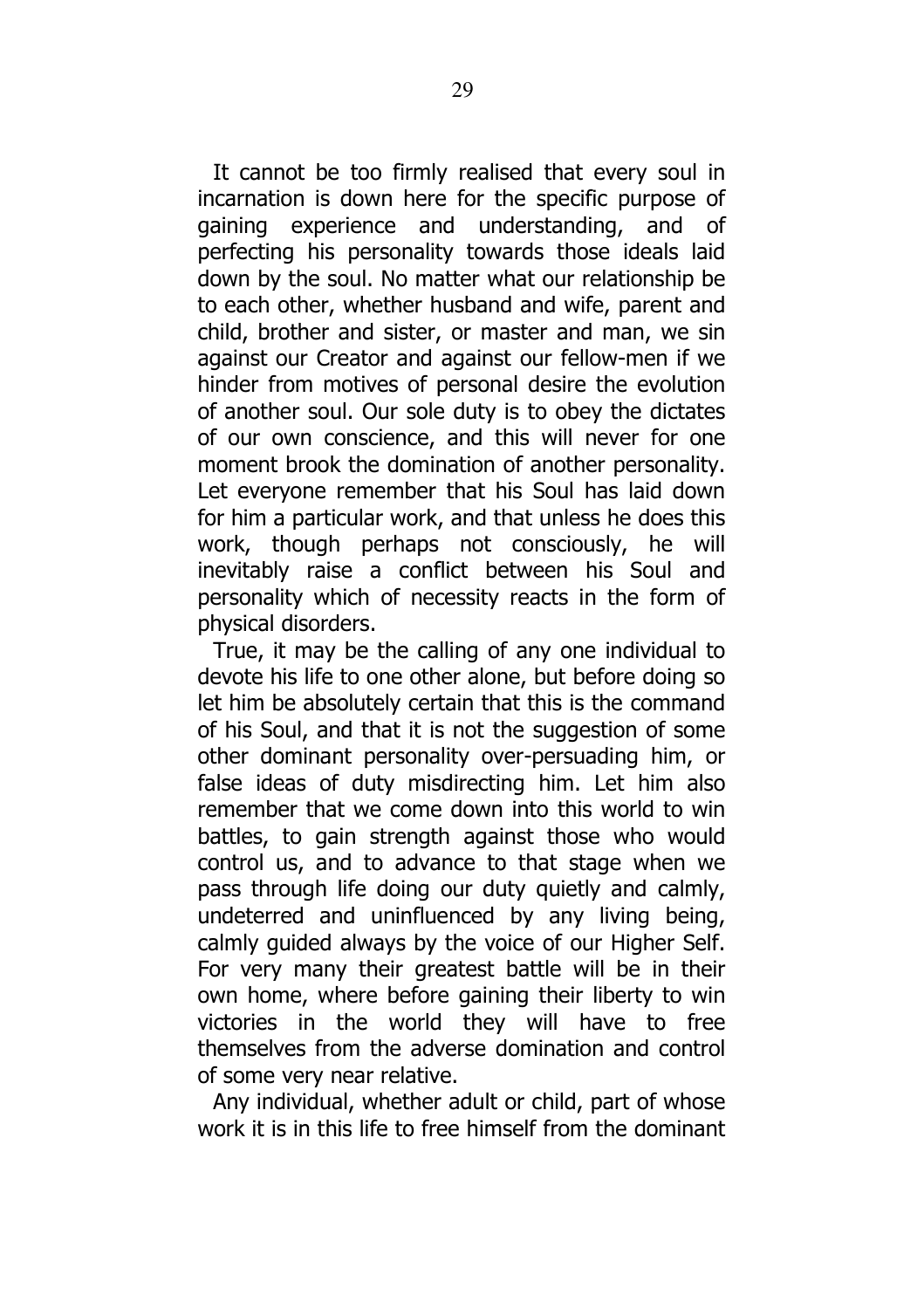control of another, should remember the following: firstly, that his would-be oppressor should be regarded in the same way as we look upon an opponent in sport, as a personality with whom we are playing the game of Life, without the least trace of bitterness, and that if it were not for such opponents we should be lacking the opportunity of developing our own courage and individuality; secondly, that the real victories of life come through love and gentleness, and that in such a contest no force whatever must be used: that by steadily growing in his own nature, bearing sympathy, kindness and, if possible, affection – or, even better, love – towards the opponent, he may so develop that in time he may very gently and quietly follow the call of conscience without allowing the least interference.

Those who are dominant require much help and guidance to enable them to realise the great universal truth of Unity and to understand the joy of Brotherhood. To miss such things is to miss the real happiness of Life, and we must help such folk as far as lies within our power. Weakness on our part, which allows them to extend their influence, will in no way assist them; a gentle refusal to be under their control and an endeavour to bring to them the realisation of the joy of giving will help them along the upward path.

The gaining of our freedom, the winning of our individuality and independence, will in most cases call for much courage and faith. But in the darkest hours, and when success seems well-nigh impossible, let us ever remember that God's children should never be afraid, that our Souls only give us such tasks as we are capable of accomplishing, and that with our own courage and faith in the Divinity within us victory must come to all who continue to strive.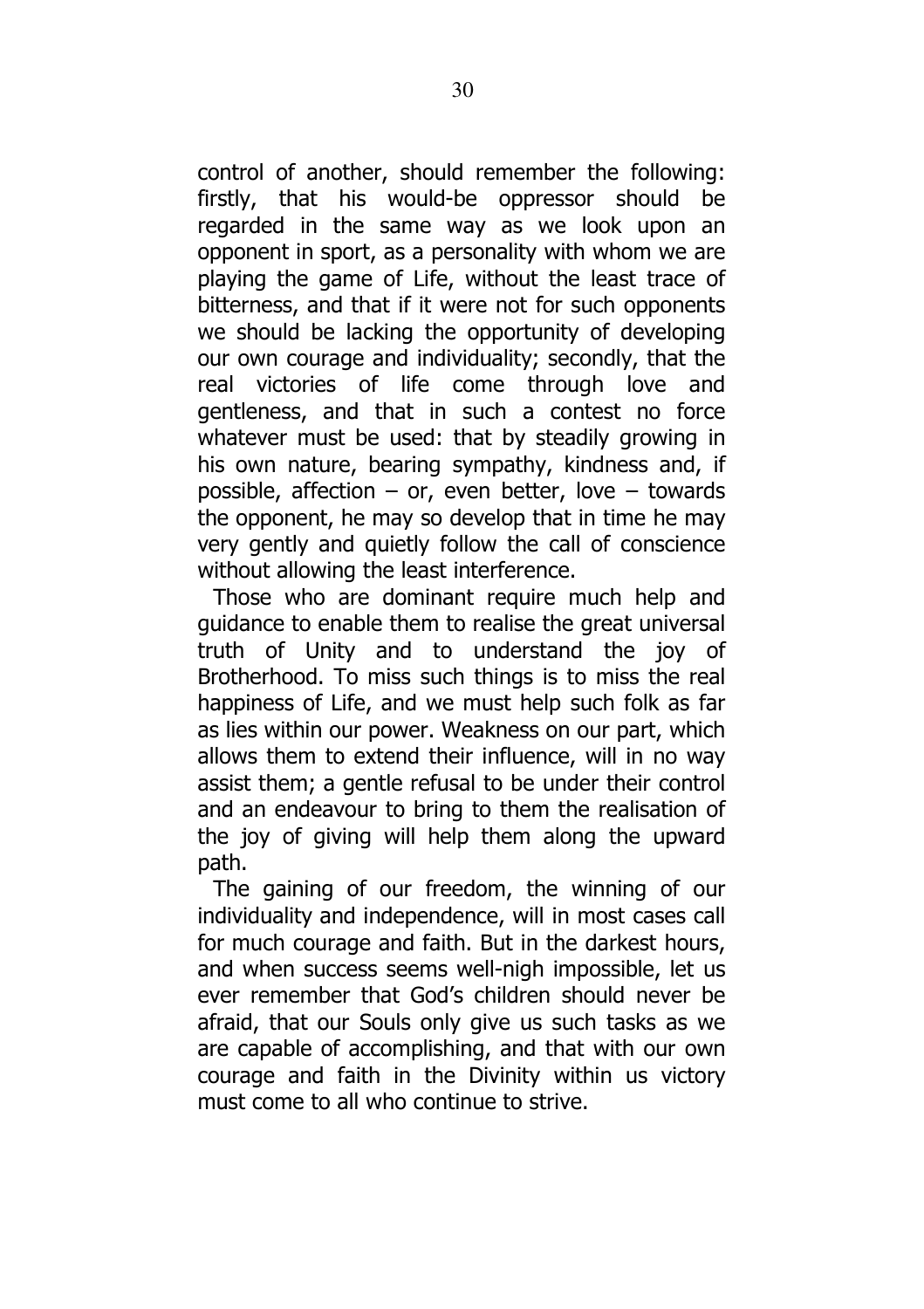#### CHAPTER SIX

And now, dear brothers and sisters, when we realise that Love and Unity are the great foundations of our Creation, that we in ourselves are children of the Divine Love, and that the eternal conquest of all wrong and suffering will be accomplished by means of gentleness and love, when we realise all this, where in this beauteous picture are we to place such practices as vivisection and animal gland grafting? Are we still so primitive, so pagan, that we yet believe that by the sacrifice of animals we are enabled to escape the results of our own faults and failings? Nearly 2,500 years ago the Lord Buddha showed to the world the wrongness of sacrificing the lower creatures. Humanity already owes a mighty debt to the animals which it has tortured and destroyed, and far from any good resulting to man from such inhuman practices, nothing but harm and damage can be wrought to both the human and animal kingdoms. How far have we of the West wandered from those beautiful ideals of our Mother India of old times, when so great was the love for the creatures of the earth that men were trained and skilled to attend the maladies and injuries of not only the animals, but also the birds. Moreover, there were vast sanctuaries for all types of life, and so averse were the people to hurting a lower creature that any man who hunted was refused the attendance of a physician in time of sickness until he had vowed to relinquish such a practice.

Let us not speak against the men who practise vivisection, for numbers of these are working with truly humanitarian principles, hoping and striving to find some relief for human suffering; their motive is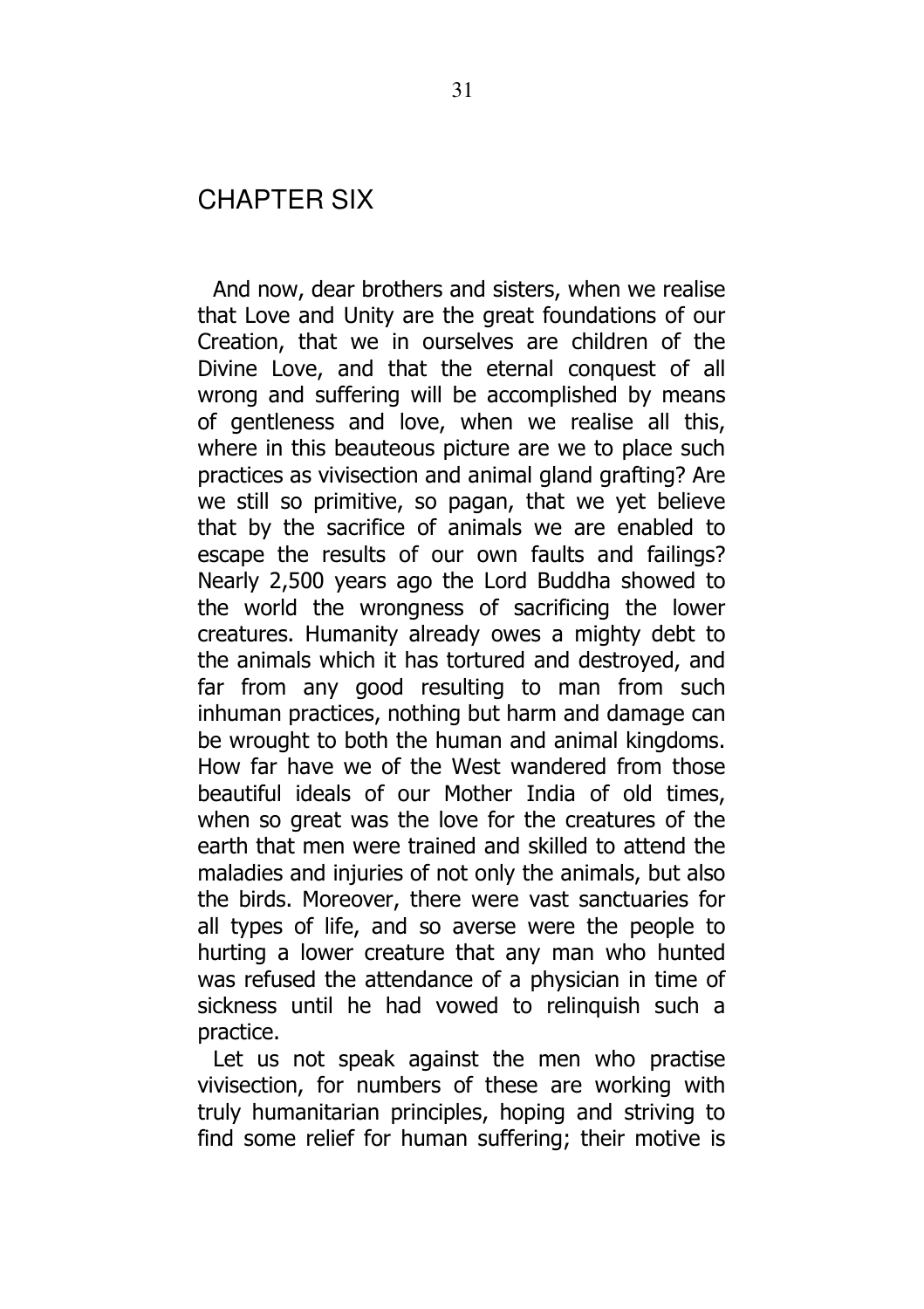good enough, but their wisdom is poor, and they have little understanding of the reason of life. Motive alone, however right, is not enough; it must be combined with wisdom and knowledge.

Of the horror of the black magic associated with gland grafting let us not even write, but implore every human being to shun it as ten thousand times worse than any plague, for it is a sin against God, man and animal.

With just such one or two exceptions there is no point in dwelling on the failure of modern medical science; destruction is useless unless we rebuild a better edifice, and as in medicine the foundation of the newer building is already laid, let us concentrate on adding one or two stones to that temple. Neither is adverse criticism of the profession to-day of value; it is the system which is mainly wrong, not the men; for it is a system whereby the physician, from economic reasons alone, has not the time for administering quiet, peaceful treatment or the opportunity for the necessary meditation and thought which should be the heritage of those who devote their lives to attendance on the sick. As Paracelsus said, the wise physician attends five, not fifteen, patients in a day  $-$  an ideal impracticable in this age for the average practitioner.

The dawn of a new and better art of healing is upon us. A hundred years ago the Homeopathy of Hahnemann was as the first streak of the morning light after a long night of darkness, and it may play a big part in the medicine of the future. Moreover, the attention which is being given at the present time to improving conditions of life and providing purer and cleaner diet is an advance towards the prevention of sickness; and those movements which are directed to bring to the notice of the people both the connection between spiritual failings and disease and the healing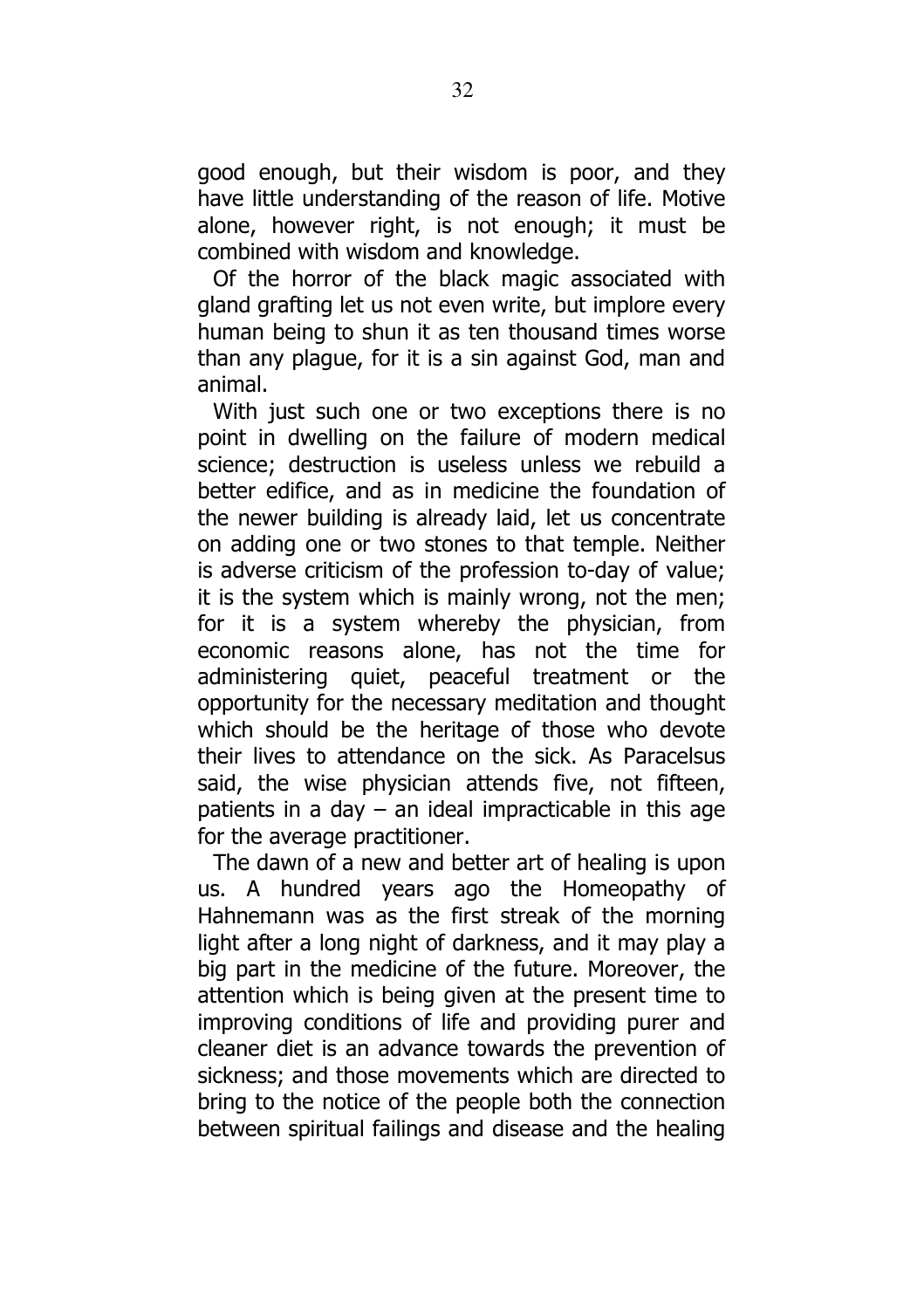which may be obtained through perfection of the mind, are pointing the way towards the coming of that bright sunshine in whose radiant light the darkness of disease will disappear.

Let us remember that disease is a common enemy, and that every one of us who conquers a fragment of it is thereby helping not only himself but the whole of humanity. A certain, but definite, amount of energy will have to be expended before its overthrow is complete; let us one and all strive for this result, and those who are greater and stronger than the others may not only do their share, but materially assist their weaker brothers.

Obviously the first way to prevent the spread and increase of disease is for us to cease committing those actions which extend its power; the second, to wipe out from our natures our own defects, which would allow further invasion. The achievement of this is victory indeed; then, having freed ourselves, we are free to help others. And it is not so difficult as it may at first appear; we are but expected to do our best, and we know that this is possible for all of us if we will but listen to the dictates of our own Soul. Life does not demand of us unthinkable sacrifice; it asks us to travel its journey with joy in our heart and to be a blessing to those around, so that if we leave the world just that trifle better for our visit, then have we done our work.

The teachings of religions, if properly read, plead with us "to forsake all and follow Me", the interpretation of which is to give ourselves entirely up to the demands of our Higher Self, but not, as some imagine, to discard home and comfort, love and luxury; very far from this is the truth. A prince of the realm, with all the glories of the palace, may be a Godsend and a blessing indeed to his people, to his country  $-$  nay, even to the world; how much might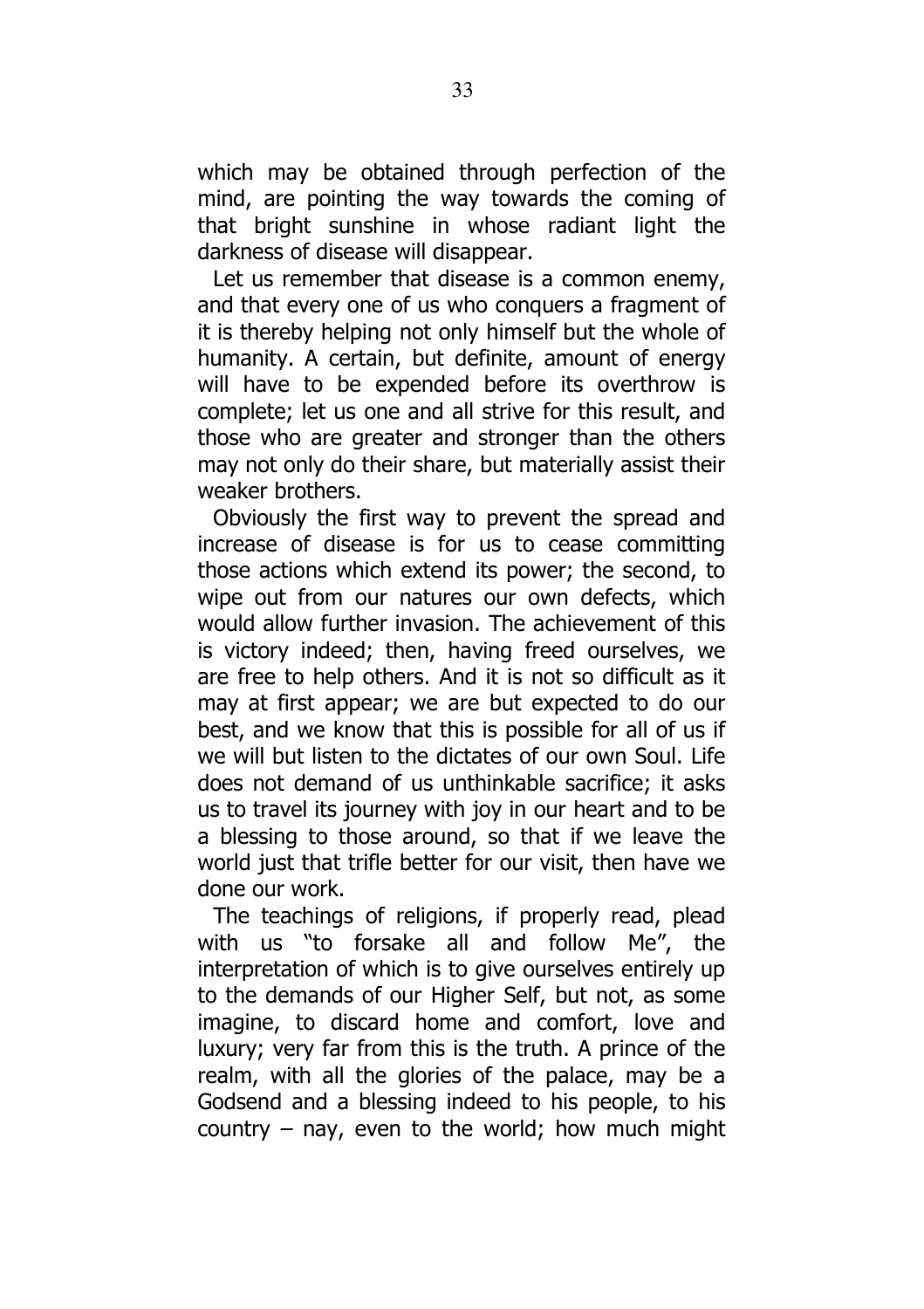have been lost had that prince imagined it his duty to enter a monastery. The offices of life in every branch, from the lowliest to the most exalted, have to be filled, and the Divine Guide of our destinies knows into which office to place us for our best advantage; all we are expected to do is to fulfil that duty cheerfully and well. There are saints at the factory bench and in the stokehold of a ship as well as among the dignitaries of religious orders. Not one of us upon this earth is being asked to do more than is within his power to perform, and if we strive to obtain the best within us, ever guided by our Higher Self, health and happiness is a possibility for each one.

For the greater part of the last two thousand years Western civilisation has passed through an age of intense materialism, and the realisation of the spiritual side of our natures and existence has been greatly lost in the attitude of mind which has placed worldly possessions, ambitions, desires and pleasures above the real things of life. The true reason of man's existence on earth has been overshadowed by his anxiety to obtain from his incarnation nothing but worldly gain. It has been a period when life has been very difficult because of the lack of the real comfort, encouragement and uplift which is brought by a realisation of greater things than those of the world. During the last centuries religions have to many people appeared rather as legends having no bearing on their lives instead of being the very essence of their existence. The true nature of our Higher Self, the knowledge of previous and later life, apart from this present one, has meant but very little to us instead of being the guide and stimulus of our every action. We have rather shunned the great things and attempted to make life as comfortable as possible by putting the super-physical out of our minds and depending upon earthly pleasures to compensate us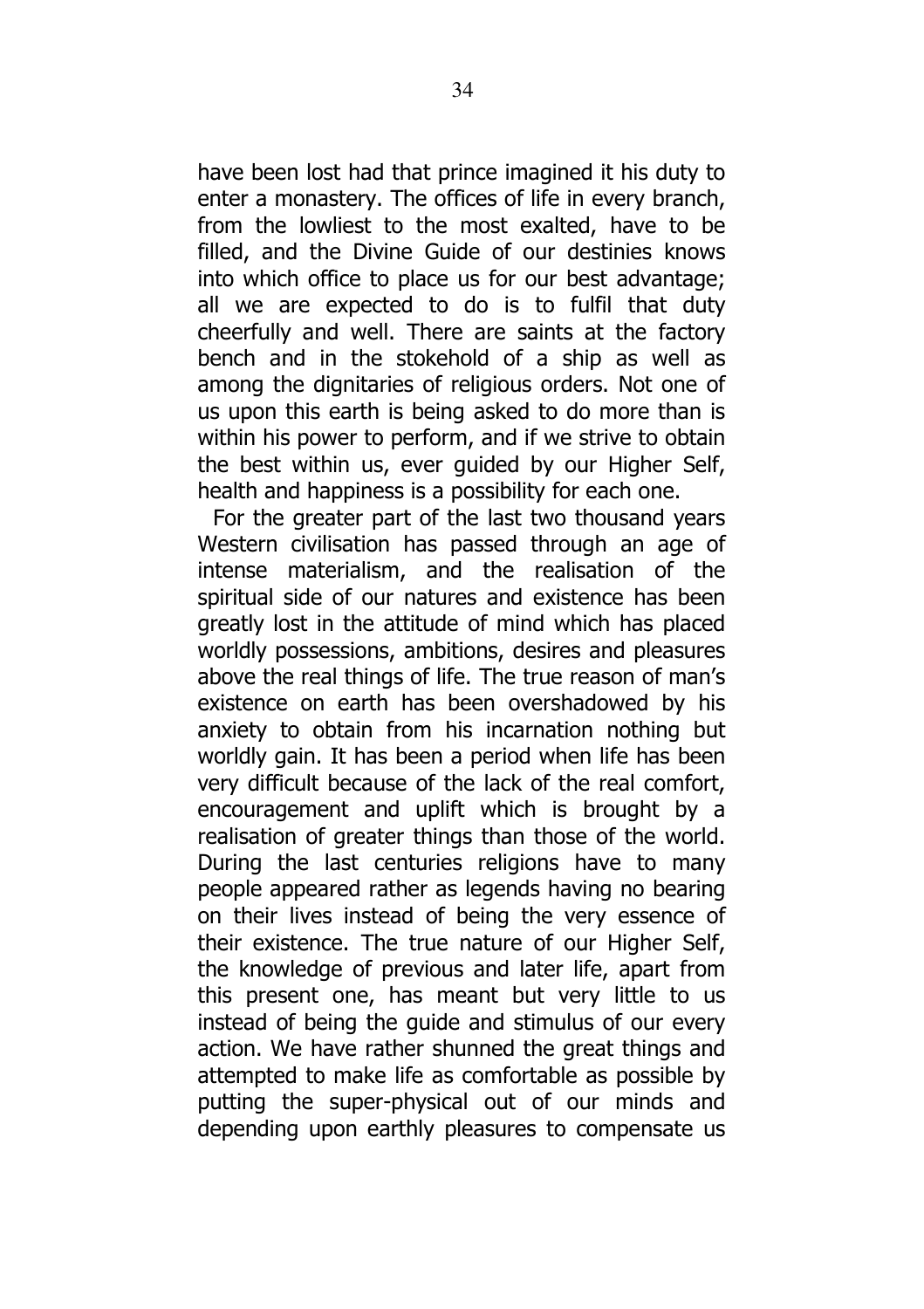for our trials. Thus have position, rank, wealth and worldly possessions become the goal of these centuries; and as all such things are transient and can only be obtained and held with much anxiety and concentration on material things, so has the real internal peace and happiness of the past generations been infinitely below that which is the due of mankind.

The real peace of the Soul and mind is with us when we are making spiritual advance, and it cannot be obtained by the accumulation of wealth alone, no matter how great. But the times are changing, and the indications are many that this civilisation has begun to pass from the age of pure materialism to a desire for the realities and truths of the universe. The general and rapidly increasing interest exhibited today for knowledge of superphysical truths, the growing number of those who are desiring information on existence before and after this life, the founding of methods to conquer disease by faith and spiritual means, the quest after the ancient teachings and wisdom of the East  $-$  all these are signs that people of the present time have glimpsed the reality of things. Thus, when we come to the problem of healing we can understand that this also will have to keep pace with the times and change its methods from those of gross materialism to those of a science founded upon the realities of Truth and governed by the same Divine laws which rule our very natures. Healing will pass from the domain of physical methods of treating the physical body to that of spiritual and mental healing, which, by bringing about harmony between the Soul and mind, will eradicate the very basic cause of disease, and then allow such physical means to be used as may be necessary to complete the cure of the body.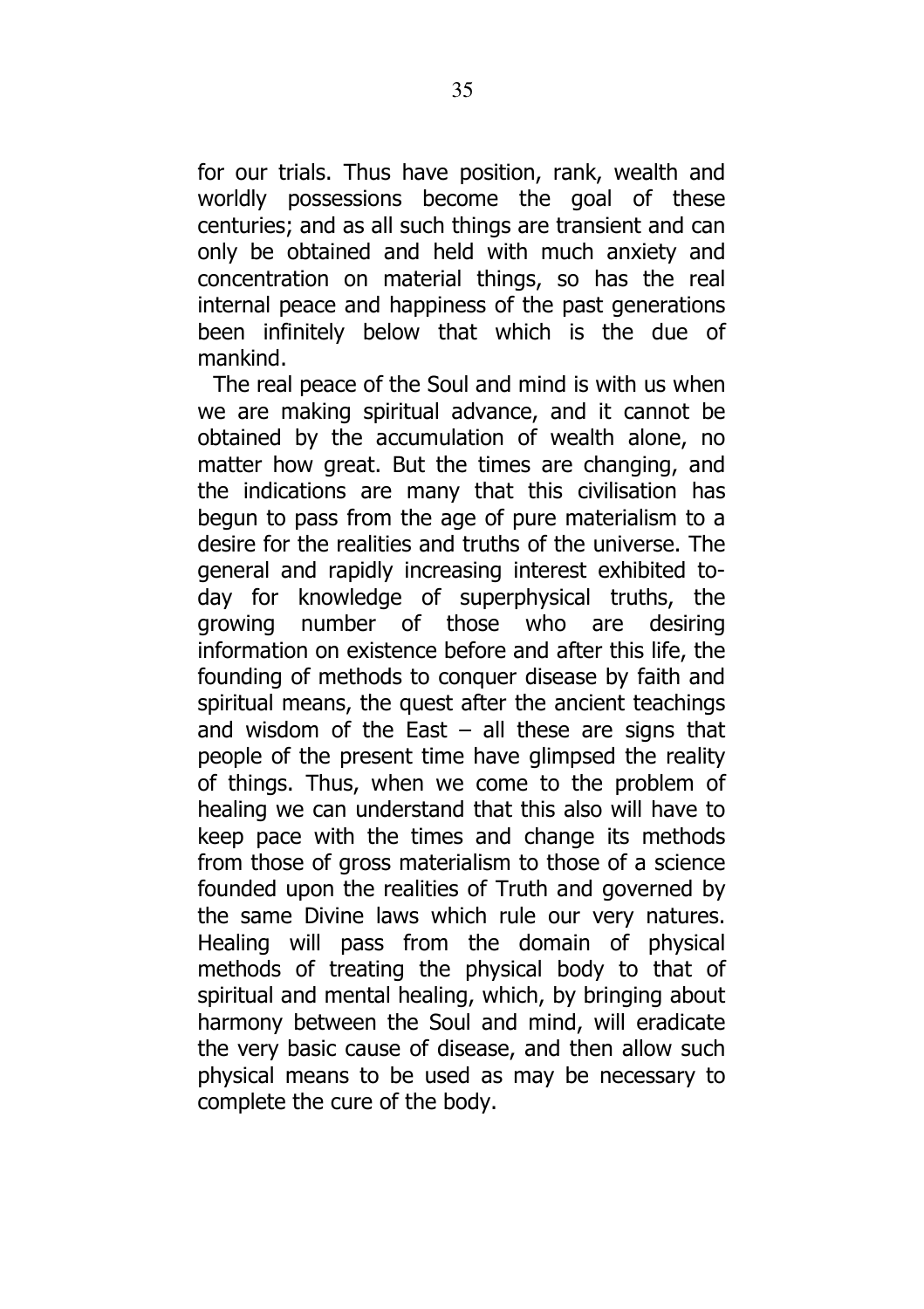It seems quite possible that unless the medical profession realises these facts and advances with the spiritual growth of the people the art of healing may pass into the hands of religious orders or into those of the trueborn healers of men who exist in every generation, but who yet have lived more or less unobserved, prevented from following their natural calling by the attitude of the orthodox. So that the physician of the future will have two great aims. The first will be to assist the patient to a knowledge of himself and to point out to him the fundamental mistakes he may be making, the deficiencies in his character which he should remedy, and the defects in his nature which must be eradicated and replaced by the corresponding virtues. Such a physician will have to be a great student of the laws governing humanity and of human nature itself, so that he may recognise in all who come to him those elements which are causing a conflict between the Soul and the personality. He must be able to advise the sufferer how best to bring about the harmony required, what actions against Unity he must cease to perform and the necessary virtues he must develop to wipe out his defects. Each case will need a careful study, and it will only be those who have devoted much of their life to the knowledge of mankind and in whose heart burns the desire to help, who will be able to undertake successfully this glorious and divine work for humanity, to open the eyes of a sufferer and enlighten him on the reason of his being, and to inspire hope, comfort and faith which will enable him to conquer his malady.

The second duty of the physician will be to administer such remedies as will help the physical body to gain strength and assist the mind to become calm, widen its outlook and strive towards perfection, thus bringing peace and harmony to the whole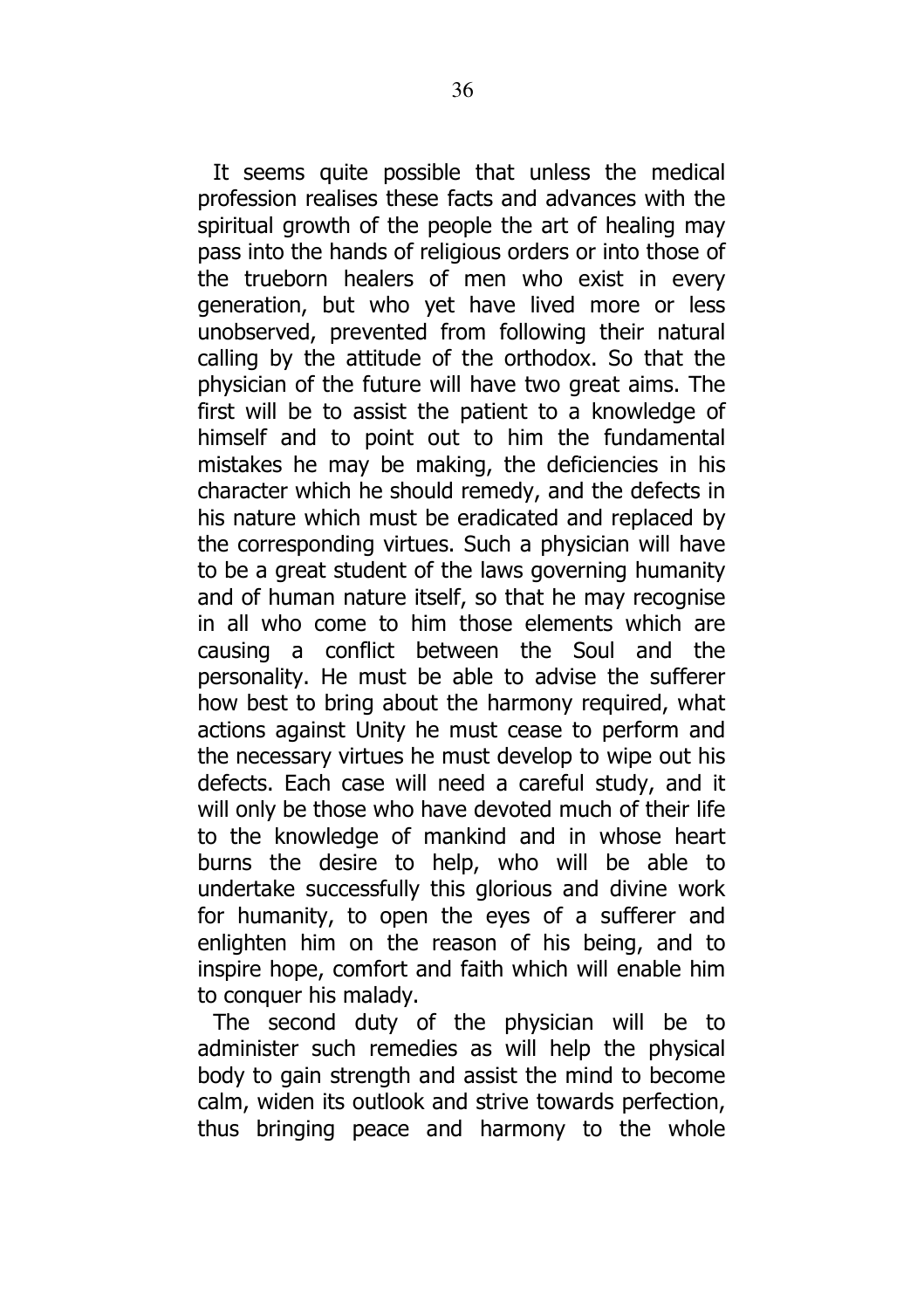personality. Such remedies there are in nature, placed there by the mercy of the Divine Creator for the healing and comfort of mankind. A few of these are known, and more are being sought at the present time by physicians in different parts of the world, especially in our Mother India, and there is no doubt that when such researches have become more developed we shall regain much of the knowledge which was known more than two thousand years ago, and the healer of the future will have at his disposal the wonderful and natural remedies which were divinely placed for man to relieve his sickness.

Thus the abolition of disease will depend upon humanity realising the truth of the unalterable laws of our Universe and adapting itself with humility and obedience to those laws, thus bringing peace between its Soul and itself, and gaining the real joy and happiness of life. And the part of the physician will be to assist any sufferer to a knowledge of such truth and to point out to him the means by which he can gain harmony, to inspire him with faith in his Divinity which can overcome all, and to administer such physical remedies as will help in the harmonising of the personality and the healing of the body.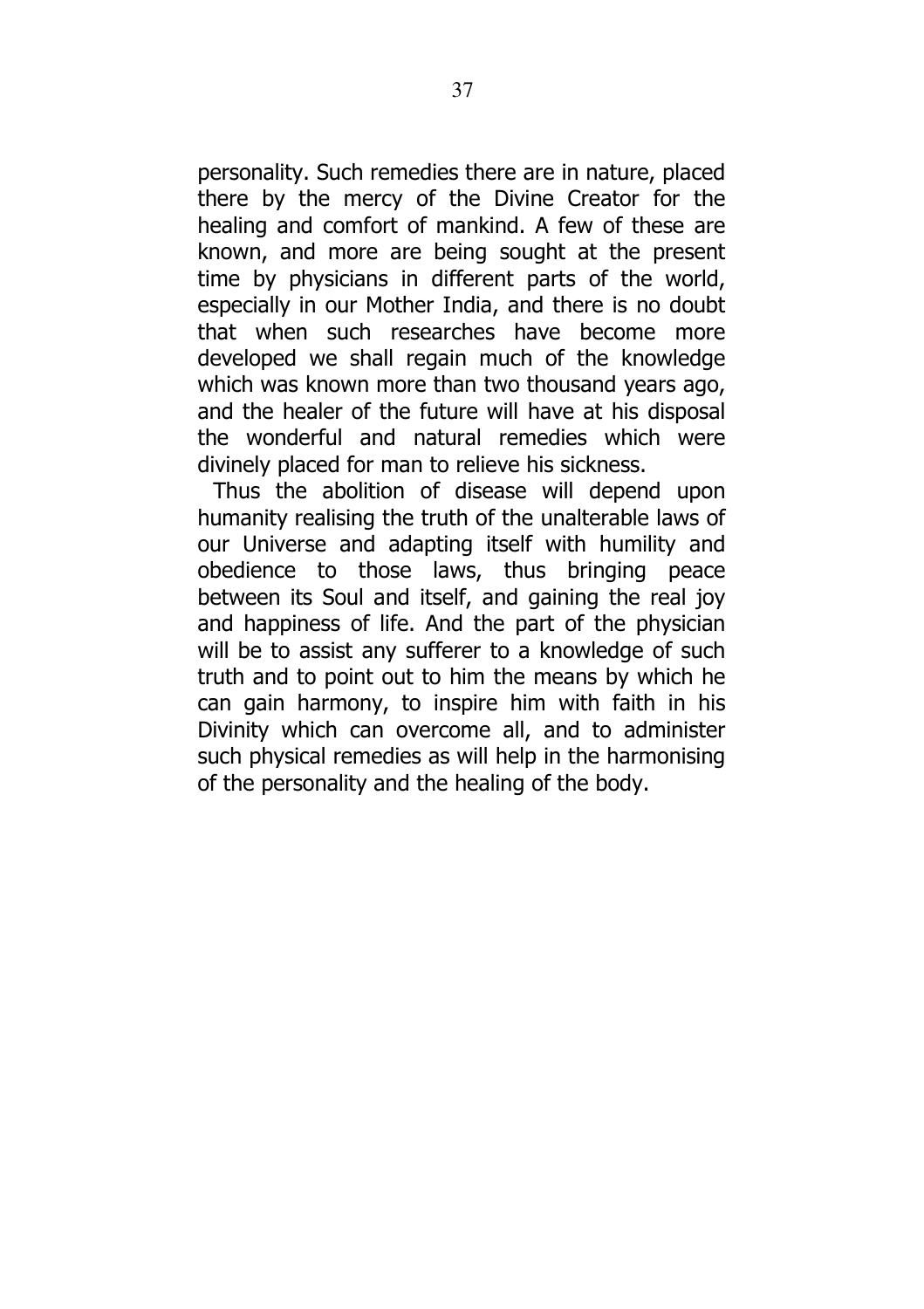#### CHAPTER SEVEN

And now we come to the all-important problem, how can we help ourselves? How can we keep our mind and body in that state of harmony which will make it difficult or impossible for disease to attack us, for it is certain that the personality without conflict is immune from illness.

First let us consider the mind. We have already discussed at some length the necessity of seeking within ourselves those defects we possess which cause us to work against Unity and out of harmony with the dictates of the Soul, and of eliminating these faults by developing the opposing virtues. This can be done on the lines already indicated, and an honest self-examination will disclose to us the nature of our errors. Our spiritual advisers, true physicians and intimate friends should all be able to assist us to obtain a faithful picture of ourselves, but the perfect method of learning this is by calm thought and meditation, and by bringing ourselves to such an atmosphere of peace that our Souls are able to speak to us through our conscience and intuition, and to guide us according to their wishes. If we can only set aside a short time every day, quite alone and in as quiet a place as possible, free from interruption, and merely sit or lie quietly, either keeping the mind a blank or calmly thinking of one's work in life, it will be found after a time that we get great help at such moments and, as it were, flashes of knowledge and guidance are given to us. We find that the questions of the difficult problems of life are unmistakably answered, and we become able to choose with confidence the right course. Throughout such times we should keep an earnest desire in the heart to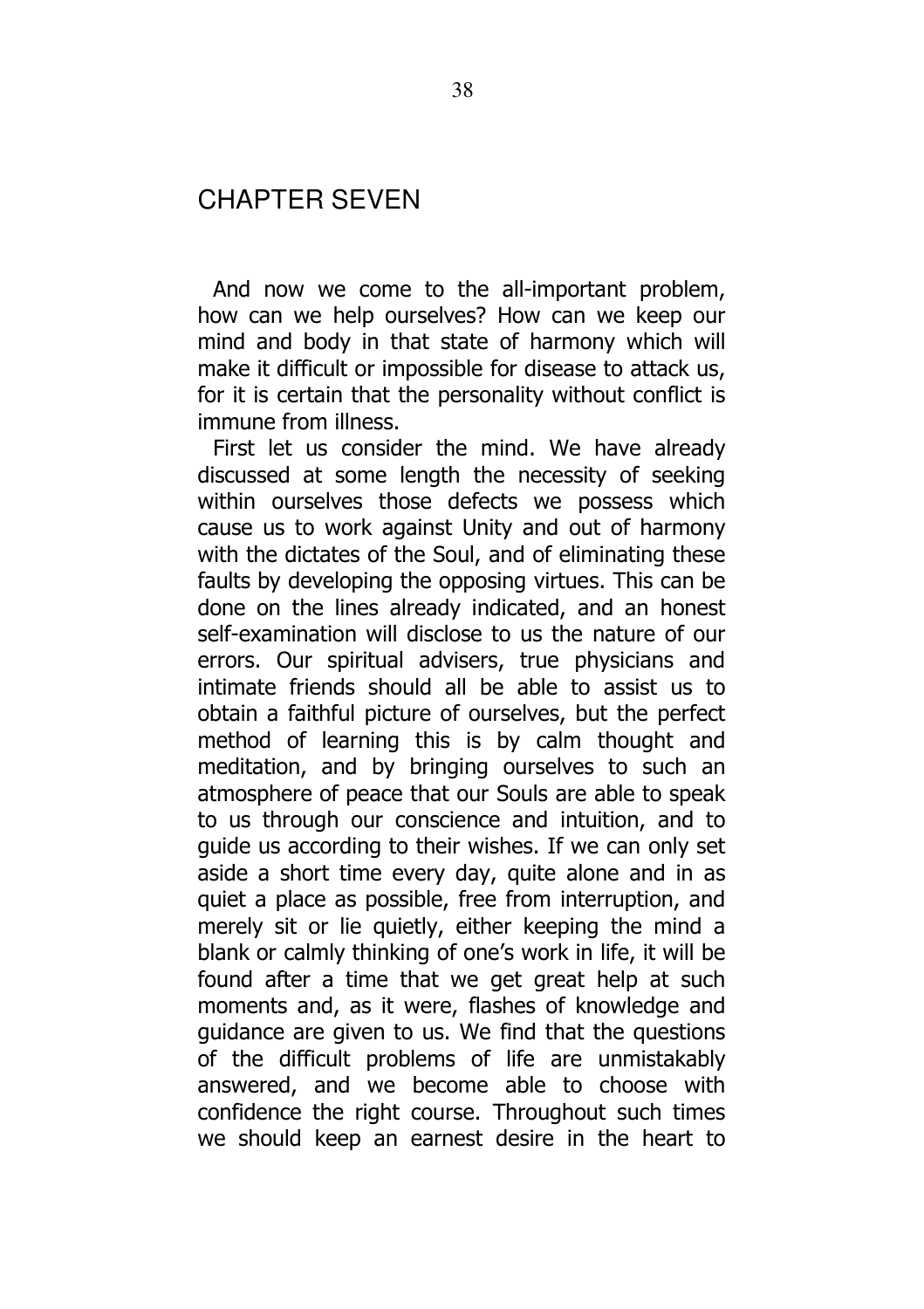serve humanity and work according to the dictates of our Soul.

Be it remembered that when the fault is found the remedy lies not in a battle against this and not in a use of will power and energy to suppress a wrong, but in a steady development of the opposite virtue, thus automatically washing from our natures all trace of the offender. This is the true and natural method of advancement and of the conquest of wrong, vastly easier and more effective than fighting a particular defect. To struggle against a fault increases its power, keeps our attention riveted on its presence, and brings us a battle indeed, and the most success we can then expect is conquest by suppression, which is far from satisfactory, as the enemy is still with us and may in a weak moment show itself afresh. To forget the failing and consciously to strive to develop the virtue which would make the former impossible, this is true victory.

For example, should there be cruelty in our nature, we can continually say, "I will not be cruel", and so prevent ourselves erring in that direction; but the success of this depends on the strength of the mind, and should it weaken we might for the moment forget our good resolve. But should we, on the other hand, develop real sympathy towards our fellow-men, this quality will once and for all make cruelty impossible, for we should shun the very act with horror because of our fellow-feeling. About this there is no suppression, no hidden enemy to come forward at moments when we are off our guard, because our sympathy will have completely eradicated from our nature the possibility of any act which could hurt another.

As we have previously seen, the nature of our physical maladies will materially help in pointing out to us the mental disharmony which is the basic cause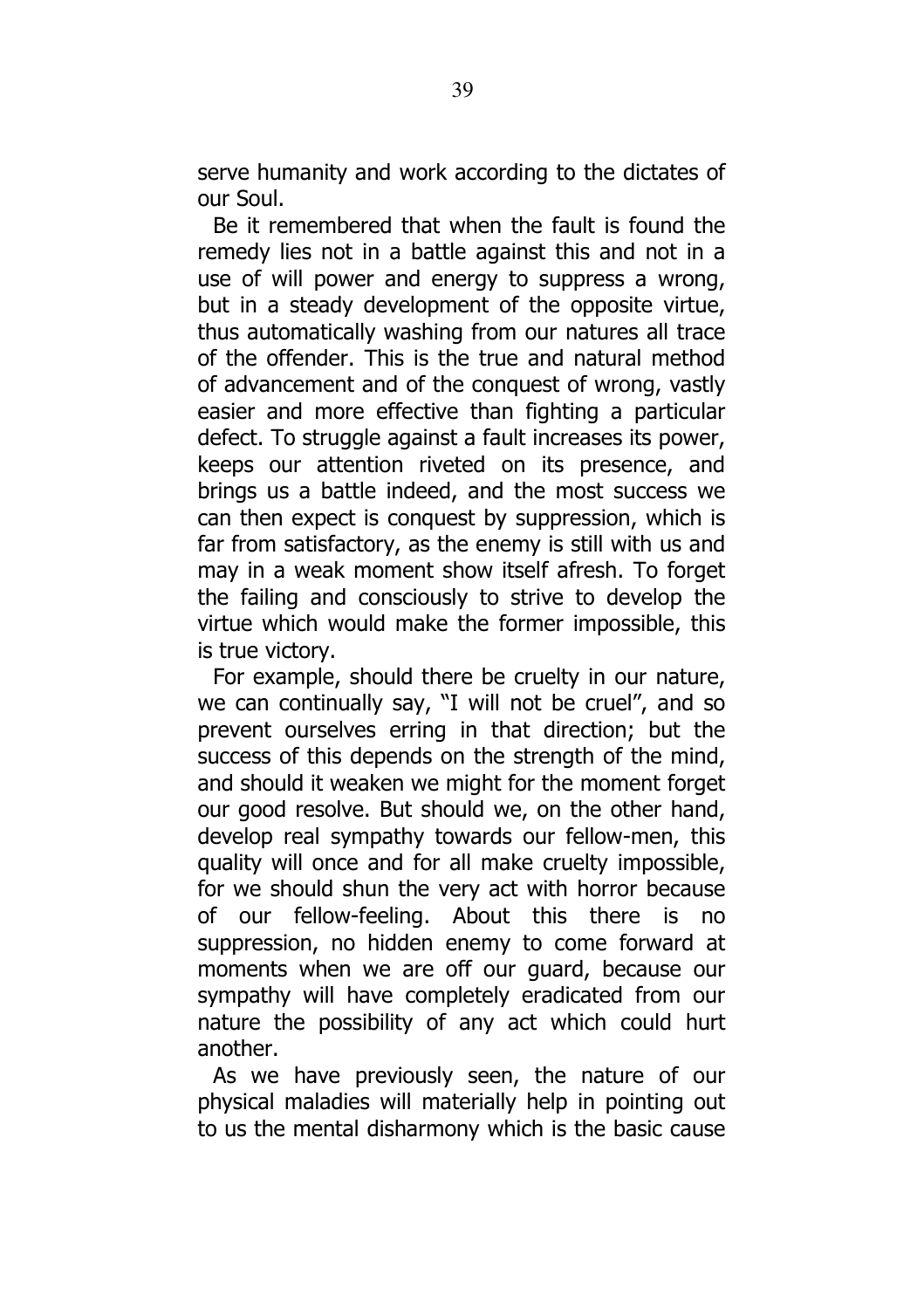of their origin; and another great factor of success is that we must have a zest for life and look upon existence not merely as a duty to be borne with as much patience as possible, developing a real joy in the adventure of our journey through this world.

Perhaps one of the greatest tragedies of materialism is the development of boredom and the loss of real inner happiness; it teaches people to seek contentment and compensation for troubles in earthly enjoyments and pleasures, and these can never bring anything but temporary oblivion of our difficulties. Once we begin to seek compensation for our trials at the hands of the paid jester we start a vicious circle. Amusement, entertainment and frivolity are good for us all, but not when we persistently depend upon these to alleviate our troubles. Worldly amusements of every kind have to be steadily increased in their intensity to keep their hold, and the thrill of yesterday becomes the bore of to-morrow. So we go on seeking other and greater excitements until we become satiated and can no longer obtain relief in that direction. In some form or another reliance on worldly entertainment makes Fausts of us all, and though perhaps we may not fully realise it in our conscious self, life becomes for us little more than a patient duty and all its true zest and joy, such as should be the heritage of every child and be maintained until our latest hours, departs from us. The extreme stage is reached today in the scientific efforts being evolved to obtain rejuvenation, prolongation of natural life and increase of sensual pleasures by means of devilish practices.

The state of boredom is responsible for the admittance into ourselves of much more disease than would be generally realised, and as it tends today to occur early in life, so the maladies associated with it tend to appear at a younger age. Such a condition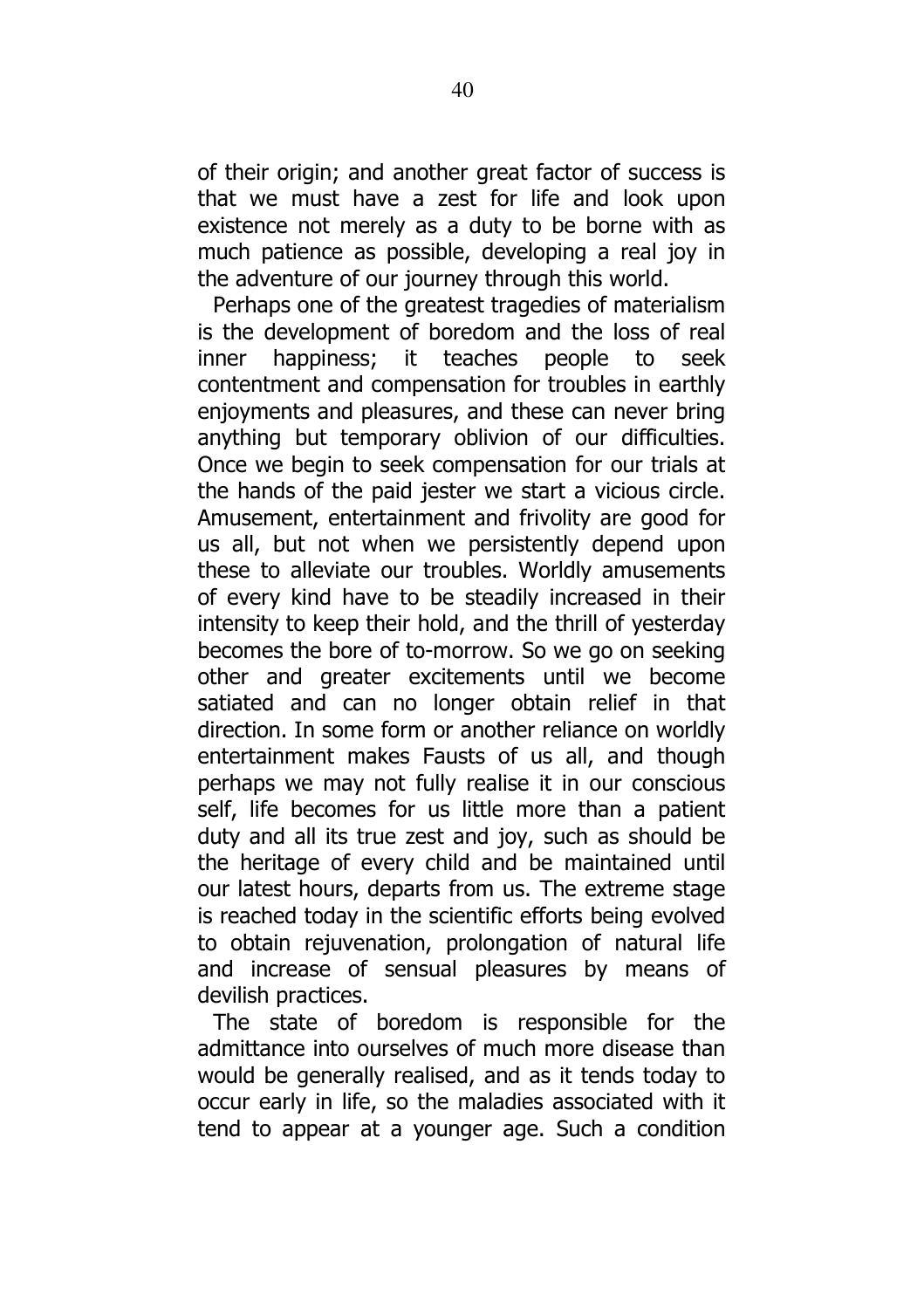cannot occur if we acknowledge the truth of our Divinity, our mission in the world, and thereby possess the joy of gaining experience and helping others. The antidote for boredom is to take an active and lively interest in all around us, to study life throughout the whole day, to learn and learn and learn from our fellow-men and from the occurrences in life the Truth that lies behind all things, to lose ourselves in the art of gaining knowledge and experience, and to watch for opportunities when we may use such to the advantage of a fellow-traveller. Thus every moment of our work and play will bring with it a zeal for learning, a desire to experience real things, real adventures and deeds worth while, and as we develop this faculty we shall find that we are regaining the power of obtaining joy from the smallest incidents, and occurrences we have previously regarded as commonplace and of dull monotony will become the opportunity for research and adventure. It is in the simple things of life  $-$  the simple things because they are nearer the great Truth – that real pleasure is to be found.

Resignation, which makes one become merely an unobservant passenger on the journey of life, opens the door to untold adverse influences which would never have an opportunity of gaining admittance as long as our daily existence brought with it the spirit and joy of adventure. Whatever may be our station, whether a worker in the city with its teeming myriads or a lonely shepherd on the hills, let us strive to turn monotony into interest, dull duty into a joyous opportunity for experience, and daily life into an intense study of humanity and the great fundamental laws of the Universe. In every place there is ample opportunity to observe the laws of Creation, either in the mountains or valleys or amongst our brother men. First let us turn life into an adventure of absorbing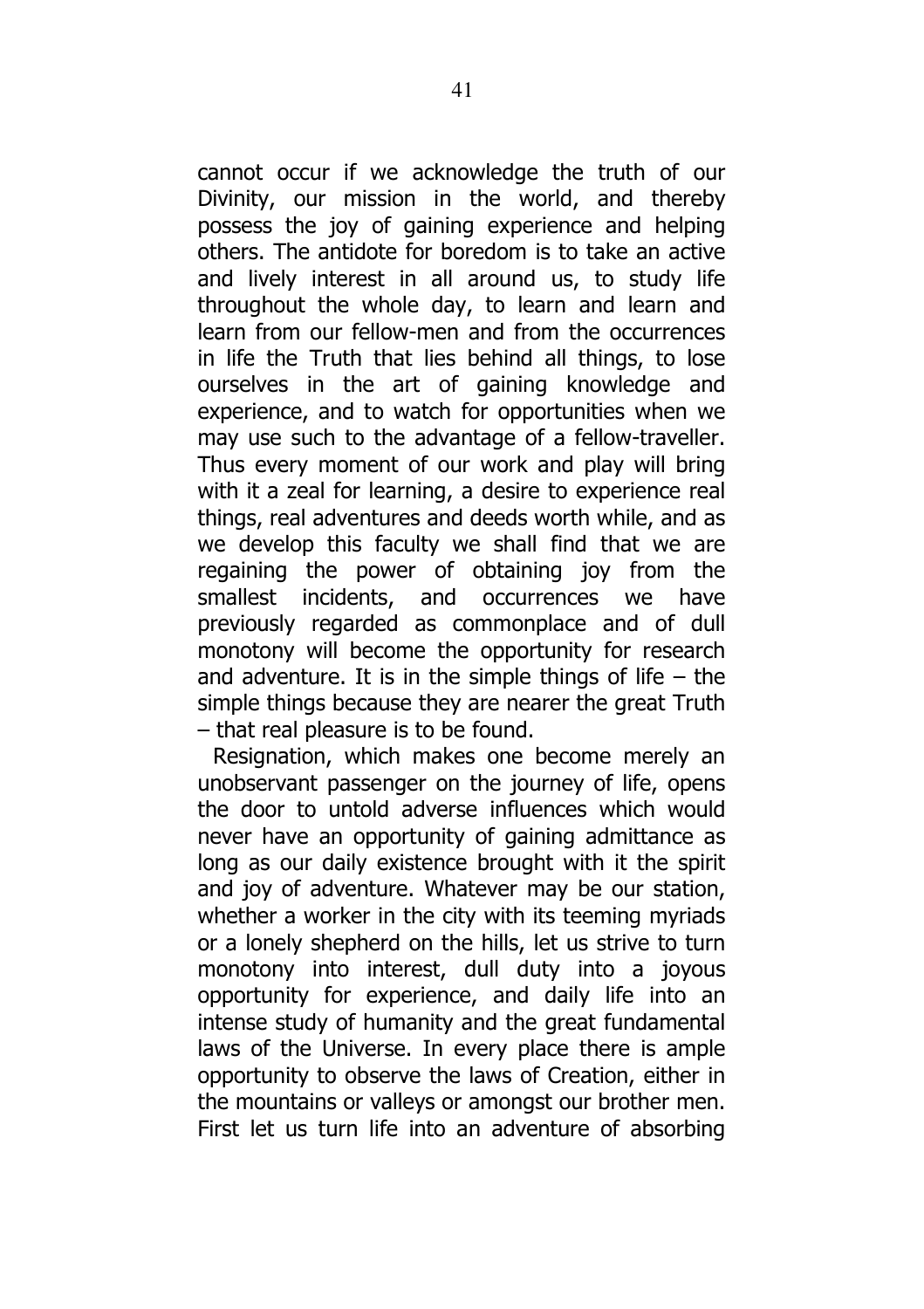interest, when boredom will be no longer possible, and from the knowledge thus gained seek to harmonise our mind with our Soul and with the great Unity of God's Creation.

Another fundamental help to us is to put away all fear. Fear in reality holds no place in the natural human kingdom, since the Divinity within us, which is ourself, is unconquerable and immortal, and if we could but realise it we, as Children of God, have nothing of which to be afraid. In materialistic ages fear naturally increases in earthly possessions (whether they be of the body itself or external riches), for if such things be our world, since they are so transient, so difficult to obtain and so impossible to hold save for a brief spell, they arouse in us the utmost anxiety lest we miss an opportunity of grasping them while we may, and we must of necessity live in a constant state of fear, conscious or subconscious, because in our inner self we know that such possessions may at any moment be snatched from us and that at the most we can only hold them for a brief life.

In this age the fear of disease has developed until it has become a great power for harm, because it opens the door to those things we dread and makes it easier for their admission. Such fear is really self-interest, for when we are earnestly absorbed in the welfare of others there is no time to be apprehensive of personal maladies. Fear at the present time is playing a great part in intensifying disease, and modern science has increased the reign of terror by spreading abroad to the general public its discoveries, which as yet are but half-truths. The knowledge of bacteria and the various germs associated with disease has played havoc in the minds of tens of thousands of people, and by the dread aroused in them has in itself rendered them more susceptible of attack. While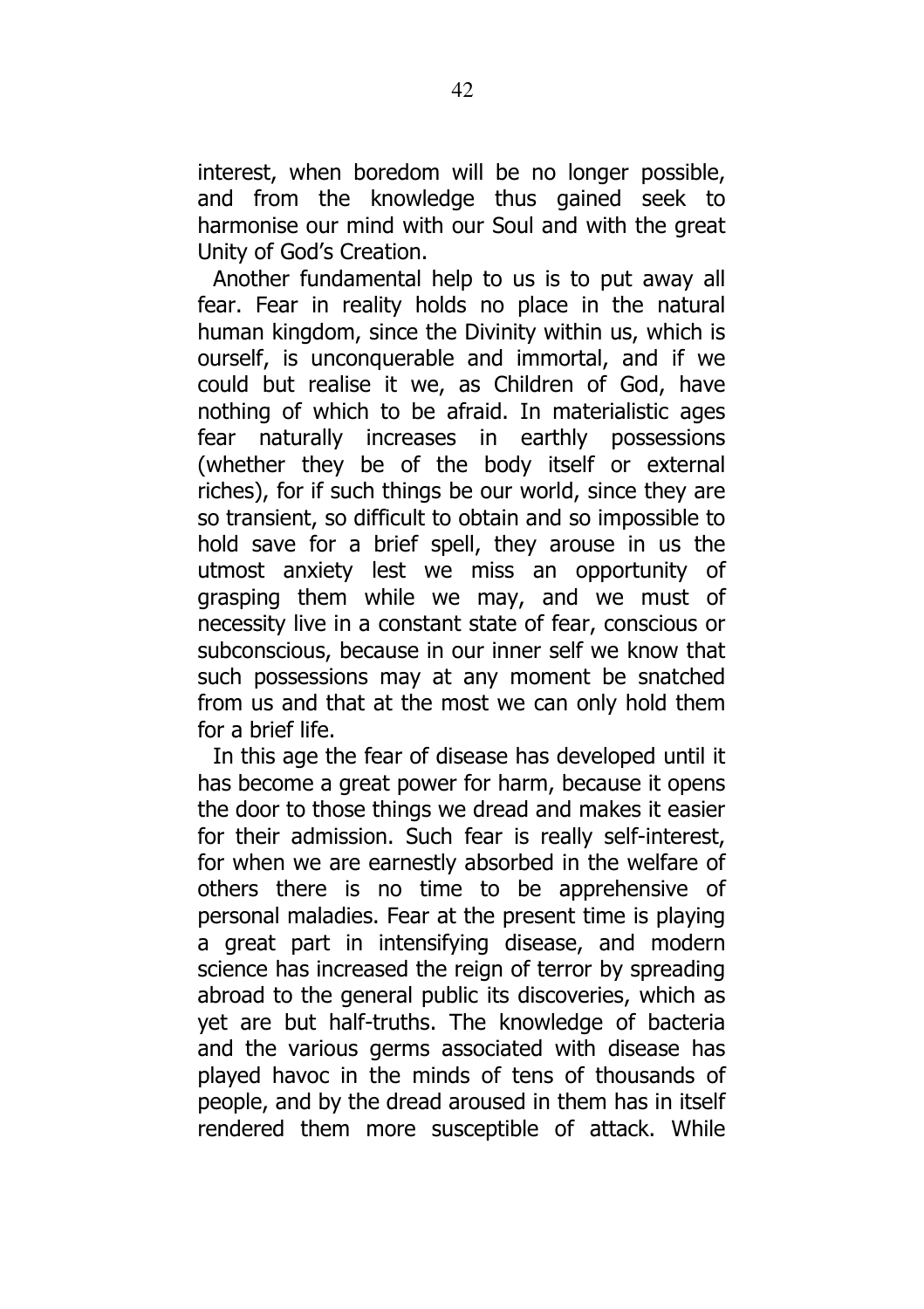lower forms of life, such as bacteria, may play a part in or be associated with physical disease, they constitute by no means the whole truth of the problem, as can be demonstrated scientifically or by everyday occurrences. There is a factor which science is unable to explain on physical grounds, and that is why some people become affected by disease whilst others escape, although both classes may be open to the same possibility of infection. Materialism forgets that there is a factor above the physical plane which in the ordinary course of life protects or renders susceptible any particular individual with regard to disease, of whatever nature it may be. Fear, by its depressing effect on our mentality, thus causing disharmony in our physical and magnetic bodies, paves the way for invasion, and if bacteria and such physical means were the sure and only cause of disease, then indeed there might be but little encouragement not to be afraid. But when we realise that in the worst epidemics only a proportion of those exposed to infection are attacked and that, as we have already seen, the real cause of disease lies in our own personality and is within our control, then have we reason to go about without dread and fearless, knowing that the remedy lies with ourselves. We can put all fear of physical means alone as a cause of disease out of our minds, knowing that such anxiety merely renders as susceptible, and that if we are endeavouring to bring harmony into our personality we need anticipate illness no more than we dread being struck by lightning or hit by a fragment of a falling meteor.

Now let us consider the physical body. It must never be forgotten that this is but the earthly habitation of the Soul, in which we dwell only for a short time in order that we may be able to contact the world for the purpose of gaining experience and knowledge.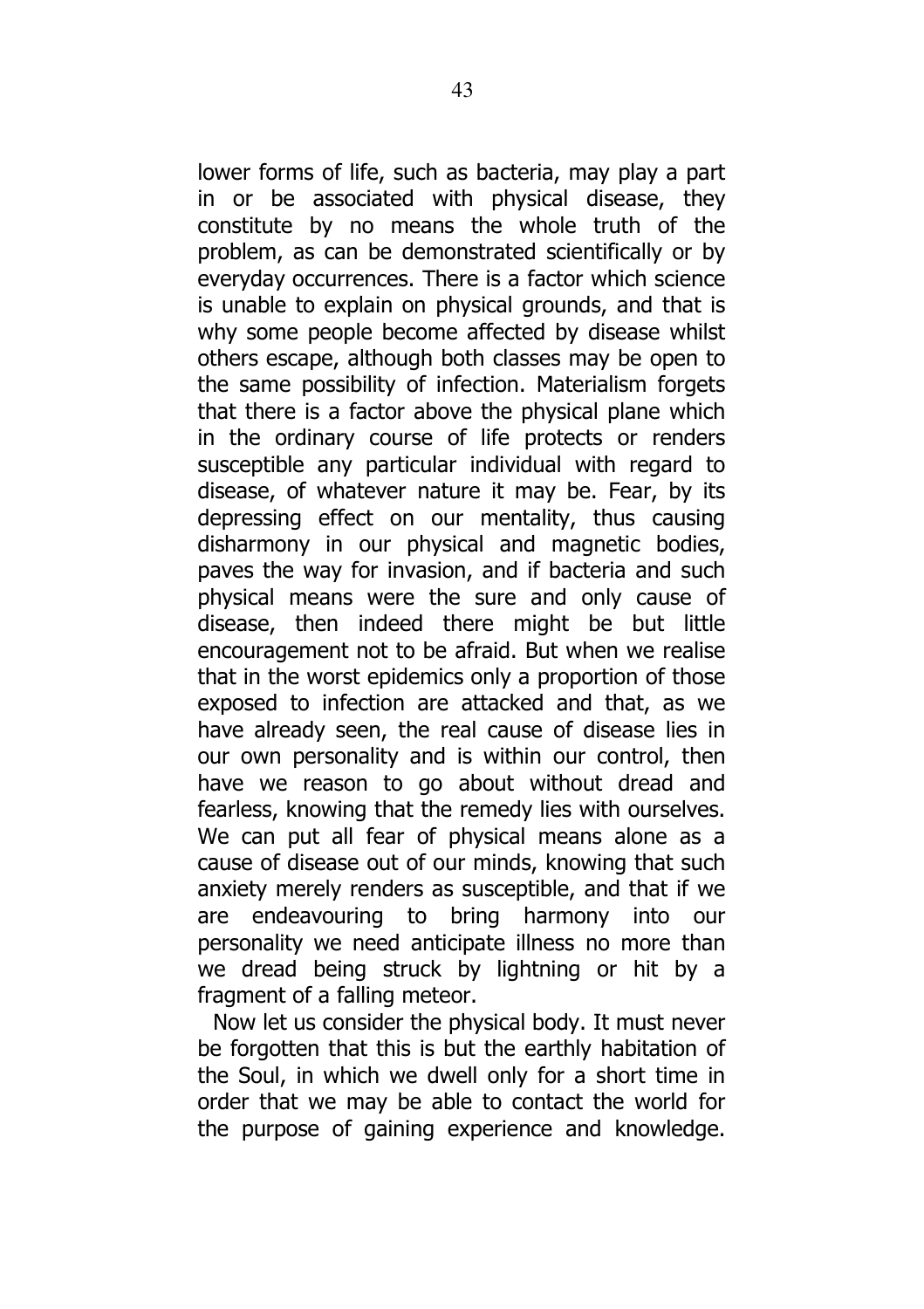Without too much identifying ourselves with our bodies we should treat them with respect and care, so that they may be healthy and last the longer to do our work. Never for one moment should we become engrossed or over-anxious about them, but learn to be as little conscious of their existence as possible, using them as a vehicle of our Soul and mind and as servants to do our will. External and internal cleanliness are of great importance. For the former we of the West use our water too hot; this opens the skin and allows the admission of dirt. Moreover, the excessive use of soap renders the surface sticky. Cool or tepid water, either running as a shower bath or changed more than once is nearer the natural method and keeps the body healthier; only such an amount of soap as is necessary to remove obvious dirt should be used, and this should afterwards be well washed off in fresh water.

Internal cleanliness depends on diet, and we should choose everything that is clean and wholesome and as fresh as possible, chiefly natural fruits, vegetables and nuts. Animal flesh should certainly be avoided; first, because it gives rise to much physical poison in the body; secondly, because it stimulates an abnormal and excessive appetite; and thirdly, because it necessitates cruelty to the animal world. Plenty of fluid should be taken to cleanse the body, such as water and natural wines and products made direct from Nature's storehouse, avoiding the more artificial beverages of distillation.

Sleep should not be excessive, as many of us have more control over ourselves whilst awake than when asleep. The old saying, "Time to turn over, time to turn out", is an excellent guide as to when to rise.

Clothing should be as light in weight as is compatible with warmth; it should allow air to reach the body, and sunshine and fresh air should be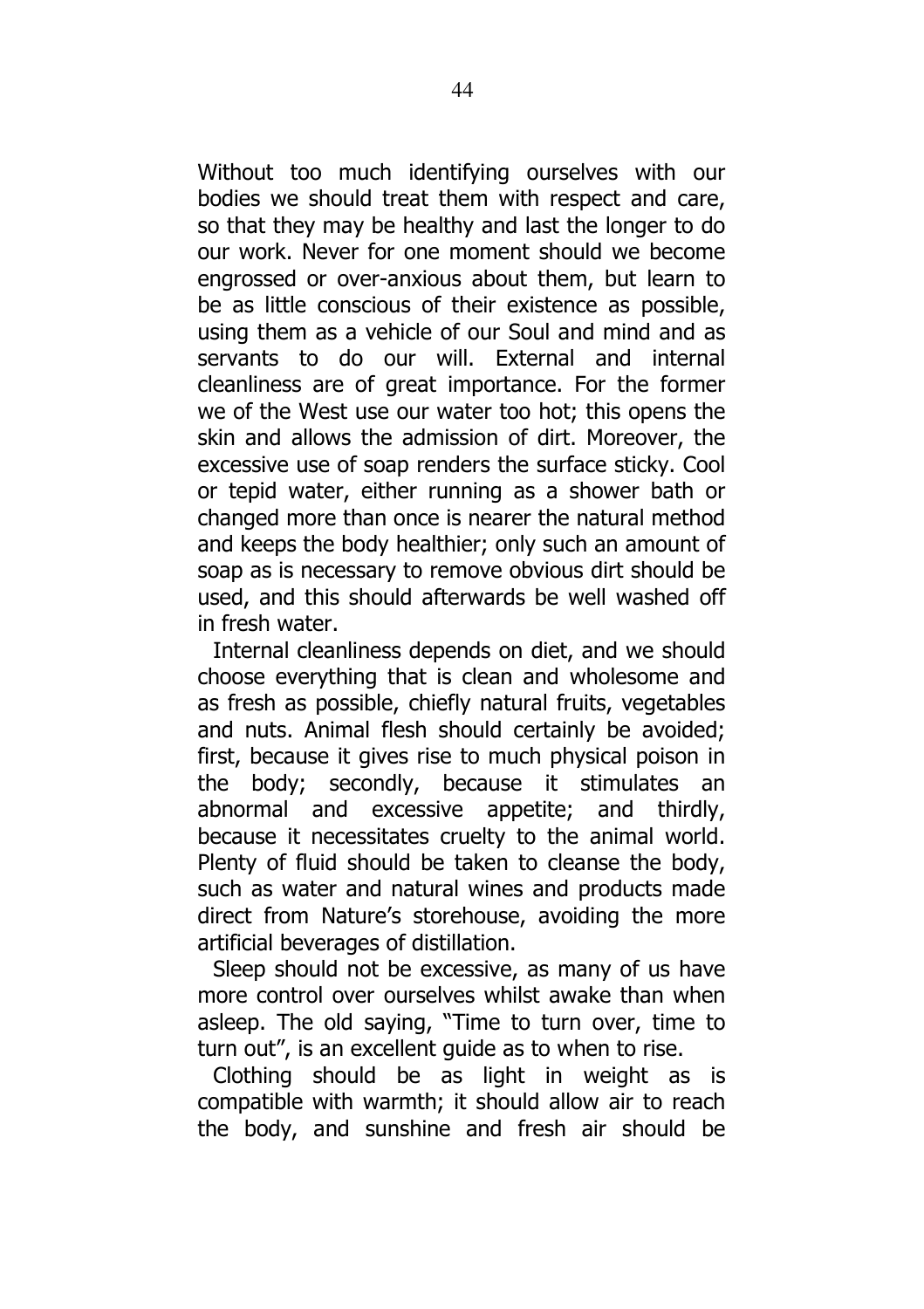permitted to contact the skin on all possible occasions. Water and sun bathing are great donors of health and vitality.

In all things cheerfulness should be encouraged, and we should refuse to be oppressed by doubt and depression, but remember that such are not of ourselves, for our Souls know only joy and happiness.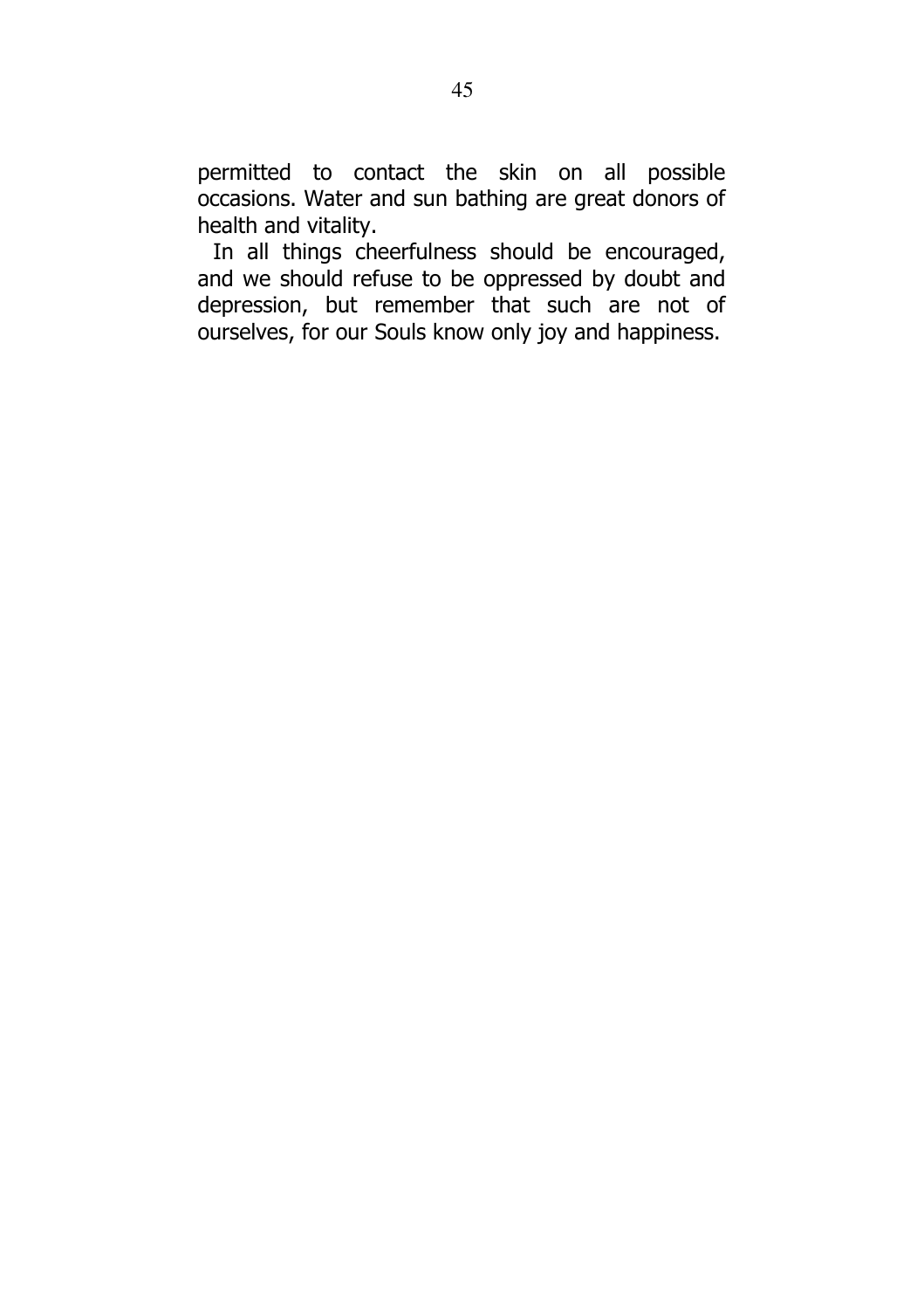#### CHAPTER EIGHT

Thus we see that our conquest of disease will mainly depend on the following: Firstly, the realisation of the Divinity within our nature and our consequent power to overcome all that is wrong: secondly, the knowledge that the basic cause of disease is due to disharmony between the personality and the Soul; thirdly, our willingness and ability to discover the fault which is causing such a conflict; and fourthly, the removal of any such fault by developing the opposing virtue.

The duty of the healing art will be to assist us to the necessary knowledge and means by which we may overcome our maladies, and in addition to this to administer such remedies as will strengthen our mental and physical bodies and give us greater opportunities of victory. Then shall we indeed be capable of attacking disease at its very base with real hope of success. The medical school of the future will not particularly interest itself in the ultimate results and products of disease, nor will it pay so much attention to actual physical lesions, or administer drugs and chemicals merely for the sake of palliating our symptoms, but knowing the true cause of sickness and aware that the obvious physical results are merely secondary, it will concentrate its efforts upon bringing about that harmony between body, mind and soul which results in the relief and cure of disease. And in such cases as are undertaken early enough the correction of the mind will avert the imminent illness.

Amongst the types of remedies that will be used will be those obtained from the most beautiful plants and herbs to be found in the pharmacy of Nature, such as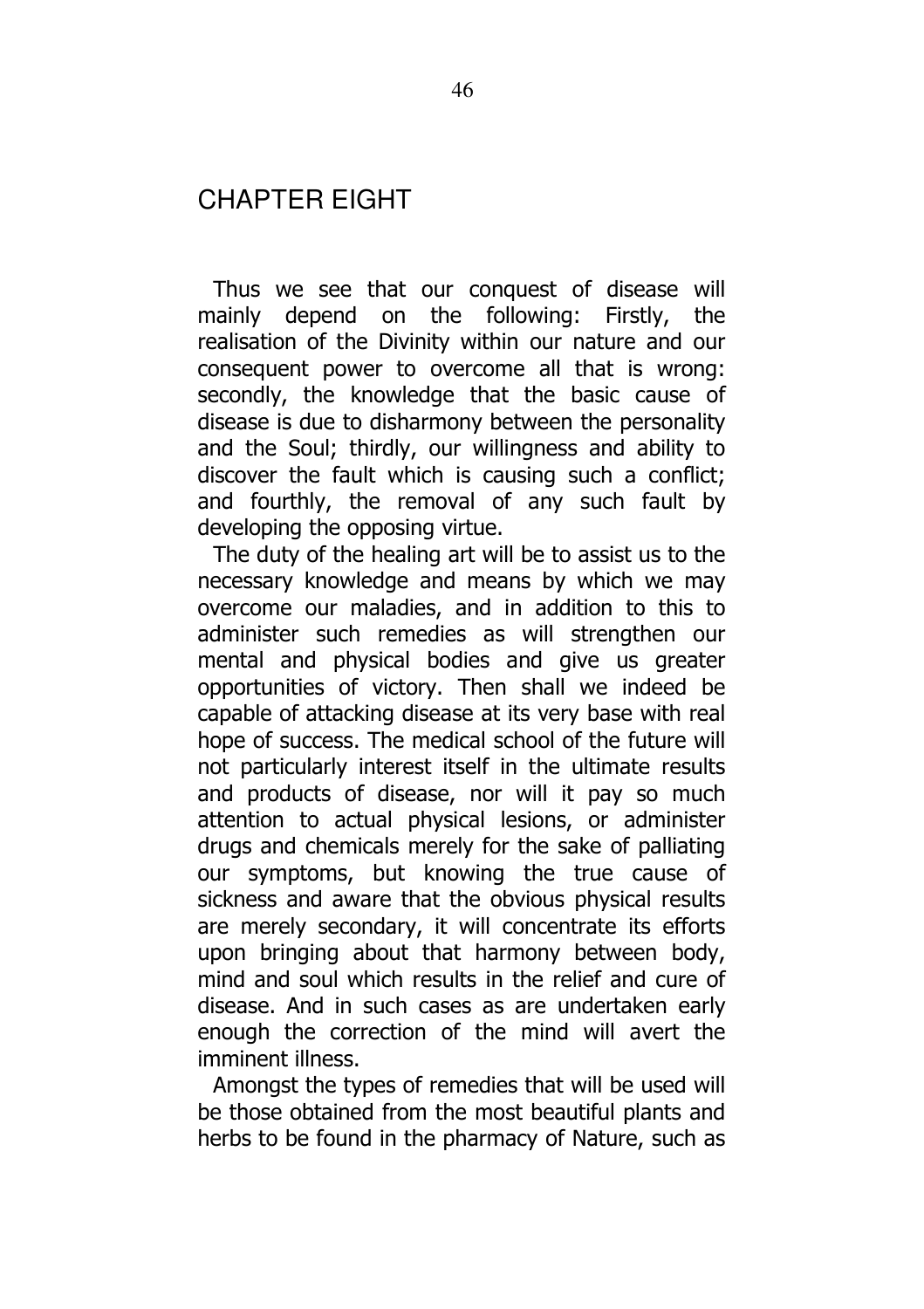have been divinely enriched with healing powers for the mind and body of man.

For our own part we must practise peace, harmony, individuality and firmness of purpose and increasingly develop the knowledge that in essence we are of Divine origin, children of the Creator, and thus have within us, if we will but develop it, as in time we ultimately surely must, the power to attain perfection. And this reality must increase within us until it becomes the most outstanding feature of our existence. We must steadfastly practise peace, imagining our minds as a lake ever to be kept calm, without waves, or even ripples, to disturb its tranquillity, and gradually develop this state of peace until no event of life, no circumstance, no other personality is able under any condition to ruffle the surface of that lake or raise within us any feelings of irritability, depression or doubt. It will materially help to set apart a short time each day to think quietly of the beauty of peace and the benefits of calmness, and to realise that it is neither by worrying nor hurrying that we accomplish most, but by calm, quiet thought and action become more efficient in all we undertake. To harmonise our conduct in this life in accordance with the wishes of our own Soul, and to remain in such a state of peace that the trials and disturbances of the world leave us unruffled, is a great attainment indeed and brings to us that Peace which passeth understanding; and though at first it may seem to be beyond our dreams, it is in reality, with patience and perseverance, within the reach of us all.

We are not all asked to be saints or martyrs or men of renown; to most of us less conspicuous offices are allotted. But we are all expected to understand the joy and adventures of life and to fulfil with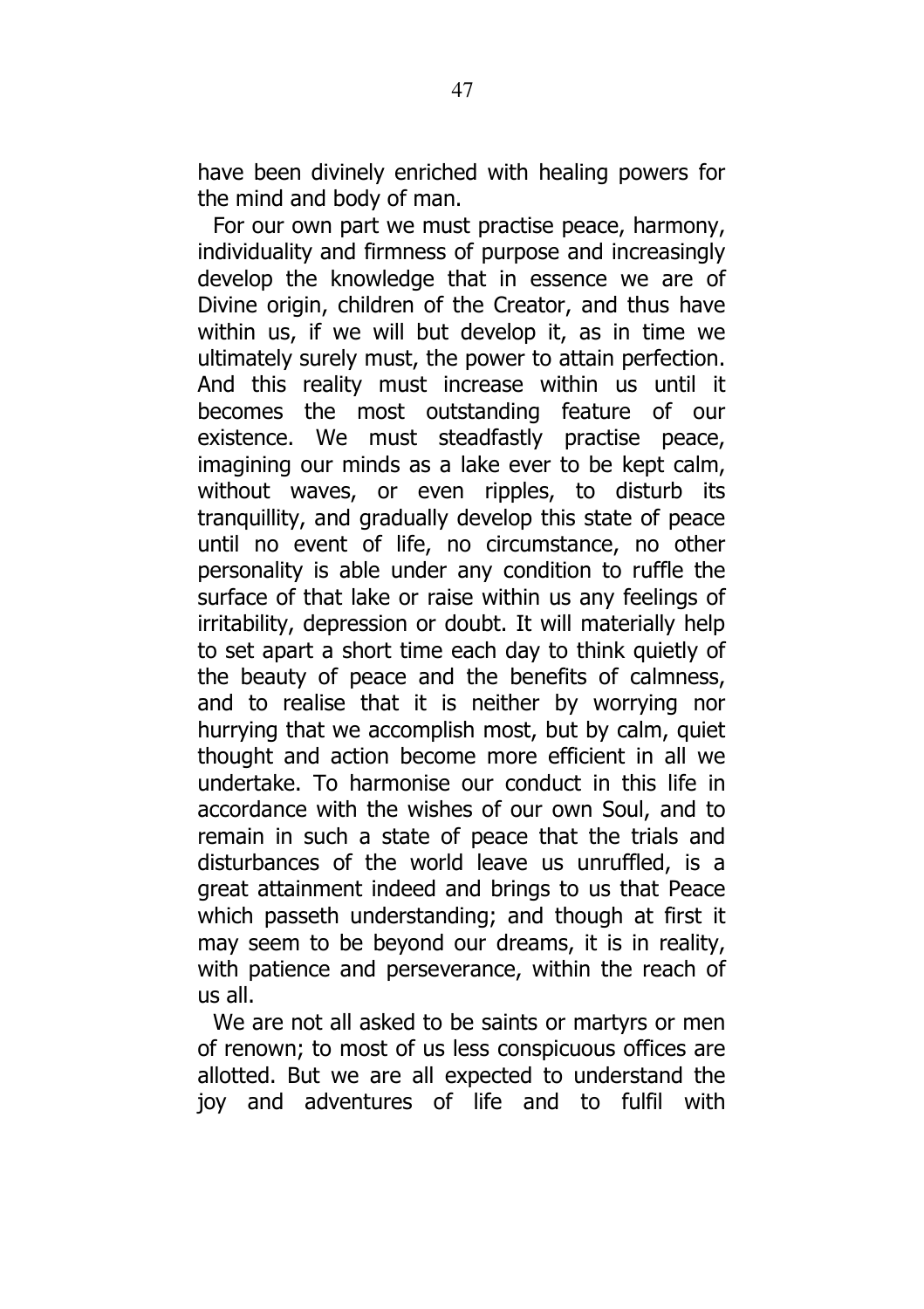cheerfulness the particular piece of work which has been ordained for us by our Divinity.

For those who are sick, peace of mind and harmony with the Soul is the greatest aid to recovery. The medicine and nursing of the future will pay much more attention to the development of this within the patient than we do to-day when, unable to judge the progress of a case except by materialistic scientific means, we think more of the frequent taking of temperature and a number of attentions which interrupt, rather than promote, that quiet rest and relaxation of body and mind which are so essential to recovery. There is no doubt that at the very onset of, at any rate, minor ailments, if we could but get a few hours' complete relaxation and in harmony with our Higher Self the illness would be aborted. At such moments we need to bring down into ourselves but a fraction of that calm, as symbolised by the entry of Christ into the boat during the storm on the lake of Galilee, when He ordered "Peace, be still".

Our outlook on life depends on the nearness of the personality to the Soul. The closer the union the greater the harmony and peace, and the more clearly will shine the light of Truth and the radiant happiness which is of the higher realms; these will hold us steady and undismayed by the difficulties and terrors of the world, since they have their foundations on the Eternal Truth of Good. The knowledge of Truth also gives to us the certainty that, however tragic some of the events of the world may appear to be, they form but a temporary stage in the evolution of man; and that even disease is in itself beneficent and works under the operation of certain laws designed to produce ultimate good and exerting a continual pressure towards perfection. Those who have this knowledge are unable to be touched or depressed or dismayed by those events which are such a burden to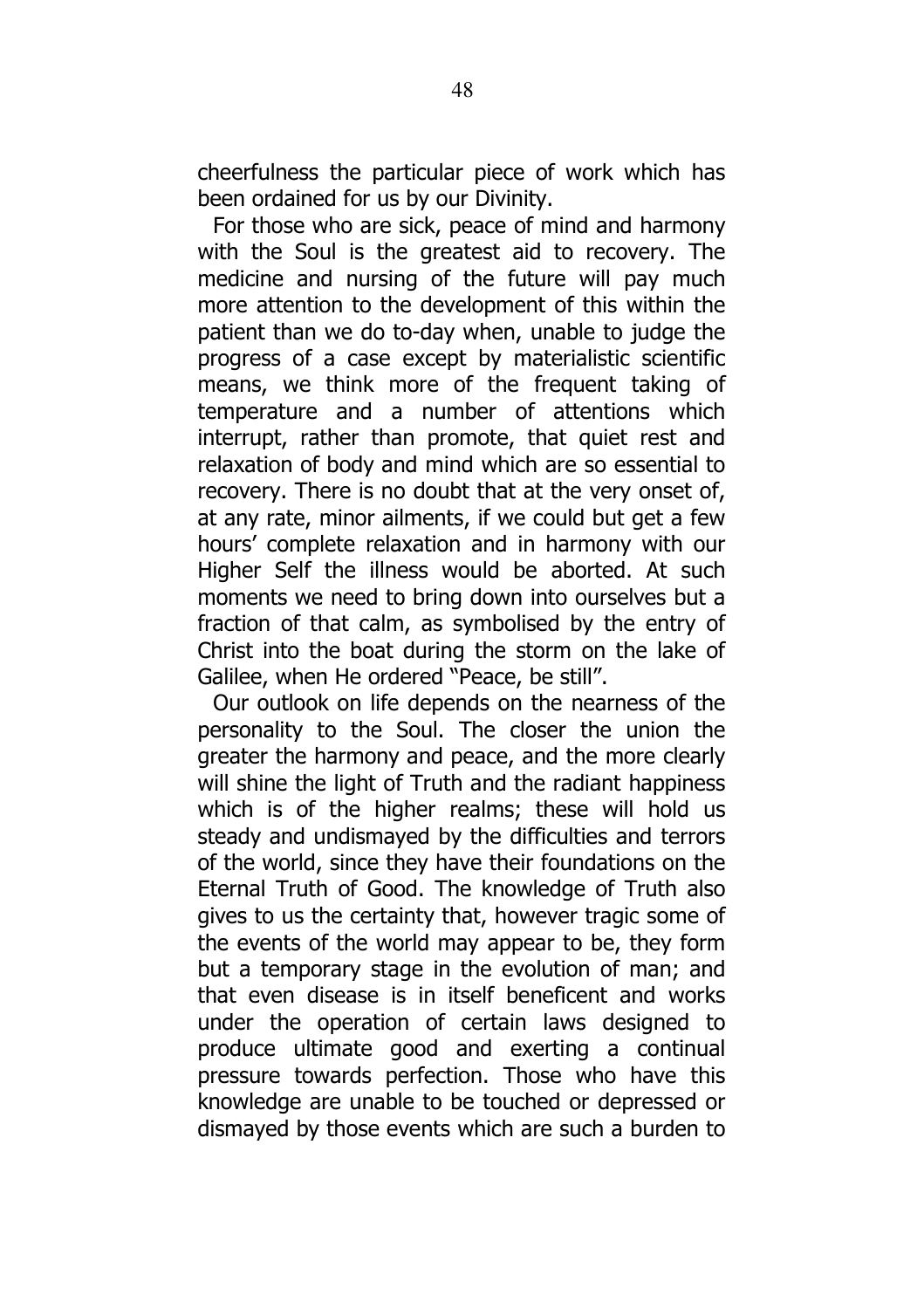others, and all uncertainty, fear and despair go for ever. If we can but keep in constant communion with our own Soul, our Heavenly Father, then indeed is the world a place of joy, nor can any adverse influence be exerted upon us.

We are not permitted to see the magnitude of our own Divinity, or to realise the mightiness of our Destiny and the glorious future which lies before us; for, if we were, life would be no trial and would involve no effort, no test of merit. Our virtue lies in being oblivious for the most part to those great things, and yet having faith and courage to live well and master the difficulties of this earth. We can, however, by communion with our Higher Self, keep that harmony which enables us to overcome all worldly opposition and make our journey along the straight path to fulfil our destiny, undeterred by the influences which would lead us astray.

Next must we develop individuality and free ourselves from all worldly influences, so that obeying only the dictates of our own Soul and unmoved by circumstances or other people we become our own masters, steering our bark over the rough seas of life without ever quitting the helm of rectitude, or at any time leaving the steering of our vessel to the hands of another. We must gain our freedom absolutely and completely, so that all we do, our every action  $-$  nay, even our every thought – derives its origin in ourselves, thus enabling us to live and give freely of our own accord, and of our own accord alone.

Our greatest difficulty in this direction may lie with those nearest to us in this age when the fear of convention and false standards of duty are so appallingly developed. But we must increase our courage, which with so many of us is sufficient to face the apparently big things of life, but which yet fails at the more intimate trials. We must be able with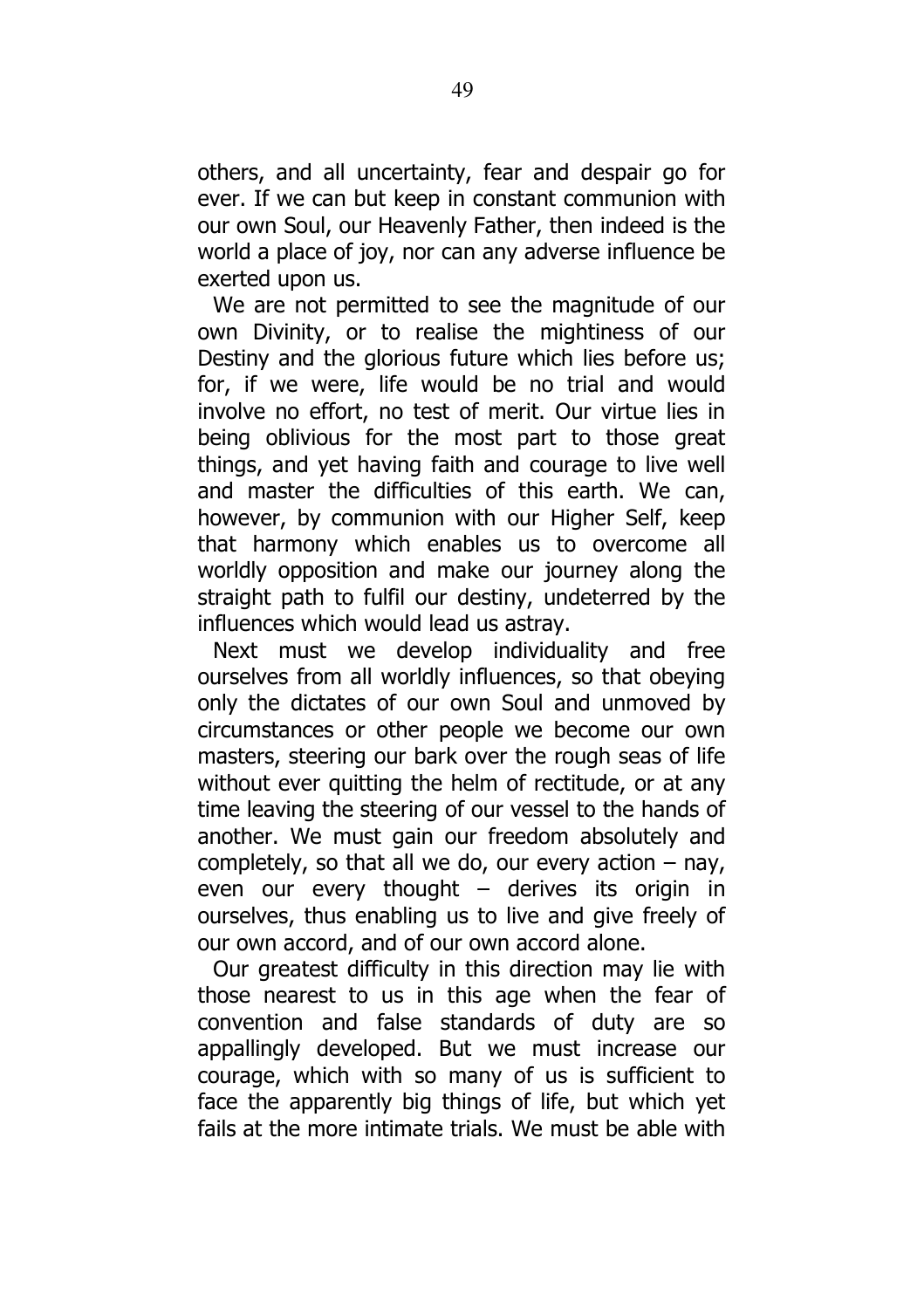impersonality to determine right and wrong and to act fearlessly in the presence of relative or friend. What a vast number of us are heroes in the outer world, but cowards at home! Though subtle indeed may be the means used to prevent us from fulfilling our Destiny, the pretence of love and affection, or a false sense of duty, methods to enslave us and keep us prisoners to the wishes and desires of others, yet must all such be ruthlessly put aside. The voice of our own Soul, and that voice alone, must be heeded as regards our duty if we are not to be hampered by those around us. Individuality must be developed to the utmost, and we must learn to walk through life relying on none but our own Soul for guidance and help, to take our freedom with both hands and plunge into the world to gain every particle of knowledge and experience which may be possible.

At the same time we must be on our guard to allow to everyone their freedom also, to expect nothing from others, but, on the contrary, to be ever ready to lend a helping hand to lift them upwards in times of their need and difficulty. Thus every personality we meet in life, whether mother, husband, child, stranger or friend, becomes a fellow-traveller, and any one of them may be greater or smaller than ourselves as regards spiritual development; but all of us are members of a common brotherhood and part of a great community making the same journey and with the same glorious end in view.

We must be steadfast in the determination to win, resolute in the will to gain the mountain summit; let us not give a moment's regret to the slips by the way. No great ascent was ever made without faults and falls, and they must be regarded as experiences which will help us to stumble less in the future. No thoughts of past errors must ever depress us; they are over and finished, and the knowledge thus gained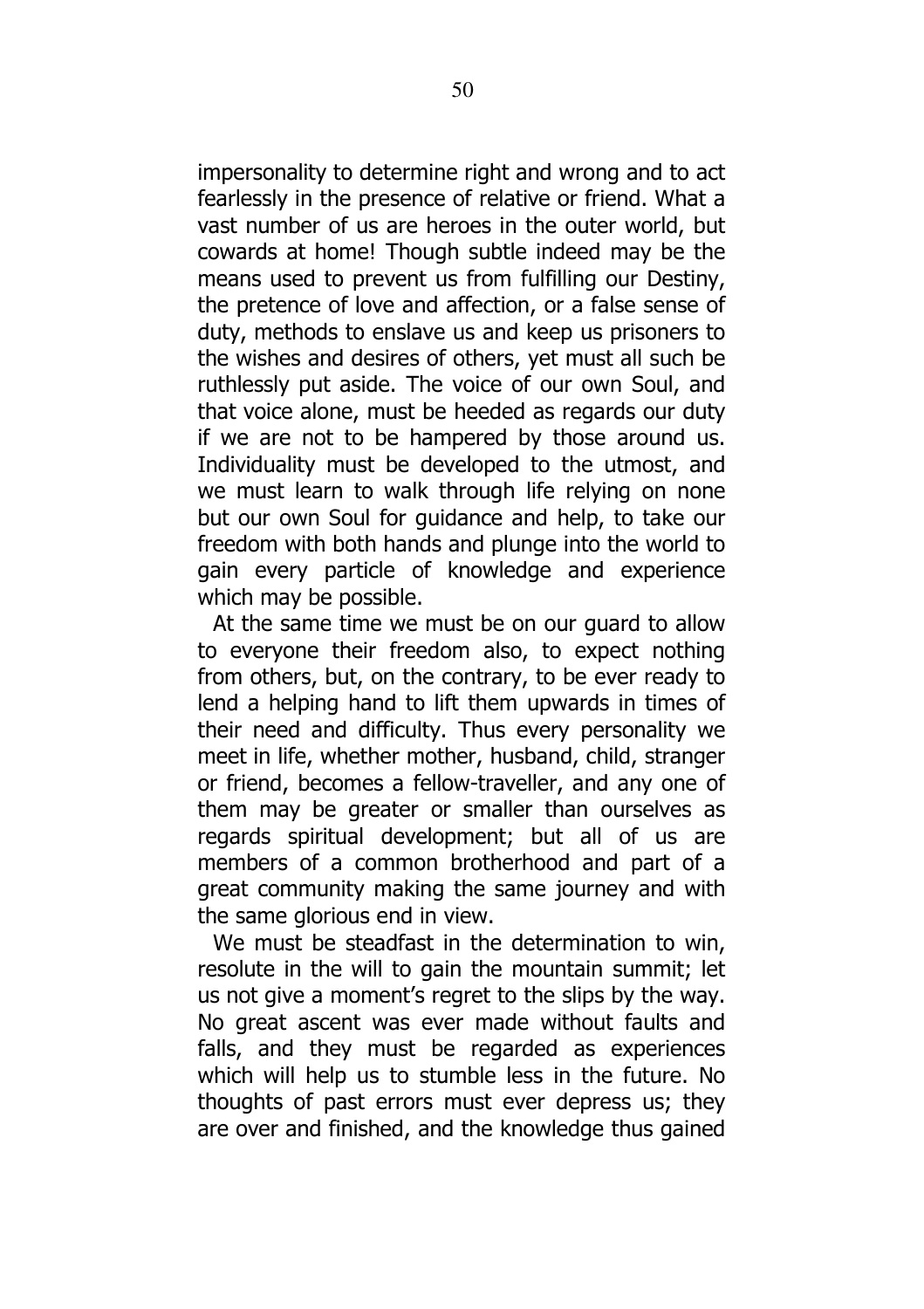will help to avoid a repetition of them. Steadily must we press forwards and onwards, never regretting and never looking back, for the past of even one hour ago is behind us, and the glorious future with its blazing light ever before us. All fear must be cast out; it should never exist in the human mind, and is only possible when we lose sight of our Divinity. It is foreign to us because as Sons of the Creator, Sparks of the Divine Life, we are invincible, indestructible and unconquerable. Disease is apparently cruel because it is the penalty of wrong thought and wrong action, which must result in cruelty to others. Hence the necessity of developing the love and brotherhood side of our natures to the utmost, since this will make cruelty in the future an impossibility.

The development of Love brings us to the realisation of Unity, of the truth that one and all of us are of the One Great Creation.

The cause of all our troubles is self and separateness, and this vanishes as soon as Love and the knowledge of the great Unity become part of our natures. The Universe is God rendered objective; at its birth it is God reborn; at its close it is God more highly evolved. So with man; his body is himself externalised, an objective manifestation of his internal nature; he is the expression of himself, the materialisation of the qualities of his consciousness.

In our Western civilisation we have the glorious example, the great standard of perfection and the teachings of the Christ to guide us. He acts for us as Mediator between our personality and our Soul. His mission on earth was to teach us how to obtain harmony and communion with our Higher Self, with Our Father which is in Heaven, and thereby to obtain perfection in accordance with the Will of the Great Creator of all.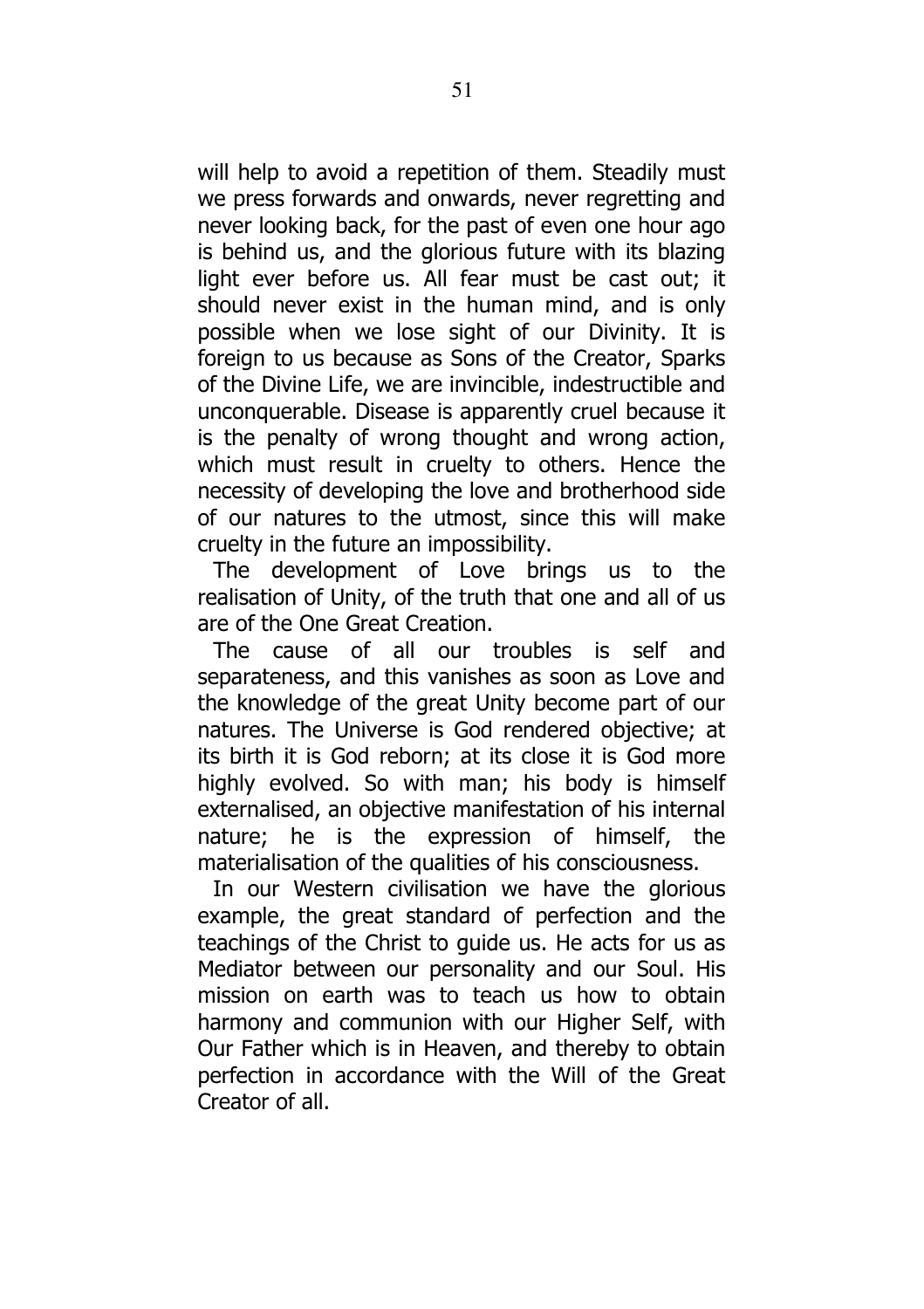Thus also taught the Lord Buddha and other great Masters who have come down from time to time upon the earth to point out to men the way to attain perfection. There is no halfway path for humanity. The Truth must be acknowledged, and man must unite himself with the infinite scheme of Love of his Creator.

And so come out, my brothers and sisters, into the glorious sunshine of the knowledge of your Divinity, and earnestly and steadfastly set to work to join in the Grand Design of being happy and communicating happiness, uniting with that great band of the White Brotherhood<sup>3</sup> whose whole existence is to obey the wish of their God, and whose great joy is in the service of their younger brother men.

 3 See the *Foreword*, page 4